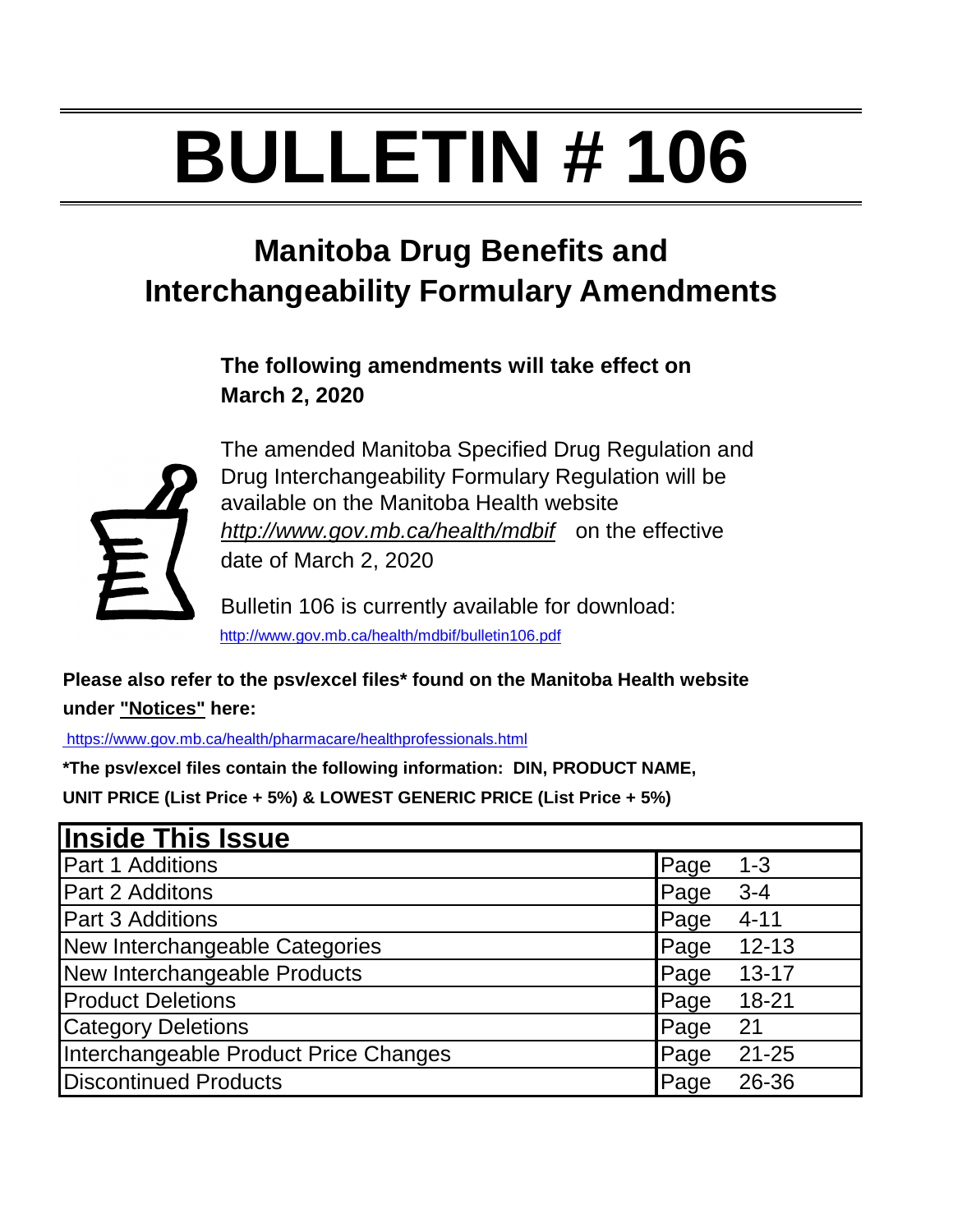| <b>DIN</b>                                   | <b>TRADE NAME</b>                                               | <b>GENERIC</b>                              | <b>STRENGTH</b>                                        | <b>FORM</b>                | MFR*       |
|----------------------------------------------|-----------------------------------------------------------------|---------------------------------------------|--------------------------------------------------------|----------------------------|------------|
| 02478927<br>02478935                         | <b>Accel-Ondansetron</b>                                        | ondansetron                                 | 4 <sub>mg</sub><br>8 mg                                | Tablet                     | <b>ACC</b> |
| 02457741<br>02457768<br>02457776<br>02457784 | <b>ACH-Atorvastatin</b>                                         | atorvastatin                                | 10 mg<br>20 mg<br>40 mg<br>80 mg                       | Tablet                     | <b>ACH</b> |
| 02468948<br>02468956<br>02468964             | <b>ACH-Olmesartan HCTZ</b>                                      | olmesartan/HCTZ                             | 20 mg/12.5 mg<br>40 mg/12.5 mg<br>40 mg/25 mg          | Tablet                     | <b>ACH</b> |
| 02438925<br>02438933<br>02438941             | <b>ACH-Rosuvastatin</b>                                         | rosuvastatin                                | 10 mg<br>20 mg<br>40 mg                                | Tablet                     | <b>ACH</b> |
| 02418401                                     | <b>Anoro Ellipta</b><br>(moved from Part 3)                     | umeclidinium/vilanterol                     | 62.5/25 mcg                                            | Inhaler                    | <b>GSK</b> |
| 02476487<br>02476495<br>02476509             | <b>Auro-Olmesartan HCTZ</b>                                     | olmesartan/HCTZ                             | 20 mg/12.5 mg<br>40 mg/12.5 mg<br>40 mg/25 mg          | Tablet                     | <b>AUP</b> |
| 02475065                                     | <b>Diclofenac</b>                                               | diclofenac                                  | 0.1%                                                   | Ophthalmic<br>Solution     | <b>PSN</b> |
| 02439530                                     | <b>Duaklir Genuair</b><br>(moved from Part 3)                   | aclidinium/formoterol                       | 400/12 mcg                                             | Inhaler                    | <b>AZC</b> |
| 02490889<br>02490897                         | <b>Duloxetine</b>                                               | duloxetine                                  | 30 mg<br>60 mg                                         | Capsule                    | <b>SAH</b> |
| 02442957<br>02442965<br>02442973<br>02442981 | <b>Enalapril</b>                                                | enalapril                                   | 2.5 <sub>mg</sub><br>5 <sub>mg</sub><br>10 mg<br>20 mg | Tablet                     | <b>SIP</b> |
| 02423596                                     | <b>Incruse Ellipta</b><br>(moved from Part 3)                   | umeclidinium                                | 62.5 mcg                                               | <b>Inhaler</b>             | <b>GSK</b> |
| 02441888                                     | <b>Inspiolto Respimat</b><br>(moved from Part 3)                | olodaterol/tiotropium                       | $2.5/2.5$ mcg                                          | Inhaler                    | <b>BOE</b> |
| 02483394                                     | <b>Ipratropium Bromide</b><br>and Salbutamol<br><b>Sulphate</b> | ipratropium bromide/<br>salbutamol sulphate | 0.5mg/2.5 mL                                           | Solution for<br>Inhalation | <b>MDA</b> |
| 02457997                                     | Izba                                                            | travoprost                                  | 0.003 %                                                | Ophthalmic<br>Solution     | <b>NVT</b> |
| 02473240                                     | Jamp-Candesartan-HCT                                            | candesartan/<br>hydrochlorothiazide         | 16 mg/12.5 mg                                          | Tablet                     | <b>JPC</b> |
| 02478595                                     | Jamp-Cholestyramine                                             | cholestyramine resin                        | 4 g/Dose                                               | Powder for<br>Suspension   | <b>JPC</b> |
| 02483734<br>02483742                         | Jamp-Clindamycin                                                | clindamycin HCI                             | 150 mg<br>300 mg                                       | Capsule                    | <b>JPC</b> |
| 02458233                                     | Jamp-Efavirenz                                                  | efavirenz                                   | 600 mg                                                 | Tablet                     | <b>JPC</b> |

## **Part 1 Additions**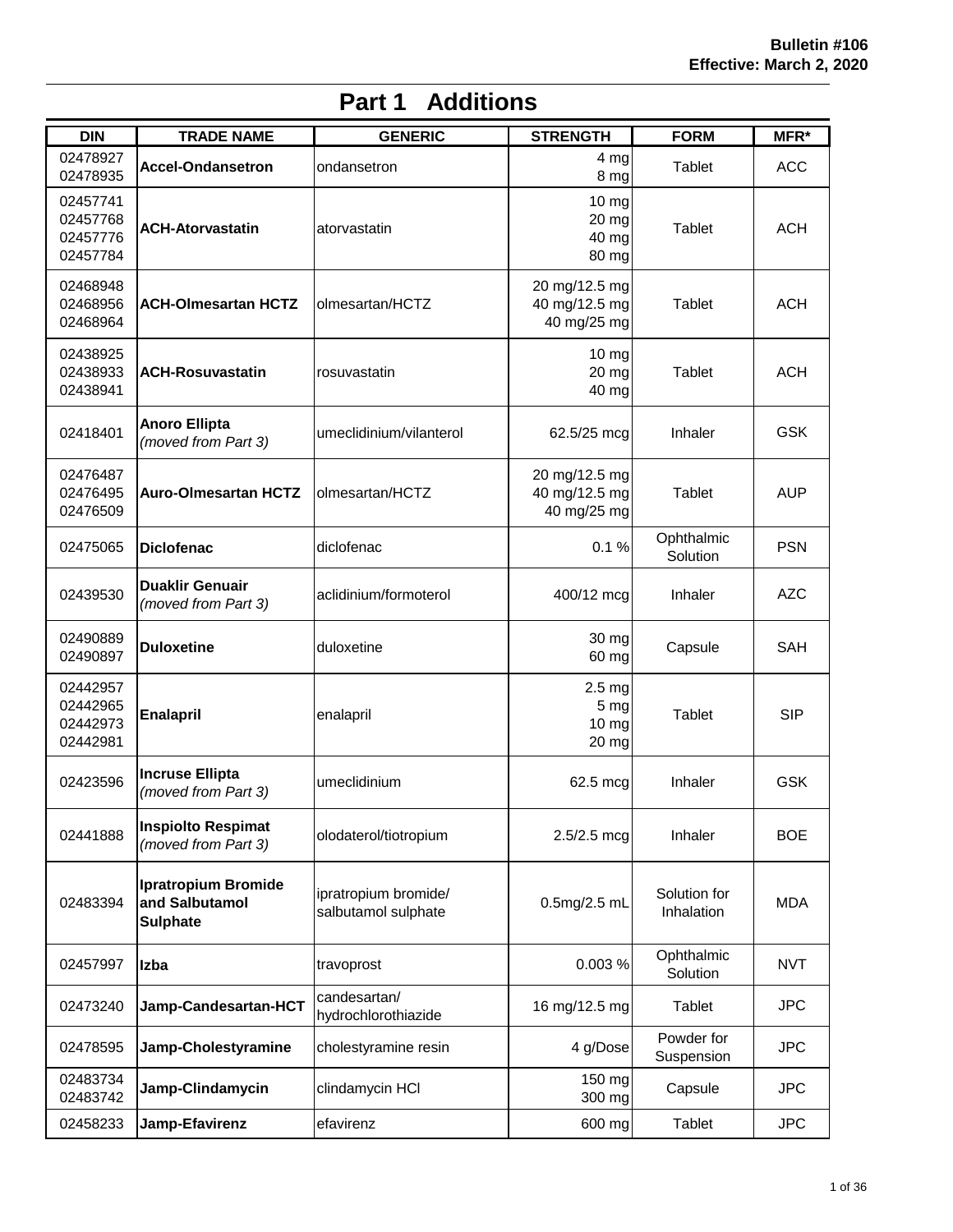| 02477009                                                 | Jamp-Perindopril                               | perindopril erbumine              | 2 <sub>mg</sub>                                                  | Tablet                           | <b>JPC</b> |
|----------------------------------------------------------|------------------------------------------------|-----------------------------------|------------------------------------------------------------------|----------------------------------|------------|
| 02436019                                                 | Jamp-Pregabalin                                | pregabalin                        | 300 mg                                                           | Capsule                          | <b>JPC</b> |
| 01999761                                                 | Kenalog-10                                     | triamcinolone acetonide           | 10 mg/mL                                                         | Injection                        | <b>BMS</b> |
| 02467372                                                 | M-Pantoprazole                                 | pantoprazole sodium               | 40 mg                                                            | Tablet                           | <b>MNP</b> |
| 02459450<br>02459469<br>02444771<br>02444798             | <b>Mar-Enalapril</b>                           | enalapril                         | 2.5 <sub>mg</sub><br>5 <sub>mg</sub><br>10 mg<br>20 mg           | Tablet                           | <b>MAR</b> |
| 02408600<br>02408619                                     | <b>Mint-Donepezil</b>                          | donepezil HCI                     | 5 mg<br>10 mg                                                    | <b>Tablet</b>                    | <b>MPH</b> |
| 02410141<br>02410168<br>02410176<br>02410184<br>02410192 | Mint-Olanzapine                                | olanzapine                        | 2.5 <sub>mg</sub><br>5 <sub>mg</sub><br>7.5 mg<br>10 mg<br>15 mg | <b>Tablet</b>                    | <b>MPH</b> |
| 02476762                                                 | <b>Mint-Perindopril</b>                        | perindopril erbumine              | 2 <sub>mg</sub>                                                  | Tablet                           | <b>MPH</b> |
| 02481723<br>02481731                                     | <b>Ondansetron ODT</b>                         | ondansetron                       | 4 mg<br>8 mg                                                     | Oral<br>Disintegrating<br>Tablet | SDZ        |
| 02273357                                                 | <b>Pepcid AC</b>                               | famotidine                        | $20 \, mg$                                                       | Tablet                           | <b>MCL</b> |
| 02247750                                                 | pms-Paroxetine                                 | paroxetine HCI                    | 10 mg                                                            | Tablet                           | <b>PMS</b> |
| 02340550<br>02340569<br>02340577<br>02340585             | pms-Quinapril                                  | quinapril                         | 5 <sub>mg</sub><br>10 mg<br>20 mg<br>40 mg                       | <b>Tablet</b>                    | <b>PMS</b> |
| 02475804<br>02475812                                     | <b>Ran-Bupropion XL</b>                        | bupropion HCL                     | 150 mg<br>300 mg                                                 | <b>Tablet</b>                    | <b>RAN</b> |
| 02489058                                                 | <b>Riva-Dapsone</b>                            | dapsone                           | 100 mg                                                           | Tablet                           | <b>RIV</b> |
| 02489406<br>02489414                                     | Riva-Labetalol                                 | labetalol                         | 100 mg<br>200 mg                                                 | Tablet                           | <b>RIV</b> |
| 02394936                                                 | Seebri Breezhaler<br>(moved from Part 3)       | glycopyrronium                    | 50 mcg                                                           | Capsule for<br>Inhalation        | <b>NVT</b> |
| 02246793                                                 | <b>Spiriva</b><br>(moved from Part 3)          | tiotropium bromide<br>monohydrate | 18 mcg                                                           | Capsule for<br>Inhalation        | <b>BOE</b> |
| 02435381                                                 | <b>Spiriva Respimat</b><br>(moved from Part 3) | tiotropium bromide<br>monohydrate | $2.5 \text{ mcg}$                                                | Inhaler                          | <b>BOE</b> |
| 02471051                                                 | Taro-Dipyridamole/<br><b>ASA</b>               | dipyridamole/ASA                  | 200 mg/25 mg                                                     | Capsule                          | TAR        |
| 02426781                                                 | <b>Teva-Varenicline</b>                        | varenicline tartrate              | 0.5 mg & 1 mg                                                    | Kit                              | <b>TEV</b> |
| 02426226<br>02426234                                     | Teva-Varenicline                               | varenicline tartrate              | 0.5 <sub>mg</sub><br>1 <sub>mg</sub>                             | Tablet                           | <b>TEV</b> |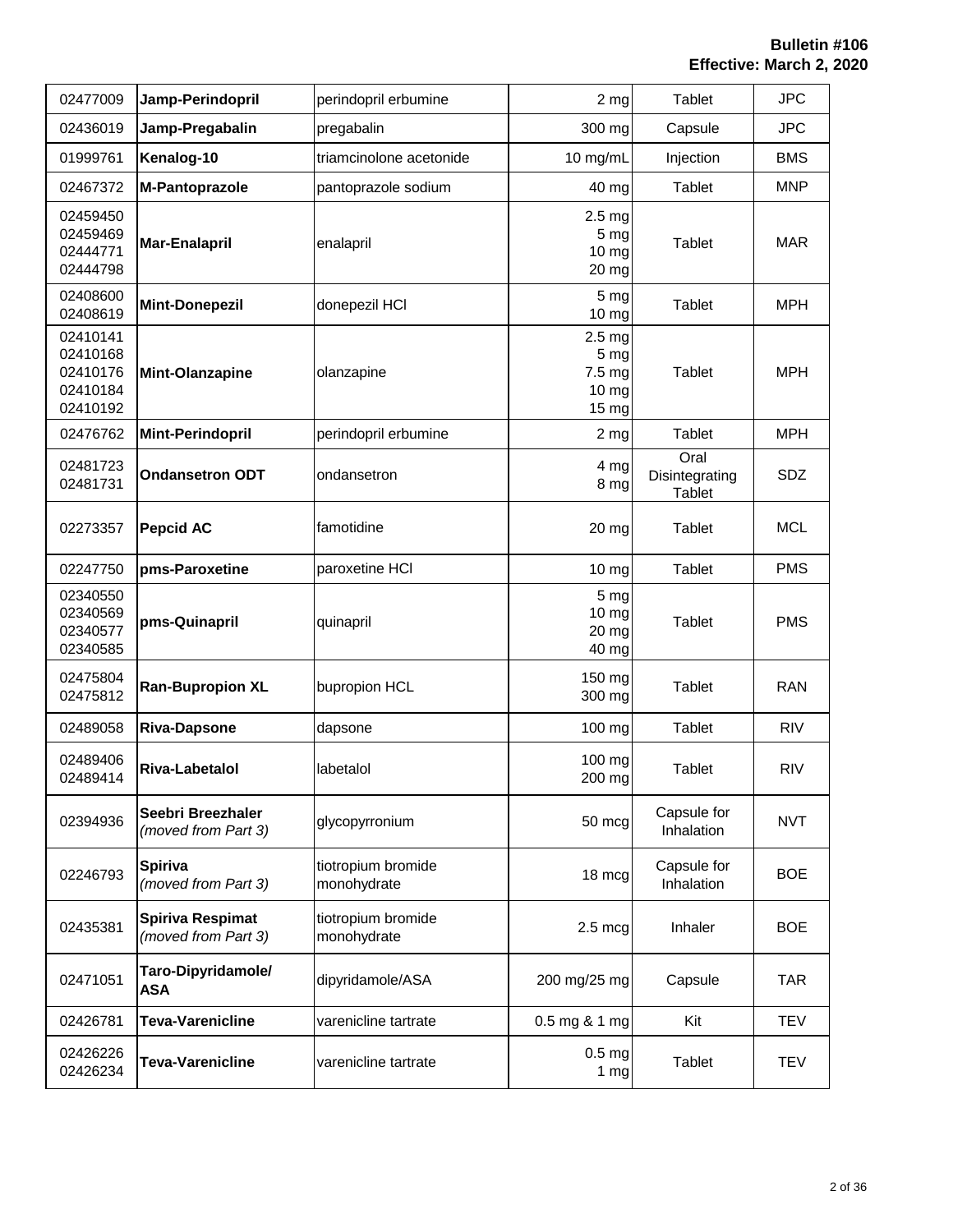| 01977563 | <b>Triamcinolone</b>                             | triamcinolone acetonide   | $40 \text{ mg/mL}$ | Injection                 | SMI        |
|----------|--------------------------------------------------|---------------------------|--------------------|---------------------------|------------|
| 02409720 | <b>Tudorza Genuair</b><br>(moved from Part 3)    | aclidinium bromide        | 400 mcg            | Inhaler                   | AZC        |
| 02418282 | <b>Ultibro Breezhaler</b><br>(moved from Part 3) | glycopyrronium/indacterol | 50/110 mcg         | Capsule for<br>Inhalation | <b>NVT</b> |
| 02484218 | <b>Vyzulta</b>                                   | latanoprostene bunod      | 0.024%             | Ophthalmic<br>Solution    | <b>BSH</b> |

## **Part 2 Additions**

| 02483270<br>02483289 | Accel-Rizatriptan ODT      | rizatriptan | 5 mg<br>$10 \text{ mg}$ | Oral<br>Disintegrating<br>Tablet | ACC        |
|----------------------|----------------------------|-------------|-------------------------|----------------------------------|------------|
| 02458764<br>02458772 | <b>CCP-Rizatriptan ODT</b> | rizatriptan | 5 mg<br>$10 \text{ mg}$ | Oral<br>Disintegrating<br>Tablet | <b>CCP</b> |

For the treatment of ACUTE migraine attacks in patients where standard therapy has failed.

| 02458780 CCP-Zolmitriptan | zolmitriptan                                                                                       | ma | $\tau$ ablet |  |
|---------------------------|----------------------------------------------------------------------------------------------------|----|--------------|--|
|                           | For the treatment of $\Delta$ CLITE migraine attacks in patients where standard therapy has failed |    |              |  |

| For the treatment of ACUTE migraine attacks in patients where standard therapy has failed. |  |  |  |
|--------------------------------------------------------------------------------------------|--|--|--|
|                                                                                            |  |  |  |

| 02466120             | <b>Clarithromycin (Sanis)</b> | <b>Iclarithromvcin</b> | 250 mal          | Tablet | <b>SAH</b> |
|----------------------|-------------------------------|------------------------|------------------|--------|------------|
| 02442469<br>02442485 | <b>Clarithromycin (Sivem)</b> | clarithromycin         | 250 mg<br>500 mg | Tablet | SIP        |

For treatment of patients:

(a) Not responding to or intolerant of alternative antibiotics (eg. amoxicillin and erythromycin);

(b) With mycobacterial infections due to mycobacterium avium and mycobacterium

intracellular; and

(c) In combination therapy in the treatment of H. Pylori.

| 02484870 | <b>Jamp Dutasteride</b>                              | dutasteride | mg | Capsule | חסו<br>JFU |
|----------|------------------------------------------------------|-------------|----|---------|------------|
|          | For the treatment of symptomatic benign hyperplasia. |             |    |         |            |

| 02487012 | Jamp Emtricitabine/<br><b>Tenofovir Disoproxil</b><br><b>IFumarate</b> | lemtrictabine/tenofovir | 200 mg/300 mg | Tablet | <b>JPC</b> |
|----------|------------------------------------------------------------------------|-------------------------|---------------|--------|------------|
| 02461110 | pms-Emtricitabine-<br>Tenofovir                                        | lemtrictabine/tenofovir | 200 mg/300 mg | Tablet | <b>PMS</b> |

For patients requiring post-exposure prophylaxis (PEP) to prevent infection subsequent to exposure to human blood and body fluids that may transmit human immunodeficiency virus (HIV), up to a maximum of 28 days.

| 02484315 | <b>Jamp Itraconazole</b>             | litraconazole | 10ma/m∟ | Oral Solution | <b>JPC</b> |
|----------|--------------------------------------|---------------|---------|---------------|------------|
|          | For the prophylaxic and treatment of |               |         |               |            |

For the prophylaxis and treatment of:

(a) Onychomycosis, oropharyngeal and esophageal candidiasis in immunocompromised patients; and

(b) Systemic fungal infections other than oropharyngeal candidiasis.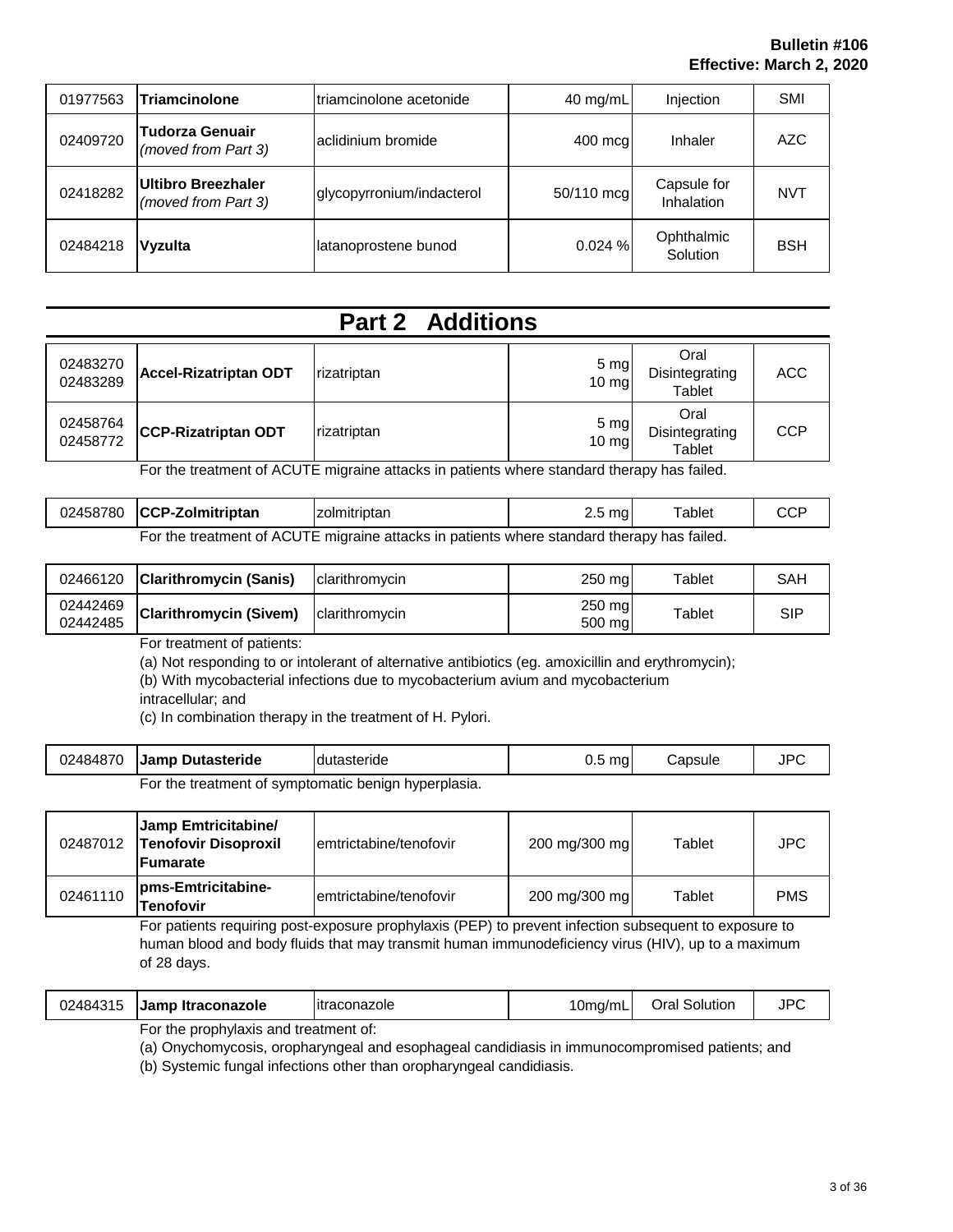| $\sim$<br>,,,,<br>۰,<br>unhine<br>$\overline{\phantom{a}}$<br>. Jorphine ⊢<br>ושר<br>ше<br>νŽ<br>∼<br>. | n n<br>ma<br>าเ<br>$\sim$ | าเล | --- |
|---------------------------------------------------------------------------------------------------------|---------------------------|-----|-----|
|---------------------------------------------------------------------------------------------------------|---------------------------|-----|-----|

For management of opioid dependence in patients clinically stabilized on no more than 8 mg of sublingual (SL) buprenorphine in combination with counseling and psychosocial support, if the conditions are met:

Criteria:

• Stabilized on a dose of no more than 8 mg per day of SL buprenorphine for the preceding 90 days. Conditions:

• Patient under the care of a health care provider with experience in the diagnosis and management of opioid use disorder and has been trained to insert and remove the implant the buprenorphine subdermal implant.

| 02485710<br>02485729 | Taro-Calcitriol | calcitriol                                                                                          | mca<br>mca | <i>C</i> apsule | $\mathbf{m}$ |
|----------------------|-----------------|-----------------------------------------------------------------------------------------------------|------------|-----------------|--------------|
|                      |                 | The management of hypocalcemia and octeodyctrophy in patients with chronic repal failure undergoing |            |                 |              |

The management of hypocalcemia and osteodystrophy in patients with chronic renal failure undergoing dialysis and in the management of hypocalcemia in clinical manifestations associated with post surgical hypoparathyroidism, idiopathic hypoparathyroidism, pseudohypoparathyroidism, and Vitamin D resistant rickets.

For the treatment of patients 18 years of age or older who have moderate to severe active rheumatoid arthritis and have:

(a) Failed treatment with at least 3 DMARD therapies, one of which is methotrexate and/or leflunomide unless intolerance or contraindications to these agents is documented; AND

(b) Tried one combination therapy of DMARDS; AND

(c) Have documented disease activity (such as the number of tender joints, the number of swollen joints, the erythrocyte sedimentation rate, and/or the C-reactive protein value).

Coverage will only be provided only if prescribed by a specialist in rheumatology.

## **Part 3 Additions**

#### **The following products will be considered for Pharmacare reimbursement upon an individual prescriber/patient request basis.**

| 02478862<br>02478870 | Accel-Leflunomide | <b>Ileflunomide</b>                                                                     | $10 \text{ mg}$<br>$20 \text{ ma}$ | Tablet | ACC |
|----------------------|-------------------|-----------------------------------------------------------------------------------------|------------------------------------|--------|-----|
|                      |                   | Rheumatoid arthritis failing at least 2 disease modifying antirheumatic drugs (DMARDs). |                                    |        |     |
|                      |                   | e q dold methotrexate (MTX) planuagius ligasalazine minocyline and dovvcycline          |                                    |        |     |

e.g. gold, methotrexate (MTX), plaquenil, sulfasalazine, minocyline and doxycycline.

|  | 02483327 | Actemra<br>(new format) | Itocilzumab | 162 mg/0.9mL | Iniection | படங<br>⊓∟r |
|--|----------|-------------------------|-------------|--------------|-----------|------------|
|--|----------|-------------------------|-------------|--------------|-----------|------------|

Please refer to existing prescribing criteria.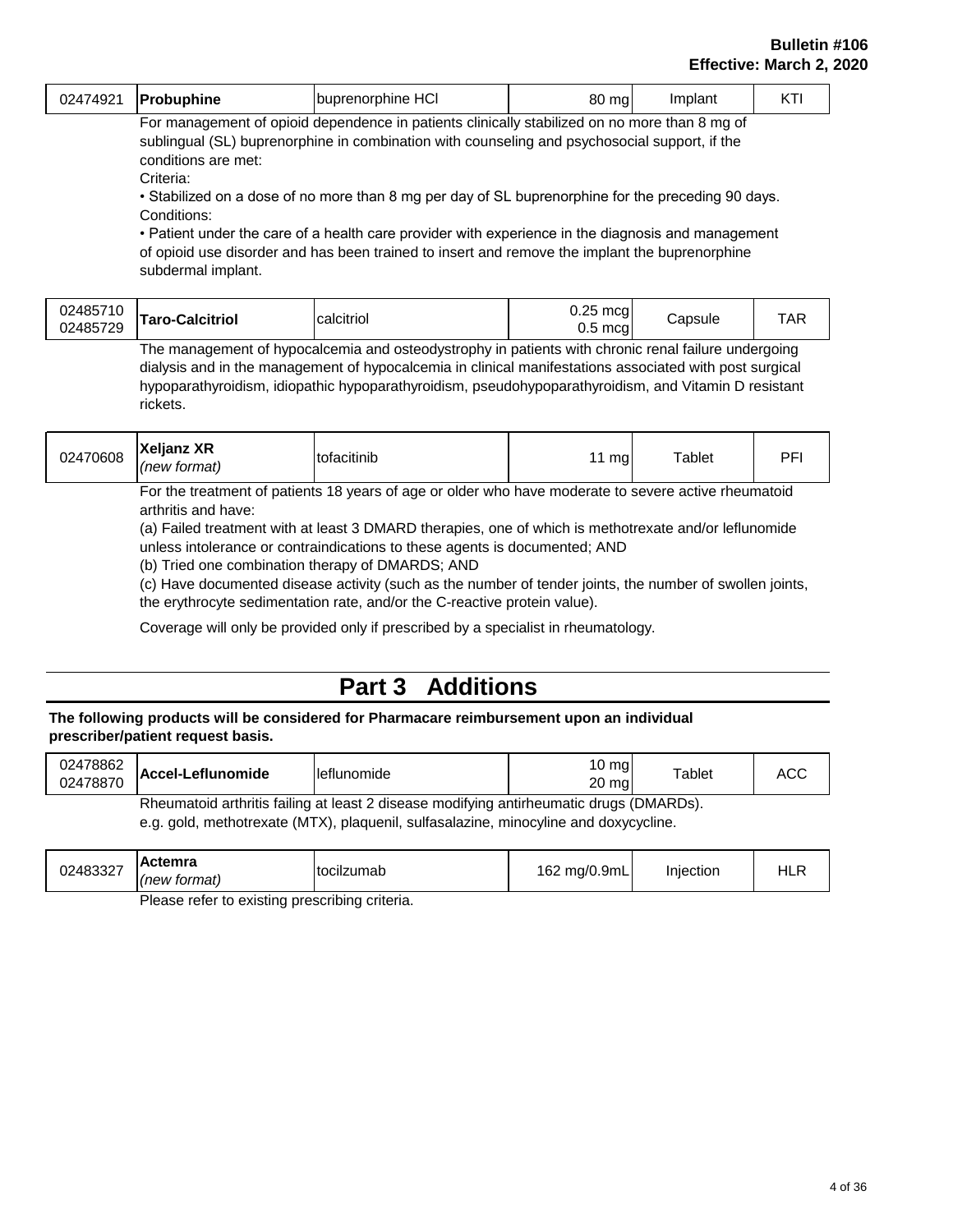| 02469936 | Apo-Fingolimod           | fingolimod | $0.5$ mg          | Capsule | <b>APX</b> |
|----------|--------------------------|------------|-------------------|---------|------------|
| 02487772 | Jamp-Fingolimod          | fingolimod | $0.5$ mg          | Capsule | <b>JPC</b> |
| 02474743 | <b>Mar-Fingolimod</b>    | fingolimod | $0.5$ mg          | Capsule | <b>MAR</b> |
| 02469715 | <b>Mylan-Fingolimod</b>  | fingolimod | $0.5$ mg          | Capsule | <b>MYL</b> |
| 02469782 | pms-Fingolimod           | fingolimod | $0.5$ mg          | Capsule | <b>PMS</b> |
| 02482606 | <b>Sandoz Fingolimod</b> | fingolimod | $0.5$ mg          | Capsule | <b>SDZ</b> |
| 02469618 | <b>Taro-Fingolimod</b>   | fingolimod | $0.5$ mg          | Capsule | TAR        |
| 02469561 | <b>Teva-Fingolimod</b>   | fingolimod | 0.5 <sub>mg</sub> | Capsule | <b>TEV</b> |

For the treatment of patients who have relapsing-remitting multiple sclerosis (RRMS) when prescribed by a neurologist from the Manitoba MS Clinic.

For the treatment of human immunodeficiency virus-1 (HIV-1) infection in adults with no known substitution associated with resistance to the individual components of BIKTARVY.

| 02483971 | <b>Cresemba</b> | lisavuconazole | $100$ mg | <i>C</i> apsule | <b>AVF</b> |
|----------|-----------------|----------------|----------|-----------------|------------|
|----------|-----------------|----------------|----------|-----------------|------------|

#### **Invasive aspergillosis (IA):**

For the treatment of invasive aspergillosis in adults when oral voriconazole is contraindicated, not tolerated, or failed.

Must be prescribed in consultation with a specialist in Infectious disease.

#### **Invasive mucormycosis (IM):**

For the treatment of invasive mucormycosis (IM) in adults.

Must be prescribed in consultation with a specialist in Infectious disease.

| $02485605$ Cystadrops | cysteamine                                                                                                                                                            | 0.37 % | Ophthalmic<br>Solution | <b>RRD</b> |
|-----------------------|-----------------------------------------------------------------------------------------------------------------------------------------------------------------------|--------|------------------------|------------|
|                       | For the treatment of corneal cystine crystal deposits (CCCDs) in adults and children from 2 years of<br>age with cystinosis only if the following conditions are met: |        |                        |            |
| Initiation criteria:  |                                                                                                                                                                       |        |                        |            |

Patient has a diagnosis of cystinosis and evidence of CCCDs.

Prescribing condition:

Patient must be under the care of an ophthalmologist experienced in the management of the ocular manifestations of cystinosis.

| Idoravirine/lamuvidine/         | 100 mg/300 mg/ |
|---------------------------------|----------------|
| 02482592                        | <b>MFX</b>     |
| Delstrigo                       | $\tau$ ablet   |
| Itenofovir disoproxil furmarate | 300 mg         |

Complete regimen for the treatment of HIV-1 infection in adults without past or present evidence of viral resistance to doravirine (DOR), lamivudine (3TC) or tenofovir.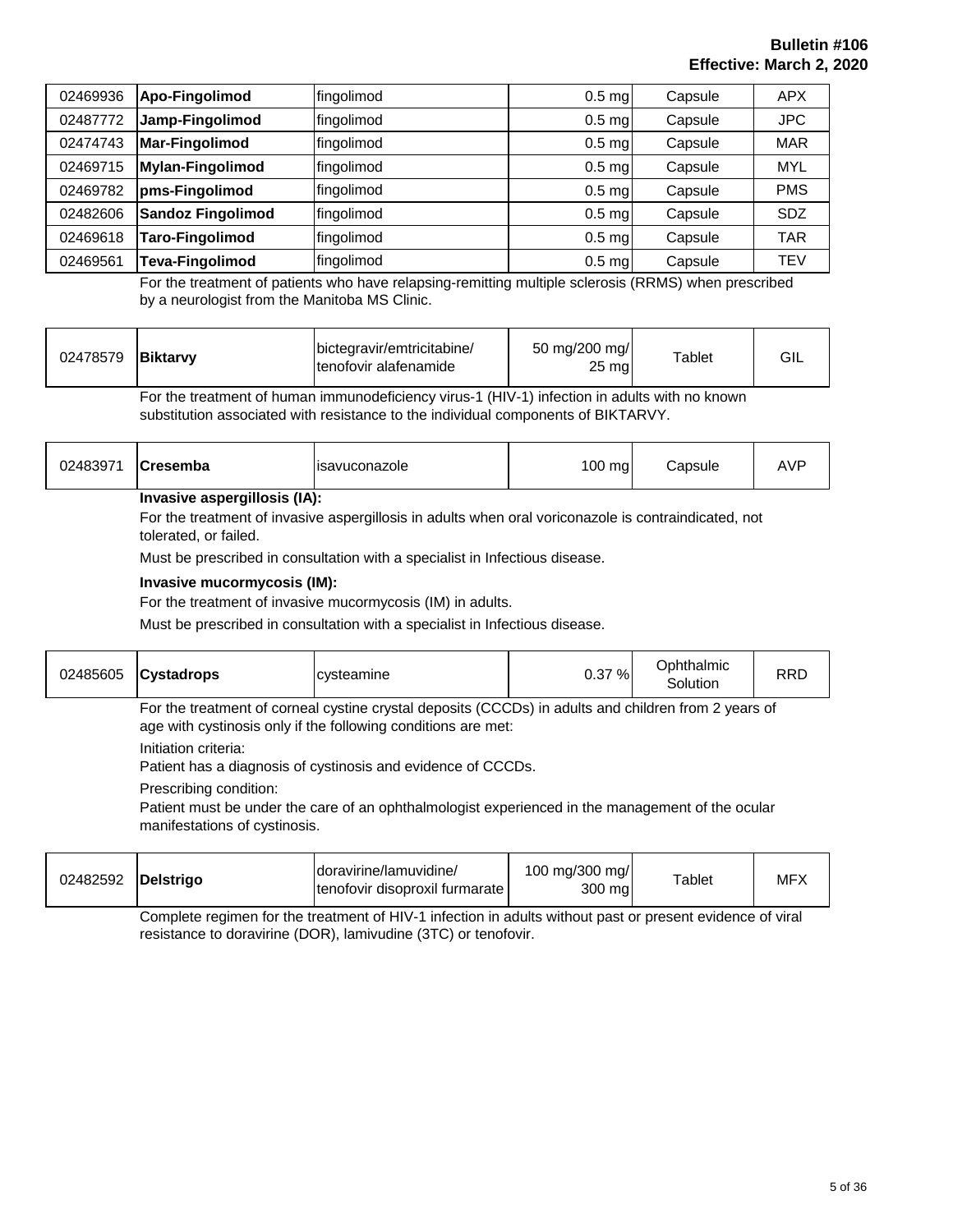| 02491753 | <b>Dovato</b> | dolutegravir/lamivudine | ma/300<br>ma<br>50 | <sup>-</sup> ablet | $\prime$ |
|----------|---------------|-------------------------|--------------------|--------------------|----------|
|----------|---------------|-------------------------|--------------------|--------------------|----------|

As a complete regimen for the treatment of Human Immunodeficiency Virus-Type 1 (HIV-1) infection in adults and adolescents 12 years of age and older and weighing at least 40 kg, only if the following conditions are met:

Initiation criteria:

The patient must be naïve to any antiretroviral therapy (ART) and have an HIV-1 viral load ≤ 500,000 copies/mL.

| 02478374 | <b>IErleada</b> | apalutamide                                                                                           | 60 mg | $\tau$ ablet | <b>JAN</b> |
|----------|-----------------|-------------------------------------------------------------------------------------------------------|-------|--------------|------------|
|          |                 | In combination with androgen deprivation therapy (ADT) for the treatment of patients with castration- |       |              |            |

resistant prostate cancer (CRPC) who have no detectable distant metastases by either CT, MRI or technetium-99m bone scan and who are at high risk of developing metastases.

High risk is defined as a prostate-specific antigen doubling time (PSADT) of ≤ 10 months during continuous ADT. Patients should have good performance status and no risk factors for seizures. Treatment should continue until unacceptable toxicity or radiographic disease progression.

| 02473232                                                                                                     | Fasenra | benralizumab | 30<br>mg/mL | Injection |  |  |
|--------------------------------------------------------------------------------------------------------------|---------|--------------|-------------|-----------|--|--|
| she add an maintenance the change of the adjustments with an use and resolution adjustments if the following |         |              |             |           |  |  |

As add-on maintenance treatment for adult patients with severe eosinophilic asthma, if the following criteria are met:

#### **Initiation Criteria**

1. Patient must have a documented diagnosis of asthma.

2. Patient is inadequately controlled with high-dose inhaled corticosteroids, defined as greater or equal

to 500 mcg of fluticasone propionate or equivalent daily, and one or more additional asthma controller(s) (e.g., long-acting beta agonists).

3. Patient has one of the following:

 3.1. blood eosinophil count of ≥ 300 cells/µL within the past 12 months AND has experienced two or more clinically significant asthma exacerbations in the past 12 months, or

 3.2. blood eosinophil count of ≥ 150 cells/µL AND is receiving maintenance treatment with oral corticosteroids (OCS).

#### **Administration Criteria**

1. Benralizumab should not be used in combination with other biologics used to treat asthma.

2. A baseline assessment of asthma symptom control using a validated asthma control questionnaire must be completed prior to initiation of benralizumab treatment.

3. Patients should be managed by a physician with expertise in treating asthma.

#### **Renewal Criteria**

1. The effects of treatment should be assessed every 12 months to determine whether reimbursement should continue.

2. Reimbursement of treatment should be discontinued if:

 2.1. the 12 month asthma control questionnaire score has not improved from baseline, when baseline represents the initiation of treatment, or

 2.2. the asthma control questionnaire score achieved after the first 12 months of therapy has not been maintained subsequently, or

 2.3. the number of clinically significant exacerbations has increased within the previous 12 months, or 2.4. in patients on maintenance treatment with OCS, there has been no decrease in the OCS dose in the first 12 months of treatment, or

 2.5. in patients on maintenance treatment with OCS, the reduction in the dose of OCS achieved after the first 12 months of treatment is not maintained subsequently.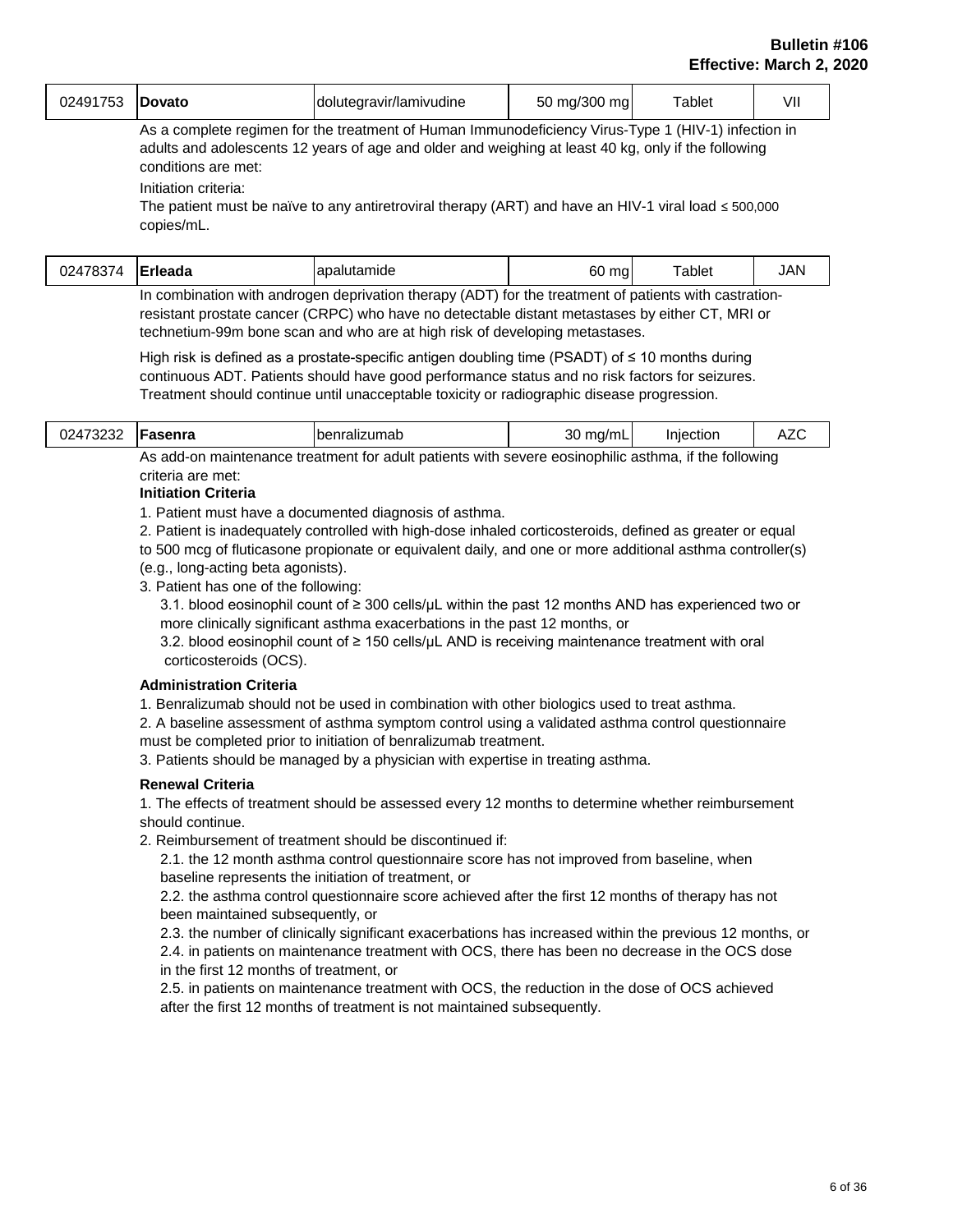| 02408163 | Fibristal<br>(criteria update) | ulipristal acetate | ა mg | Tablet | ALL |
|----------|--------------------------------|--------------------|------|--------|-----|
|----------|--------------------------------|--------------------|------|--------|-----|

For the pre-operative treatment of moderate to severe signs and symptoms of uterine fibroids in adult women of reproductive age, and the intermittent treatment of moderate to severe signs and symptoms of uterine fibroids in adult women of reproductive age who are not eligible for surgery, with the duration of each treatment course being three months, if the following conditions are met:

The patient is under the care of a physician experienced in the management of gynecological conditions such as uterine fibroids.

• Treatment should be limited to a maximum of four courses of therapy.

| 02404516<br>02404524<br>02404532<br>02404540<br>02404559<br>02404567 | <b>Fycompa</b><br>(new indication) | perampanel | 2 mg<br>4 mg<br>6 mg<br>8 mg<br>$10 \, \text{mg}$<br>$12 \text{ mg}$ | Tablet | <b>EIS</b> |
|----------------------------------------------------------------------|------------------------------------|------------|----------------------------------------------------------------------|--------|------------|
|----------------------------------------------------------------------|------------------------------------|------------|----------------------------------------------------------------------|--------|------------|

For use as an adjunctive therapy in the management of primary generalized tonic-clonic (PGTC) seizures in adult patients with epilepsy who are not satisfactorily controlled with conventional therapy and who meet all of the following criteria:

- Are under the care of a physician experienced in the treatment of epilepsy;
- Are currently receiving two or more antiepileptic drugs; and
- In whom all other antiepileptic drugs are ineffective or not appropriate.

| 02485362<br>02485370<br>02485389<br>02485397 | Jamp-Rivastigmine | rivastigmine | $1.5 \text{ mg}$<br>3 mg<br>$4.5 \text{ mg}$<br>6 mg | Capsule | <b>JPC</b> |
|----------------------------------------------|-------------------|--------------|------------------------------------------------------|---------|------------|
|----------------------------------------------|-------------------|--------------|------------------------------------------------------|---------|------------|

**Confirmed diagnosis of Alzhimer's Disease** with DSMIV criteria with:

(a) Memory impairment (impaired ability to learn new information or to recall previously

learned information); plus

(b) at least one of the following:

◌ Aphasia; problems with language (receptive and expressive)

- **◌** Apraxia; impaired ability to carry out motor activities despite intact motor function
- ◌ Agnosia; failure of recognition -especially people
- ◌ Disturbance in executive functioning

The above deficits must have:

- ◌ Caused significant decline in previous levels; and
- ◌ A gradual onset and continued congnitive decline; and
- ◌ The absence of other causative conditions; and
- ◌ The deficits do not occur exclusively during the course of delirium; and
- ◌ Normal test results for all of the following values: CBC, TSH, Electolytes,
- Vitamin B12, and Glucose; and

◌ The initial MMSE score must be between 10 and 26 and measured within 30 days of the application.

For the treatment of cystic fibrosis (CF) in patients age six (6) years and older who have one of the following mutations in the cystic fibrosis transmembrane conductance regulator (CFTR) gene: G1244E, G1349D, G178R, G551S, S1251N, S1255P, S549N, or S549R; and in patients aged 18 and older with an R117H mutation in the CFTR gene.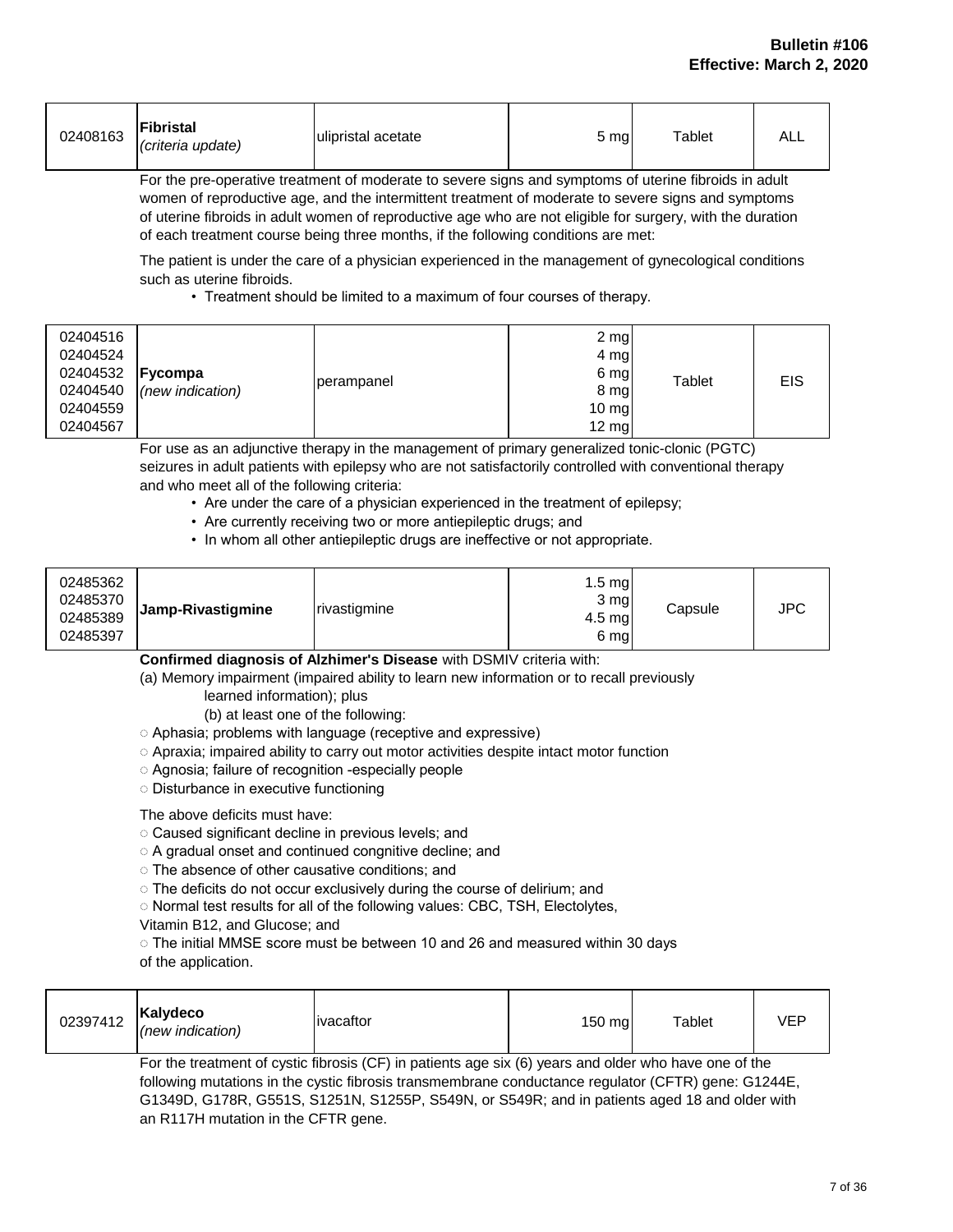| Kevzara<br>02472961<br>02472988<br>(new format) | sarilumab | 150 mg/1.14 mL<br>200 mg/1.14 mL | Injection | <b>SAA</b> |
|-------------------------------------------------|-----------|----------------------------------|-----------|------------|
|-------------------------------------------------|-----------|----------------------------------|-----------|------------|

Please refer to Bulletin 105 for prescribing criteria.

|--|

In combination with letrozole for the treatment of post-menopausal women with hormone receptor (HR)-positive, human epidermal growth factor receptor 2 (HER2)- negative advanced or metastatic breast cancer who have not received any prior treatment for advanced or metastatic disease.

Treatment should continue until unacceptable toxicity or disease progression. Patients should have good performance status and not be resistant to prior (neo) adjuvant nonsteroidal aromatase inhibitor (NSAI) therapy (i.e. disease-free for at least a year from the completion of prior adjuvant NSAI therapy), nor have active or uncontrolled metastases to the central nervous system.

| 02473607 | <b>Mar-Febuxostat</b> | Ifebuxostat                                                                                            | 80 mg | $\tau$ ablet | <b>MAR</b> |
|----------|-----------------------|--------------------------------------------------------------------------------------------------------|-------|--------------|------------|
|          |                       | To lower seurm uric acid levels in patients with symptomatic gout who have documented hypersensitivity |       |              |            |
|          | to allopurinol.       |                                                                                                        |       |              |            |

| 02487802<br>02487810<br>02487829<br>02487837 | Mar-Lacosamide | Ilacosamide | 50 mg<br>100 mg<br>150 mg<br>200 mg | Tablet | <b>MAR</b> |
|----------------------------------------------|----------------|-------------|-------------------------------------|--------|------------|
|----------------------------------------------|----------------|-------------|-------------------------------------|--------|------------|

For use as an adjunctive therapy in patients in the management of refractory partial-onset seizures (POS) in adult patients with epilepsy who are not satisfactorily controlled with conventional therapy and who meet all of the following criteria:

(a) are under the care of a physician experienced in the treatment of epilepsy,

(b) are currently receiving two or more antiepileptic drugs, and

(c) in whom all other antiepileptic drugs are inffective or not appropriate

| 02488353                                                                              | <b>Mar-Trospium</b> | trospium | 20<br>mal | $t$ Tablet | <b>MAR</b> |  |
|---------------------------------------------------------------------------------------|---------------------|----------|-----------|------------|------------|--|
| Urinary incontinenece in patients unable to tolerate or failing oxybutynin (Ditropan) |                     |          |           |            |            |  |

Criteria may be obtained from the EDS office at Manitoba Health.

| 02449781 | <b>Nucala</b><br>( <i>criteria update</i> ) | Imepolizumab | 100 mg/mL | Iniection | GSK |
|----------|---------------------------------------------|--------------|-----------|-----------|-----|
|----------|---------------------------------------------|--------------|-----------|-----------|-----|

As add-on maintenance treatment for adult patients with severe eosinophilic asthma, if the following criteria are met:

#### **Initiation Criteria**

1. Patient must have a documented diagnosis of asthma.

2. Patient is inadequately controlled with high-dose inhaled corticosteroids, defined as greater or equal to 500 mcg of fluticasone propionate or equivalent daily, and one or more additional asthma controller(s) (e.g., long-acting beta agonists).

3. Patient has one of the following:

3.1. blood eosinophil count of ≥ 300 cells/µL within the past 12 months AND has experienced two or more clinically significant asthma exacerbations in the past 12 months, or

3.2. blood eosinophil count of ≥ 150 cells/µL AND is receiving maintenance treatment with oral corticosteroids (OCS).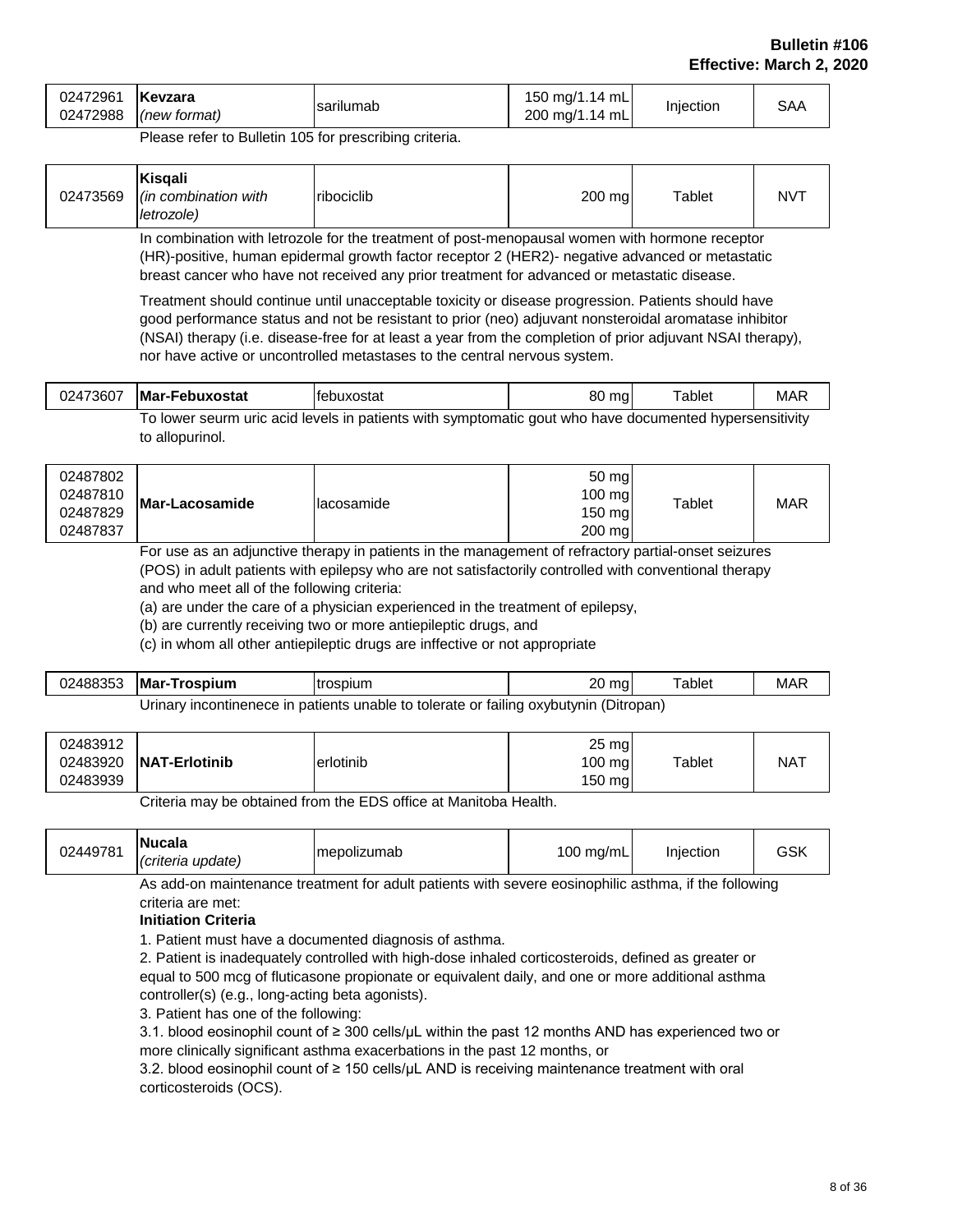#### **Administration Criteria**

1. Mepolizumab should not be used in combination with other biologics used to treat asthma.

2. A baseline assessment of asthma symptom control using a validated asthma control questionnaire must be completed prior to initiation of mepolizumab treatment.

3. Patients should be managed by a physician with expertise in treating asthma.

#### **Renewal Criteria**

1. The effects of treatment should be assessed every 12 months to determine whether reimbursement should continue.

2. Reimbursement of treatment should be discontinued if:

2.1. the 12 month asthma control questionnaire score has not improved from baseline, when baseline represents the initiation of treatment, or

2.2. the asthma control questionnaire score achieved after the first 12 months of therapy has not been maintained subsequently, or

2.3. the number of clinically significant exacerbations has increased within the previous 12 months, or 2.4. in patients on maintenance treatment with OCS, there has been no decrease in the OCS dose in the first 12 months of treatment, or

2.5. in patients on maintenance treatment with OCS, the reduction in the dose of OCS achieved after the first 12 months of treatment is not maintained subsequently.

| 02481545                                                                                               | <b>Pifeltro</b> | Idoravirine | $100 \text{ ma}$ | Tablet | <b>MFX</b> |  |
|--------------------------------------------------------------------------------------------------------|-----------------|-------------|------------------|--------|------------|--|
| In combination with other antiretroviral medicinal products, for the treatment of adults infected with |                 |             |                  |        |            |  |

HIV-1 without past or present evidence or viral resistance to DOR.

| 2442302 | <b>Quinsair</b>          | levofloxacin hemihydrate | 240 mg/2.4 mL | Solution for<br>Inhalation | HPI          |
|---------|--------------------------|--------------------------|---------------|----------------------------|--------------|
|         | $\overline{\phantom{0}}$ | $\overline{\phantom{a}}$ | $\sqrt{2}$    |                            | $\mathbf{r}$ |

For the treatment of chronic pulmonary Pseudomonas aeruginosa (P. aeruginosa) infections, in adult patients with cystic fibrosis according to the following criteria:

**•** Patient has had inadequate response to or is intolerant of inhaled tobramycin; and

**•** Treatment is prescribed in consultation with a specialist in this area; and

- Treatment should not be used in combination with another inhaled antibiotic to treat pulmonary
- P. aeruginosa infections, either concurrently or for antibiotic cycling during off-treatment periods.

|--|

As an add-on anticonvulsant or for control of pain where initiated by a pain clinic and where other similar agents have failed e.g. gabapentin, lamotrigine, valproic acid or topiramate.

| 02487454 | Skyrizi | Trisankizumab | 90 mg/mL | Injection | ABV |  |
|----------|---------|---------------|----------|-----------|-----|--|
|          |         |               |          |           |     |  |

For treatment of adult patients with severe plaque psoriasis presently with one or more of the following:

- Psoriasis Area and the Severity Index (PASI) ≥ 10
- Body Surface Area (BSA) > 10%
- Significant involvement of the face, hands feet or genital region
- Dermatology Life Quality Index (DLQI) > 10 AND
- Failure to respond to, contraindications to, intolerant of or unable to access methotrexate, cyclosporine and/or phototherapy.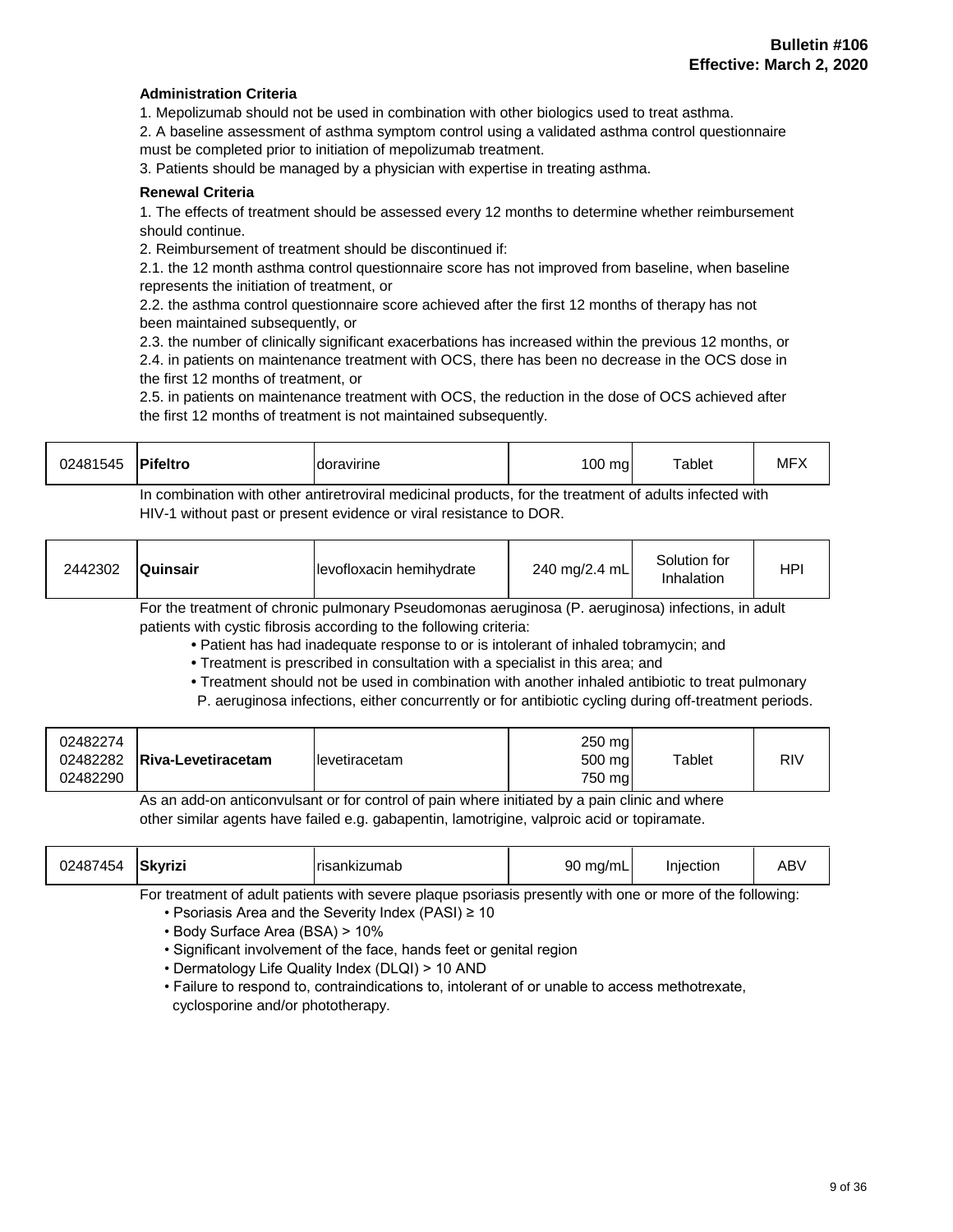Coverage will be approved initially for a maximum of 4 months. For continued coverage the physician must confirm the patient's response to treatment and demonstration of treatment clinical benefits: • ≥ 50% reduction in the PASI score with ≥ 5 point improvement in the DLQI • ≥ 75 % reduction in the PASI score • ≥ 50% reduction in the BSA with significant improvement of the face, hands, feet or genital region.

Request for coverage must be made by a specialist in dermatology.

| 02403390 | Stivarga<br>(new indication) | <b>regoratenib</b> | 40 mg | $\mathsf{Tablet}$ | BA) |
|----------|------------------------------|--------------------|-------|-------------------|-----|
|----------|------------------------------|--------------------|-------|-------------------|-----|

Hepatocellular Carcinoma (HCC):

• For the treatment of patients with unresectable hepatocellular carcinoma (HCC) who have been previously treated with sorafenib. Treatment should continue until disease progression.

• Eligible patients should have an ECOG performance status of 0 to 1, a Child-Pugh class status of A, and be able to tolerate sorafenib as defined in the RESORCE trial criteria (≥ 400mg/day for ≥ 20 days of the last 28 days of treatment).

| 02409607<br>02409615 | Tafinlar<br>$\lim$ combination with<br>Mekinist) | dabrafenib | 50 mg<br>75 mg | Capsule | <b>NVT</b> |
|----------------------|--------------------------------------------------|------------|----------------|---------|------------|
|                      | (new indication)                                 |            |                |         |            |

Tafinlar in combination with Mekinist for the adjuvant treatment of patients with stage IIIA (limited to lymph node metastases of> 1mm) to stage IIID (8th edition of the American Joint Committee on Cancer [AJCC] staging system) BRAF-mutated (all BRAF V600 mutations) cutaneous melanoma. Disease must be completely resected including in-transit metastases; however, presence of regional lymph nodes with micrometastases after sentinel lymph node biopsy alone is allowed. Patients must have a good performance status.

| 02482983 | Taro-Imiguimod Pump<br>----<br>-- - - - | <u>I</u> miauimod | 5% | ∶ream | TAR<br>. |
|----------|-----------------------------------------|-------------------|----|-------|----------|
|          |                                         |                   |    |       |          |

#### **Superficial Basal Cell Carcinoma:**

For treatment of biopsy-confrimed primary suberficial basal cell carcinoma in patients meeting the follow criteria:

- a) Tumour diameter of ≤ 2 cm; AND
- b) Tumour location on the trunk, neck or extremities (excluding hands and feet); AND

c) Surgery or irradiation therapy is not medically appropriate (e.g. Recurrent lesions in previously

irradiated area, number of lesions too numerous to irradiate or remove surgically.)

#### **Actinic Keratosis:**

For the treatment of actinic keratosis located on the head and neck in patients who have failed treatment with cryotherapy (where appropriate) and 5-flurouracil (5-FU)

#### **External Genital and Perianal Warts/Condyloma Acuminata:**

For the treatment of external genital and perianal warts/condyloma acuminata in patients who have documented failure to a trial of podophyllum resin and one other treatment modaility (including cryotherapy, surgical excision, or electrosurgery)

| 02365154 | <b>Tobi Podhaler</b>       |            | 28<br>ma |         | <b>DOL</b> |
|----------|----------------------------|------------|----------|---------|------------|
|          | update.<br><b>Criteria</b> | tobramvcin | $\cdot$  | Inhaler | BGF        |

For the treatment of chronic Pseudomonas aeruginosa infections in patients with cystic fibrosis where the Podhaler dosage form is required due to administration difficulties with the inhalation solution formulation.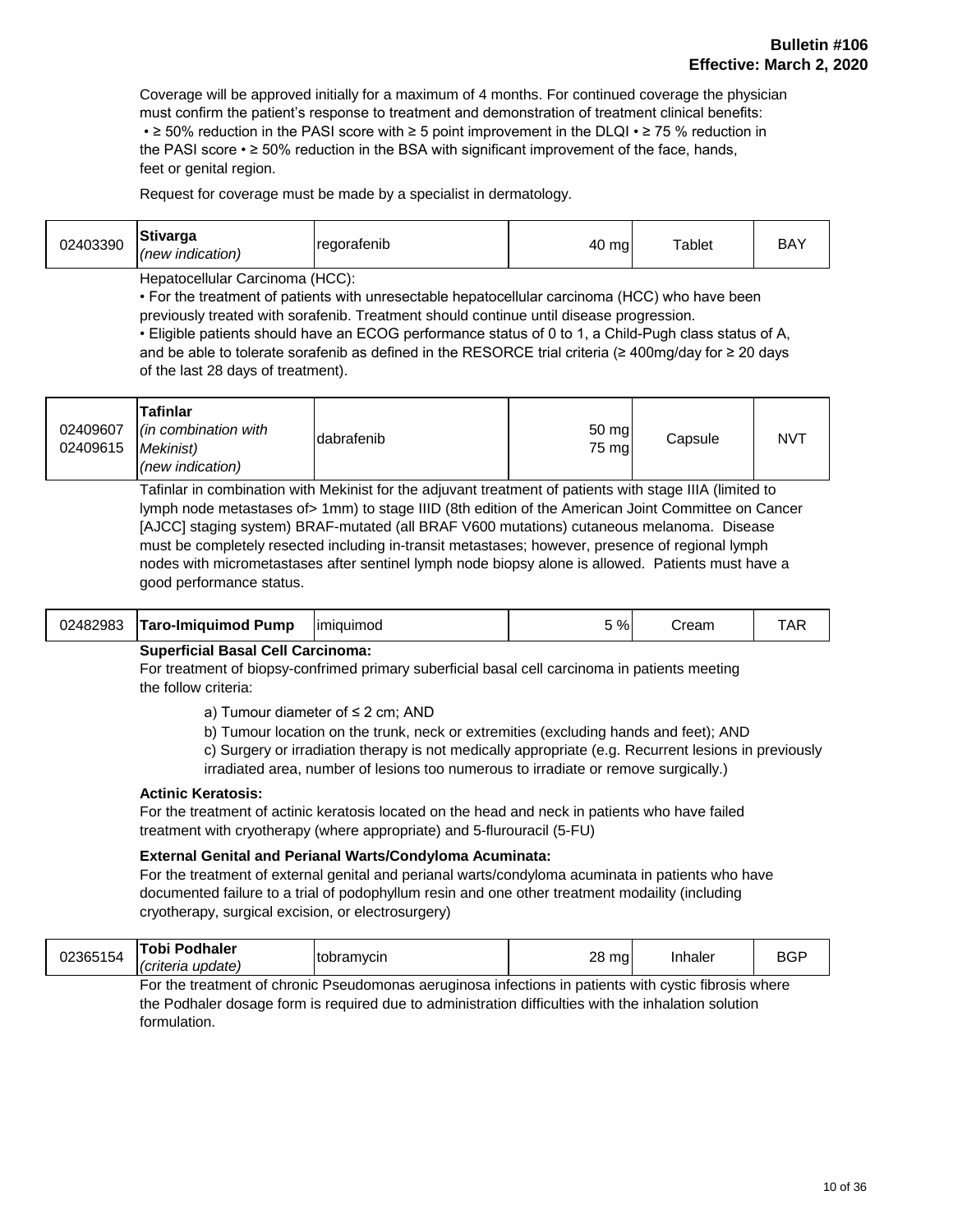| 02474522 | Trelegy Ellipta | Ifluticasone<br>Ifuroate/umeclidinium/<br>vilanterol | $100 \text{ mca}$<br>62.5 mcg/25 mcg | Powder for<br>Inhalation | GSK |
|----------|-----------------|------------------------------------------------------|--------------------------------------|--------------------------|-----|
|----------|-----------------|------------------------------------------------------|--------------------------------------|--------------------------|-----|

For the long-term, once daily, maintenance treatment of COPD, including chronic bronchitis and/or emphysema according to the following:

• Patients should not be started on triple inhaled therapy as initial therapy for COPD.

• For use in patients who are not controlled on optimal dual inhaled therapy for COPD.

| 02480808 | <b>Xarelto</b><br>(new strength/new | rivaroxaban | $2.5$ mg | Tablet | BAY |
|----------|-------------------------------------|-------------|----------|--------|-----|
|          | <i>indication</i> )                 |             |          |        |     |

In combination with acetysalicylic acid (ASA; 75mg to 100mg) for the prevention of stroke, myocardial infarction, and cardiovascular death, and for the prevention of acute limb ischemia and mortality in patients with concomitant coronary artery disease (CAD) and peripheral artery disease (PAD) if the following conditions are met:

For patients with concomitant CAD and PAD:

Patients with CAD are defined as having one or more of the following:

• myocardial infarction within the last 20 years

• multi-vessel coronary disease (i.e., stenosis of ≥ 50% in two or more coronary arteries, or in one coronary territory if at least one other territory has been revascularized) with symptoms or history of stable or unstable angina

• multi-vessel percutaneous coronary intervention

• multi-vessel coronary artery bypass graft surgery

AND meet at least one of the following criteria:

• aged 65 years or older, or

• aged younger than 65 years with documented atherosclerosis or revascularization involving at least two vascular beds (coronary and other vascular) or at least two additional risk factors (current smoker, diabetes mellitus, estimated glomerular filtration rate < 60 mL/min, heart failure, non-lacunar ischemic stroke 1 month or more ago).

Patients with PAD are defined as having one or more of the following:

·previous aorto-femoral bypass surgery, limb bypass surgery, or percutaneous transluminal angioplasty revascularization of the

iliac or infrainguinal arteries

• previous limb or foot amputation for arterial vascular disease

- history of intermittent claudication and one or more of the following:
	- o an anklebrachial index less than 0.90, or
	- o significant peripheral artery stenosis (≥ 50%) documented by angiography or by duplex ultrasound

• previous carotid revascularization or asymptomatic carotid artery stenosis greater than or equal to 50%, as diagnosed by duplex ultrasound or angiography.

Xarelto should not be reimbursed for patients who have CAD or PAD alone or in patients with any one of the following characteristics:

• at high risk of bleeding

• a history of stroke within one month of treatment initiation or any history of hemorrhagic or lacunar stroke

• severe heart failure with a known ejection fraction less than 30% or New York Heart Association class III or IV symptoms

• an estimated glomerular filtration rate less than 15 mL/min

• require dual antiplatelet therapy, other non-ASA antiplatelet therapy, or oral anticoagulant therapy.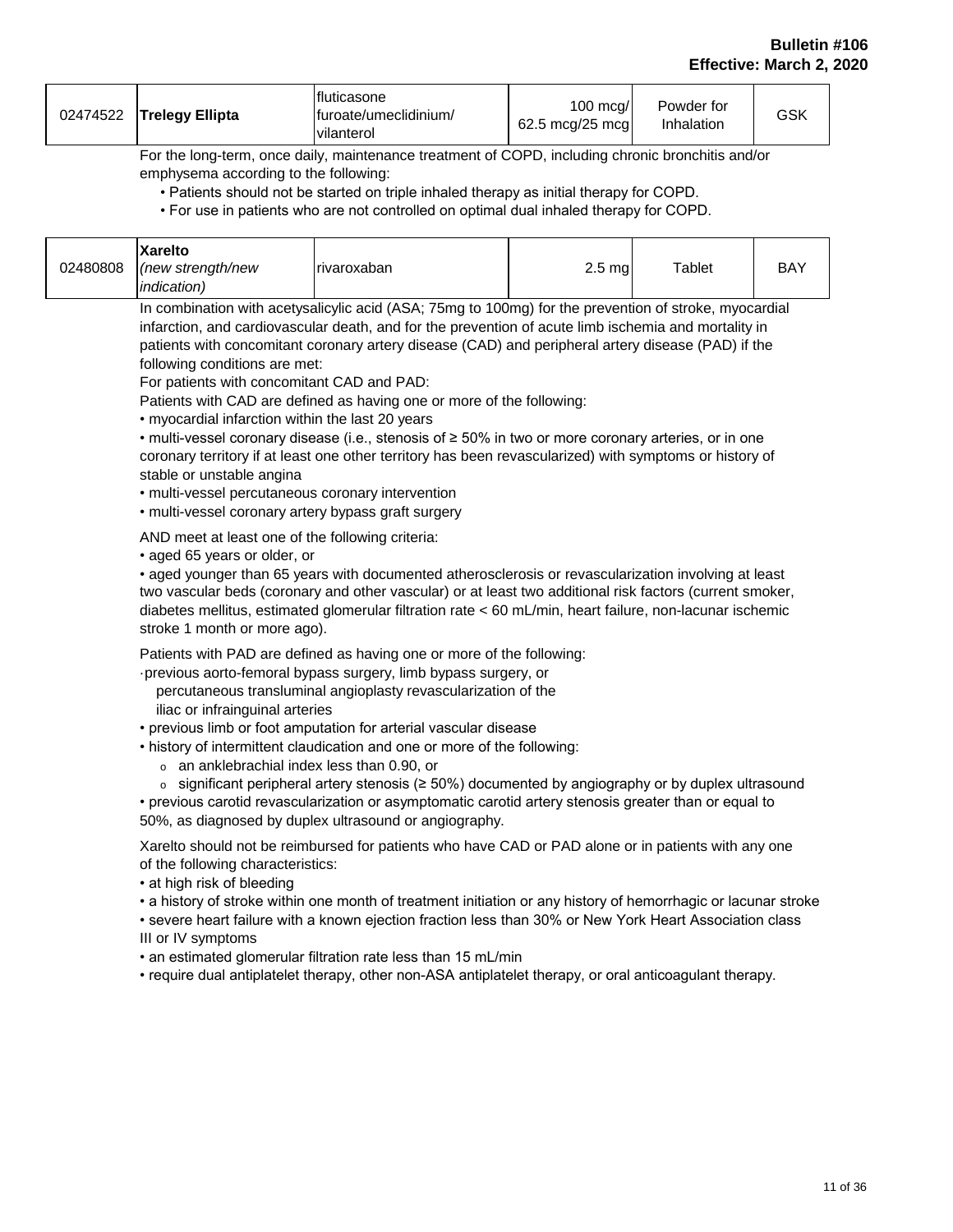## **New Interchangeable Categories**

|                              | Acebutolol - 100 mg - Tablets             |                                                          |                   | \$               | $$+5%$             |
|------------------------------|-------------------------------------------|----------------------------------------------------------|-------------------|------------------|--------------------|
|                              | 02147602                                  | Apo-Acebutolol                                           | <b>APO</b>        | 0.1630           | 0.1712             |
|                              | 02204517                                  | Teva-Acebutolol                                          | <b>TEV</b>        | 0.1630           | 0.1712             |
|                              |                                           |                                                          |                   |                  |                    |
|                              | Acebutolol - 200 mg - Tablets             |                                                          |                   | \$               | $$+5%$             |
|                              | 02147610                                  | Apo-Acebutolol                                           | <b>APO</b>        | 0.2440           | 0.2562             |
|                              | 02204525                                  | Teva-Acebutolol                                          | <b>TEV</b>        | 0.2440           | 0.2562             |
|                              |                                           |                                                          |                   |                  |                    |
|                              | ASA/Dipyridamole - 25 mg/200 mg- Capsules |                                                          |                   | \$               | $$ + 5%$           |
|                              | 02242119                                  | Aggrenox                                                 | <b>BOE</b>        | 0.9087           | 0.9541             |
|                              | 02471051                                  | Taro-Dipyridamole/ASA                                    | <b>TAR</b>        | 0.6656           | 0.6989             |
|                              |                                           |                                                          |                   |                  |                    |
|                              | Clonazepam - 0.5 mg - Tablets             |                                                          |                   | $\left  \right $ | $$+5%$             |
|                              | 00382825                                  | Rivotril                                                 | HLR               | 0.2479           | 0.2603             |
|                              | 02207818                                  | pms-Clonazepam R                                         | <b>PMS</b>        | 0.0418           | 0.0439             |
|                              | 02048701                                  | pms-Clonazepam                                           | <b>PMS</b>        | 0.0418           | 0.0439             |
|                              | 02177889                                  | Apo-Clonazepam                                           | <b>APO</b>        | 0.0418           | 0.0439             |
|                              |                                           |                                                          |                   |                  |                    |
| Febuxostat - 80 mg - Tablets | 02357380                                  | <b>Uloric</b>                                            | <b>TAK</b>        | \$               | $$+5%$             |
|                              | 02473607                                  | Mar-Febuxostat                                           |                   | 1.5902           | 1.6697<br>1.2521   |
|                              |                                           |                                                          | <b>MAR</b>        | 1.1925           |                    |
|                              | Fingolimod - 0.5 mg - Capsules            |                                                          |                   | \$               | $$+5%$             |
|                              | 02365480                                  | Gilenya                                                  | <b>NVT</b>        | 86.9526          | 91.3002            |
|                              | 02469936                                  | Apo-Fingolimod                                           | <b>APO</b>        | 21.7381          | 22.8250            |
|                              | 02487772                                  | Jamp-Fingolimod                                          | <b>JPC</b>        | 21.7381          | 22.8250            |
|                              | 02474743                                  | Mar-Fingolimod                                           | <b>MAR</b>        | 21.7381          | 22.8250            |
|                              | 02469715                                  | Mylan-Fingolimod                                         | <b>MYL</b>        | 21.7381          | 22.8250            |
|                              | 02469782                                  | pms-Fingolimod                                           | <b>PMS</b>        | 21.7381          | 22.8250            |
|                              | 02482606                                  | Sandoz Fingolimod                                        | SDZ               | 21.7381          | 22.8250            |
|                              | 02469618                                  | Taro-Fingolimod                                          | <b>TAR</b>        | 21.7381          | 22.8250            |
|                              | 02469561                                  | Teva-Fingolimod                                          | <b>TEV</b>        | 21.7381          | 22.8250            |
|                              |                                           |                                                          |                   |                  |                    |
| Imiquimod - 5 % - Cream      |                                           |                                                          |                   | \$               | $$+5%$             |
|                              | 02239505                                  | Aldara P                                                 | <b>VAL</b>        | 55.1441          | 57.9013            |
|                              | 02482983                                  | Taro-Imiquimod Pump                                      | <b>TAR</b>        | 43.4350          | 45.6068            |
|                              |                                           |                                                          |                   |                  |                    |
|                              |                                           | Ipratropium/Salbutamol - 0.2 mg/1 mg/mL - Unit Dose Vial |                   | \$               | $$ + 5%$           |
|                              | 02231675                                  | <b>Combivent UDV</b>                                     | <b>JAN</b>        | 0.6452           | 0.6775             |
|                              | 02272695                                  | Teva-Combo Sterinebs                                     | <b>TEV</b>        | 0.3226           | 0.3387             |
|                              | 02483394                                  | Ipratropium Bromide and                                  | <b>MDA</b>        | 0.3226           | 0.3387             |
|                              |                                           | Salbutamol Sulphate                                      |                   |                  |                    |
|                              |                                           |                                                          |                   |                  |                    |
|                              | Itraconazole - 10mg/mL - Oral Solution    |                                                          |                   | 0.8620           | $$ + 5%$<br>0.9051 |
|                              | 02231347<br>02484315                      | Sporanox<br>Jamp Itraconazle                             | JAN<br><b>JPC</b> | 0.6167           | 0.6475             |
|                              |                                           |                                                          |                   |                  |                    |
| Labetalol - 100 mg - Tablets |                                           |                                                          |                   | \$l              | $$+5%$             |
|                              | 02106272                                  | Trandate                                                 | <b>PAL</b>        | 0.3966           | 0.4164             |
|                              | 02489406                                  | Riva-Labetalol                                           | <b>RIV</b>        | 0.2974           | 0.3123             |
|                              |                                           |                                                          |                   |                  |                    |
| Labetalol - 200 mg - Tablets |                                           |                                                          |                   | $\bullet$        | $$+5%$             |

| 200<br>Tablets<br>Labetalol<br>ma |          |                    |           |        | 5%     |
|-----------------------------------|----------|--------------------|-----------|--------|--------|
|                                   | 02106280 | randate            | D۸<br>'AL | 0.7009 | 0.7359 |
|                                   | 02489414 | Riva-<br>∟abetalol | RIV       | 0.5256 | 0.5519 |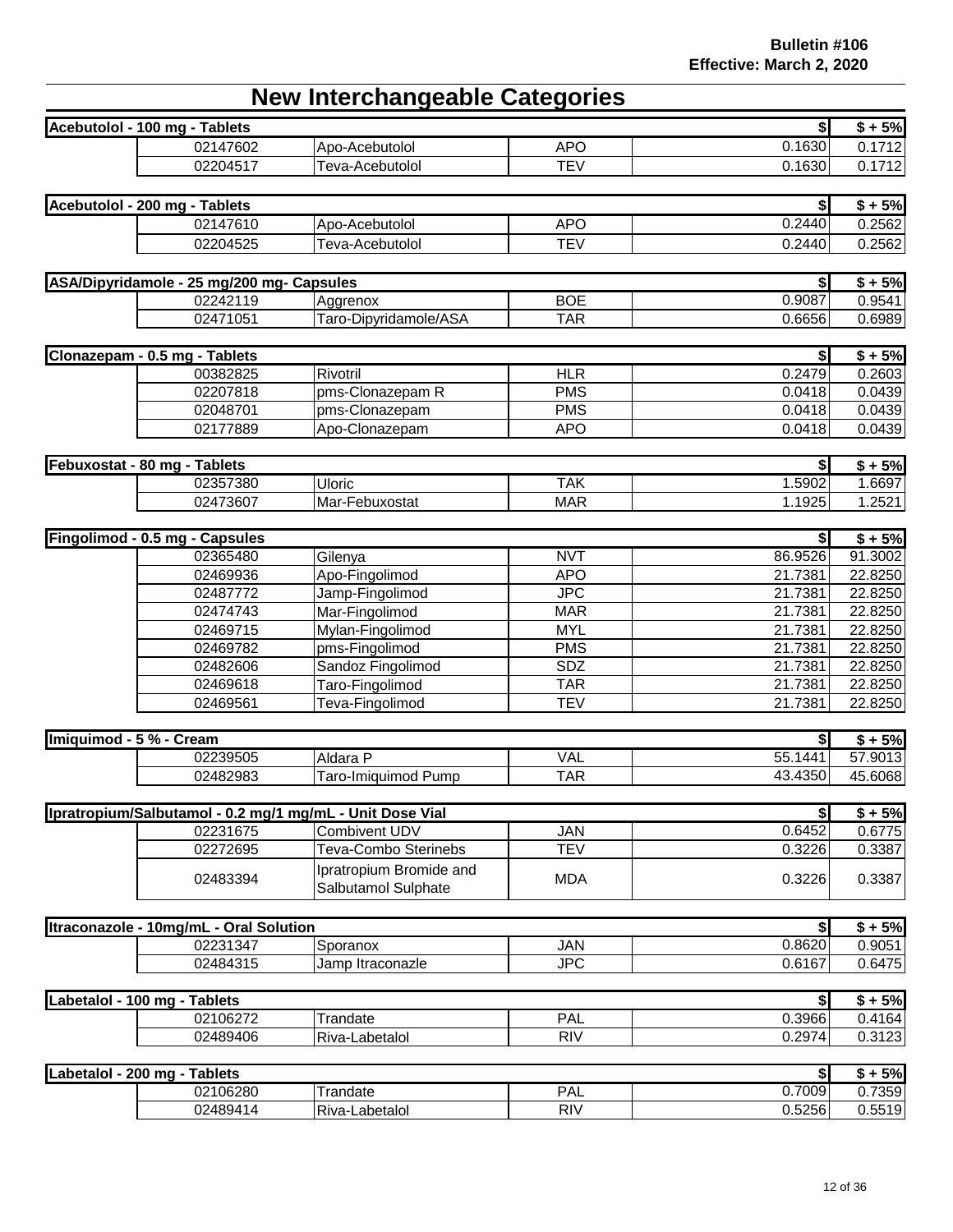| Tobramycin - 60 mg/mL - Inhalation Solution |          |                   |                 |         | 5%          |
|---------------------------------------------|----------|-------------------|-----------------|---------|-------------|
|                                             | 02239630 | Tobi              | NV <sup>T</sup> | 11.2428 | .8049<br>44 |
|                                             | 02443368 | <b>Fobramvcin</b> | SDZ             | 5.4763  | 5.7501      |
|                                             | 02389622 | Teva-Tobramycin   | TEV             | 5.4763  | 5.7501      |

| <b>Trospium</b><br>Tablets<br>20<br>ma |          |                   |            | EN/<br>7ol      |        |
|----------------------------------------|----------|-------------------|------------|-----------------|--------|
|                                        | 02275066 | Trosec            | ORX        | 0.8144<br>v.o i | 0.8551 |
|                                        | 02488353 | Mar<br>r-Trospium | <b>MAR</b> | 0.6108          | 0.6413 |

## **New Interchangeable Products**

**The following products have been added to existing interchangeable drug categories:**

| Atorvastastin - 10 mg - Tablets                   |                                                          |            | \$           | $$+5%$                 |
|---------------------------------------------------|----------------------------------------------------------|------------|--------------|------------------------|
| 02457741                                          | <b>ACH-Atorvastatin</b>                                  | <b>ACH</b> | 0.1743       | 0.1831                 |
|                                                   |                                                          |            |              |                        |
| Atorvastatin - 20 mg - Tablets                    |                                                          |            | \$           | $$+5%$                 |
| 02457768                                          | <b>ACH-Atorvastatin</b>                                  | <b>ACH</b> | 0.2179       | 0.2288                 |
|                                                   |                                                          |            |              |                        |
| Atorvastatin - 40 mg - Tablets                    |                                                          |            | \$           | $$+5%$                 |
| 02457776                                          | <b>ACH-Atorvastatin</b>                                  | <b>ACH</b> | 0.2342       | 0.2459                 |
|                                                   |                                                          |            |              |                        |
| Atorvastatin - 80 mg - Tablets                    |                                                          |            | \$           | $$+5%$                 |
| 02457784                                          | <b>ACH-Atorvastatin</b>                                  | <b>ACH</b> | 0.2342       | 0.2459                 |
|                                                   |                                                          |            |              |                        |
| Bupropion HCI - 150 mg - Extended Release Tablets |                                                          |            | \$           | $$+5%$                 |
| 02475804                                          | Ran-Bupropion XL                                         | <b>RAN</b> | 0.1463       | ** 0.1536              |
|                                                   |                                                          |            |              |                        |
| Bupropion HCI - 300 mg - Extended Release Tablets |                                                          |            | \$           | $$+5%$                 |
| 02475812                                          | Ran-Bupropion XL                                         | <b>RAN</b> | 0.2927       | ** 0.3073              |
|                                                   |                                                          |            |              |                        |
| Calcitriol - 0.25 mcg - Capsules                  |                                                          |            | \$           | $$+5%$                 |
| 02485710                                          | <b>Taro-Calcitriol</b>                                   | <b>TAR</b> | 0.4682       | $*$ 0.4916             |
|                                                   |                                                          |            |              |                        |
| Calcitriol - 0.5 mcg - Capsules                   |                                                          |            | \$<br>0.7446 | $$+5%$                 |
| 02485729                                          | Taro-Calcitriol                                          | <b>TAR</b> |              | ** 0.7818              |
|                                                   | Candesartan/Hydrochlorothiazide - 16 mg/12.5 mg- Tablets |            | \$           |                        |
| 02473240                                          | Jamp-Candesartan HCT                                     | <b>JPC</b> | 0.2156       | $$+5%$<br>0.2264       |
|                                                   |                                                          |            |              |                        |
| Cholestryamine Resin - 4 g/Dose - Oral Powder     |                                                          |            | \$           | $$+5%$                 |
| 02478595                                          | Jamp-Cholestyramine                                      | <b>JPC</b> | 0.0923       | $*$ 0.0969             |
|                                                   |                                                          |            |              |                        |
| Clarithromycin - 250 mg - Tablets                 |                                                          |            | \$           | $$+5%$                 |
| 02466120                                          | Clarithromycin                                           | <b>SAH</b> | 0.4208       | 0.4418                 |
| 02442469                                          | Clarithromycin                                           | <b>SIP</b> | 0.4208       | 0.4418                 |
|                                                   |                                                          |            |              |                        |
| Clarithromycin - 500 mg - Tablets                 |                                                          |            | \$           | $$+5%$                 |
| 02442485                                          | Clarithromycin                                           | <b>SIP</b> | 0.8318       | 0.8734                 |
|                                                   |                                                          |            |              |                        |
| Clindamycin - 150 mg - Capsules                   |                                                          |            | \$           | $$+5%$                 |
| 02483734                                          | Jamp-Clindamycin                                         | <b>JPC</b> | 0.2436       | $\overline{11}$ 0.2558 |
|                                                   |                                                          |            |              |                        |
| Clindamycin - 300 mg - Capsules                   |                                                          |            | \$           | $\overline{\$} + 5\%$  |
| 02483742                                          | Jamp-Clindamycin                                         | <b>JPC</b> | 0.4872       | 0.5116                 |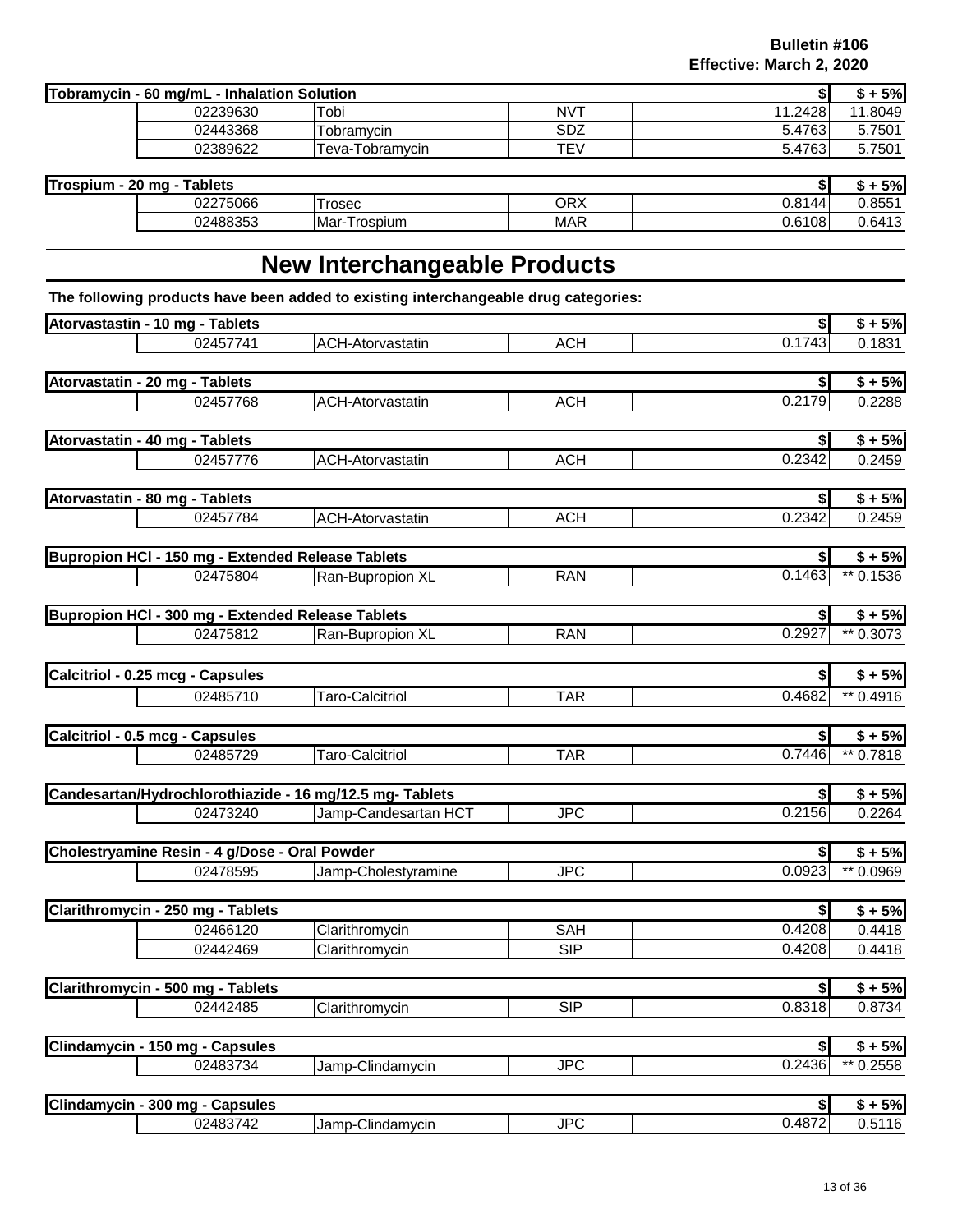|                            | Dapsone - 100 mg - Tablets                                         |                             |            | \$               | $$+5%$           |
|----------------------------|--------------------------------------------------------------------|-----------------------------|------------|------------------|------------------|
|                            | 02489058                                                           | Riva-Dapsone                | <b>RIV</b> | 0.7031           | ** 0.7383        |
|                            |                                                                    |                             |            |                  |                  |
|                            | Diclofenac - 0.1 % - Ophthalmic Solution                           |                             |            | \$               | $$+5%$           |
|                            | 02475065                                                           | Diclofenac                  | <b>PSN</b> | 1.2397           | ** $1.3017$      |
|                            |                                                                    |                             |            |                  |                  |
|                            | Donepezil - 5 mg - Tablets                                         |                             |            | \$               | $$+5%$           |
|                            | 02408600                                                           | Mint-Donepezil              | <b>MPH</b> | 0.4586           | 0.4815           |
|                            |                                                                    |                             |            |                  |                  |
|                            | Donepezil - 10 mg - Tablets                                        |                             |            |                  | $$+5%$           |
|                            | 02408619                                                           | Mint-Donepezil              | <b>MPH</b> | 0.4586           | 0.4815           |
|                            |                                                                    |                             |            |                  |                  |
|                            | Duloxetine - 30 mg - Capsules                                      |                             |            | \$               | $$+5%$           |
|                            | 02490889                                                           | Duloxetine                  | <b>SAH</b> | 0.4814           | 0.5055           |
|                            |                                                                    |                             |            |                  |                  |
|                            | Duloxetine - 60 mg - Capsules                                      |                             |            |                  | $$+5%$           |
|                            | 02490897                                                           | Duloxetine                  | <b>SAH</b> | 0.9769           | 1.0257           |
|                            |                                                                    |                             |            |                  |                  |
|                            | Dutasteride - 0.5 mg - Capsules                                    |                             |            | \$               | $$+5%$           |
|                            | 02484870                                                           | Jamp Dutasteride            | <b>JPC</b> | 0.3027           | 0.3178           |
|                            |                                                                    |                             |            |                  |                  |
|                            | Efavirenz/Emtricitabine/Tenofovir - 600 mg/200 mg/300 mg - Tablets |                             |            |                  | $$+5%$           |
|                            | 02461412                                                           | Mylan-Efavirenz/            | <b>JPC</b> | 11.3300          | 11.8965          |
|                            |                                                                    | Emtricitabine/Tenofovir     |            |                  |                  |
|                            |                                                                    |                             |            |                  |                  |
|                            | Efavirenz - 600 mg - Tablets                                       |                             |            |                  | $$+5%$           |
|                            | 02458233                                                           | Jamp-Efavirenz              | <b>JPC</b> | 3.8031           | ** 3.9933        |
|                            |                                                                    |                             |            |                  |                  |
|                            | Emtricitabine/Tenofovir - 200 mg/300 mg - Tablets                  |                             |            | \$               | $$+5%$           |
|                            | 02461110                                                           | pms-Emtricitabine-Tenofovir | <b>PMS</b> | 7.3035           | 7.6687           |
|                            | 02487012                                                           | Jamp-Emtricitabine/         | <b>JPC</b> | 7.3035           | 7.6687           |
|                            |                                                                    | Tenofovir                   |            |                  |                  |
|                            |                                                                    |                             |            |                  |                  |
|                            | Enalapril - 2.5 mg - Tablets                                       |                             |            |                  | $$+5%$           |
|                            | 02442957                                                           | Enalapril                   | <b>SIP</b> | 0.2288           | 0.2402           |
|                            | 02459450                                                           | Mar-Enalapril               | <b>MAR</b> | 0.2288           | 0.2402           |
|                            |                                                                    |                             |            |                  |                  |
| Enalapril - 5 mg - Tablets |                                                                    |                             |            | \$               | $\sqrt{$}$ + 5%  |
|                            | 02442965                                                           | Enalapril                   | <b>SIP</b> | 0.2706           | 0.2841           |
|                            | 02459469                                                           | Mar-Enalapril               | <b>MAR</b> | 0.2706           | 0.2841           |
|                            |                                                                    |                             |            |                  |                  |
|                            | Enalapril - 10 mg - Tablets                                        |                             |            | \$               | $\sqrt{5} + 5\%$ |
|                            | 02442973                                                           | Enalapril                   | <b>SIP</b> | 0.3252           | 0.3415           |
|                            | 02444771                                                           | Mar-Enalapril               | <b>MAR</b> | 0.3252           | 0.3415           |
|                            |                                                                    |                             |            |                  |                  |
|                            | Enalapril - 20 mg - Tablets                                        |                             |            | \$               | $$+5%$           |
|                            | 02442981                                                           | Enalapril                   | <b>SIP</b> | 0.3924           | 0.4120           |
|                            | 02444798                                                           | Mar-Enalapril               | <b>MAR</b> | 0.3924           | 0.4120           |
|                            |                                                                    |                             |            |                  |                  |
|                            | Erlotinib - 25 mg - Tablets                                        |                             |            | $\left  \right $ | $$+5%$           |

02483912 |NAT-Erlotinib NAT | 3.4615| \*\* 3.6346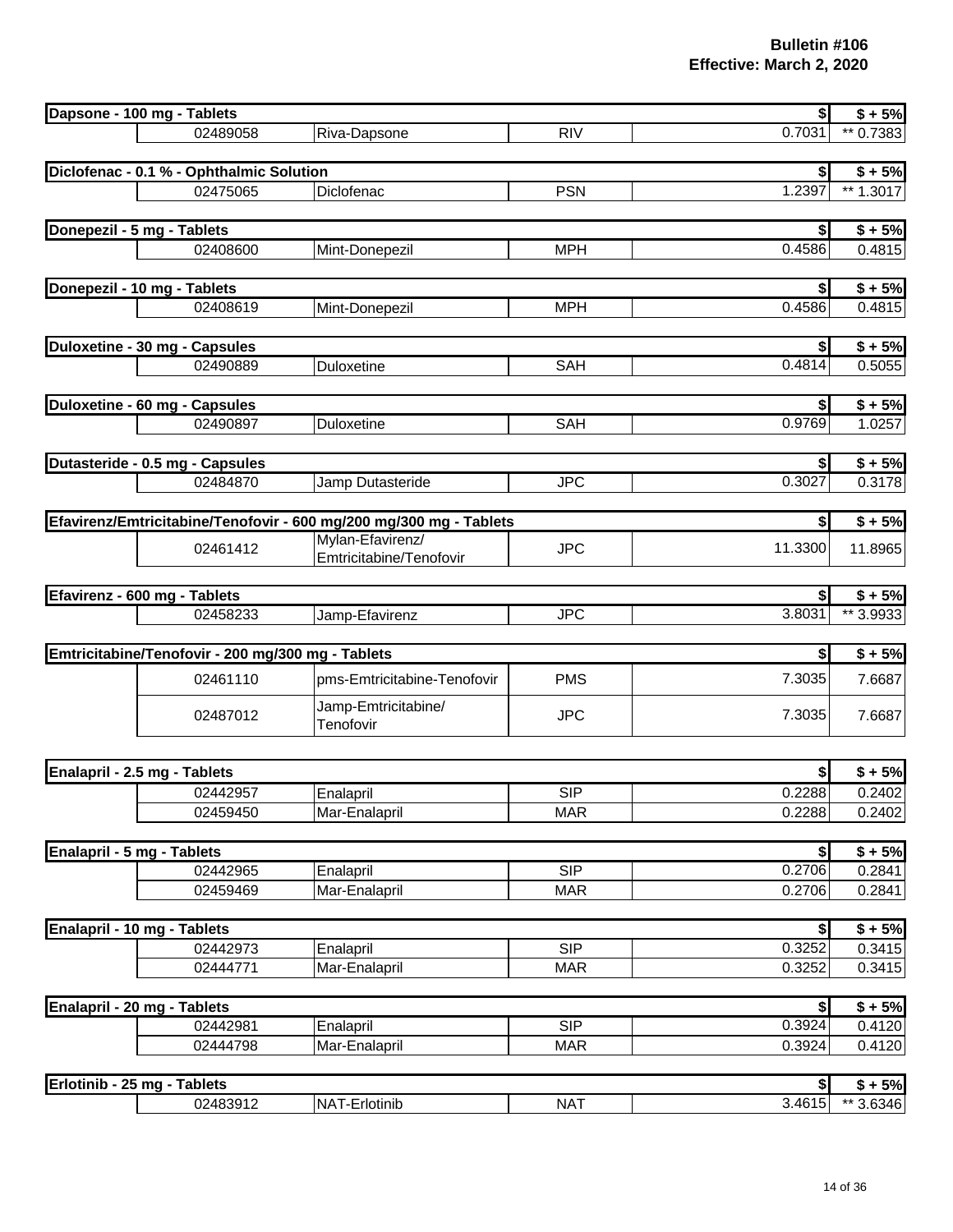| Erlotinib - 100 mg - Tablets                   |                              |            | $\bullet$                 | $$+5%$              |
|------------------------------------------------|------------------------------|------------|---------------------------|---------------------|
| 02483920                                       | NAT-Erlotinib                | <b>NAT</b> | 13.2000                   | 13.8600             |
|                                                |                              |            |                           |                     |
| Erlotinib - 150 mg - Tablets                   |                              |            | \$                        | $$+5%$              |
| 02483939                                       | NAT-Erlotinib                | <b>NAT</b> | 19.8000                   | 20.7900             |
| Lacosamide - 50 mg - Tablets                   |                              |            | \$                        | $$+5%$              |
| 02487802                                       | Mar-Lacosamide               | <b>MAR</b> | 0.6313                    | 0.6629              |
|                                                |                              |            |                           |                     |
| Lacosamide - 100 mg - Tablets                  |                              |            | $\boldsymbol{\mathsf{s}}$ | $$+5%$              |
| 02487810                                       | Mar-Lacosamide               | <b>MAR</b> | 0.8750                    | 0.9188              |
| Lacosamide - 150 mg - Tablets                  |                              |            | $\boldsymbol{s}$          | $$ + 5%$            |
| 02487829                                       | Mar-Lacosamide               | <b>MAR</b> | 1.1763                    | 1.2351              |
|                                                |                              |            |                           |                     |
| Lacosamide - 200 mg - Tablets                  |                              |            | \$                        | $$ + 5%$            |
| 02487837                                       | Mar-Lacosamide               | <b>MAR</b> | 1.4500                    | 1.5225              |
|                                                |                              |            |                           |                     |
| Leflunomide - 10 mg - Tablets<br>02478862      | Accel-Leflunomide            | <b>ACC</b> | \$ <br>2.6433             | $$+5%$<br>** 2.7755 |
|                                                |                              |            |                           |                     |
| Leflunomide - 20 mg - Tablets                  |                              |            | $\boldsymbol{s}$          | $$+5%$              |
| 02478870                                       | Accel-Leflunomide            | <b>ACC</b> | 2.6433                    | ** 2.7755           |
| Levetiracetam - 250 mg - Tablets               |                              |            | $\boldsymbol{s}$          | $$ + 5%$            |
| 02482274                                       | Riva-Levetiracetam           | RIV        | 0.3210                    | 0.3371              |
|                                                |                              |            |                           |                     |
| Levetiracetam - 500 mg - Tablets               |                              |            | \$                        | $$+5%$              |
| 02482282                                       | Riva-Levetircetam            | <b>RIV</b> | 0.3911                    | 0.4107              |
| Levetiracetam - 750 mg - Tablets               |                              |            |                           | $$ + 5%$            |
| 02482290                                       | Riva-Levetiracetam           | <b>RIV</b> | 0.5416                    | 0.5687              |
|                                                |                              |            |                           |                     |
| Nitroglycerin - 0.4 mg/Dose - Sublingual Spray |                              |            | \$                        | $$+5%$              |
| 02243588                                       | Mylan-Nitro Sublingual Spray | <b>MYL</b> | 0.0424                    | ** 0.0445           |
|                                                |                              |            |                           |                     |
| Olanzapine - 2.5 mg - Tablets                  |                              |            | \$                        | $$+5%$              |
| 02410141                                       | Mint-Olanzapine              | <b>MPH</b> | 0.1772                    | 0.1861              |
|                                                |                              |            |                           |                     |
| Olanzapine - 5 mg - Tablets                    |                              |            | \$                        | $\sqrt{$ + 5\%}$    |
| 02410168                                       | Mint-Olanzapine              | <b>MPH</b> | 0.3544                    | 0.3721              |
| Olanzapine - 7.5 mg - Tablets                  |                              |            | \$                        | $\sqrt{$ + 5\%}$    |
| 02410176                                       | Mint-Olanzapine              | <b>MPH</b> | 0.5316                    | 0.5582              |
|                                                |                              |            |                           |                     |
| Olanzapine - 10 mg - Tablets                   |                              |            | \$                        | $$+5%$              |
| 02410184                                       | Mint-Olanzapine              | <b>MPH</b> | 0.7088                    | 0.7442              |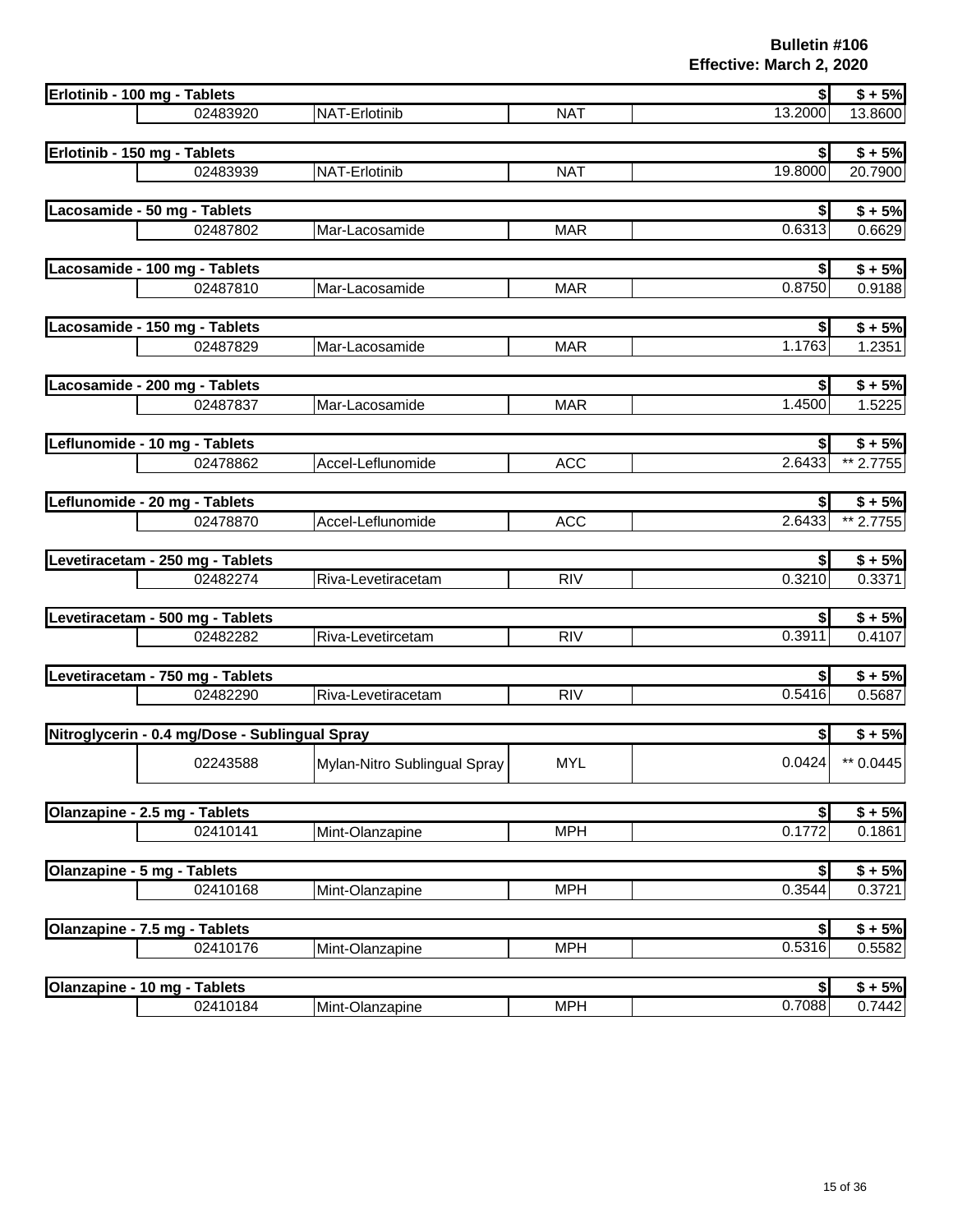| Olanzapine - 15 mg - Tablets                                   |                                                          |            | $\boldsymbol{s}$          | $$+5%$              |
|----------------------------------------------------------------|----------------------------------------------------------|------------|---------------------------|---------------------|
| 02410192                                                       | Mint-Olanzapine                                          | <b>MPH</b> | 1.0631                    | 1.1163              |
|                                                                | Olmesartan/Hydrochlorothiazide - 20 mg/12.5 mg - Tablets |            |                           | $$ + 5%$            |
| 02468948                                                       | <b>ACH-Olmesartan HCTZ</b>                               | <b>ACH</b> | 0.3019                    | $** 0.317$          |
| 02476487                                                       | Auro-Olmesartan HCTZ                                     | <b>AUP</b> | 0.3019                    | $** 0.317$          |
|                                                                |                                                          |            |                           |                     |
|                                                                | Olmesartan/Hydrochlorothiazide - 40 mg/12.5 mg - Tablets |            | $\boldsymbol{\mathsf{s}}$ | $$+5%$              |
| 02468956                                                       | <b>ACH-Olmesartan HCTZ</b>                               | <b>ACH</b> | 0.3019                    | $*$ 0.317           |
| 02476495                                                       | Auro-Olmesartan HCTZ                                     | <b>AUP</b> | 0.3019                    | ** 0.317            |
| Olmesartan/Hydrochlorothiazide - 40 mg/25 mg - Tablets         |                                                          |            | $\boldsymbol{s}$          | $$+5%$              |
| 02468964                                                       | <b>ACH-Olmesartan HCTZ</b>                               | <b>ACH</b> | 0.3019                    | $*$ 0.317           |
| 02476509                                                       | Auro-Olmesartan HCTZ                                     | <b>AUP</b> | 0.3019                    | ** 0.317            |
|                                                                |                                                          |            |                           |                     |
| <b>Ondansetron - 4 mg - Orally Disintegrating Tablets</b>      |                                                          |            |                           | $$+5%$              |
| 02481723                                                       | Ondansetron ODT                                          | SDZ        | 3.2723                    | ** 3.4359           |
|                                                                |                                                          |            |                           |                     |
| Ondansetron - 8 mg - Orally Disintegrating Tablets<br>02481731 | Ondansetron ODT                                          | SDZ        | \$l<br>4.9930             | $$+5%$<br>** 5.2427 |
|                                                                |                                                          |            |                           |                     |
| Ondansetron - 4 mg - Tablets                                   |                                                          |            | \$l                       | $$+5%$              |
| 02478927                                                       | Accel-Ondansetron                                        | <b>ACC</b> | 3.2720                    | ** 3.4356           |
|                                                                |                                                          |            |                           |                     |
| Ondansetron - 8 mg - Tablets                                   |                                                          |            | $\boldsymbol{s}$          | $$+5%$              |
| 02478935                                                       | Accel-Ondansetron                                        | <b>ACC</b> | 4.9930                    | ** 5.2427           |
| Pantoprazole - 40 mg - Tablets                                 |                                                          |            | \$                        | $$+5%$              |
| 02467372                                                       | M-Pantoprazole                                           | <b>MNP</b> | 0.2016                    | 0.2117              |
|                                                                |                                                          |            |                           |                     |
| Paroxetine - 10 mg - Tablets                                   |                                                          |            | \$                        | $$+5%$              |
| 02247750                                                       | pms-Paroxetine                                           | <b>PMS</b> | 0.3046                    | 0.3198              |
| Perindopril - 2 mg - Tablets                                   |                                                          |            | s                         | $$+5%$              |
| 02476762                                                       | Mint-Perindopril                                         | <b>MPH</b> | 0.1632                    | 0.1714              |
| 02477009                                                       | Jamp-Perindopril                                         | <b>JPC</b> | 0.1632                    | 0.1714              |
|                                                                |                                                          |            |                           |                     |
| Pregabalin - 300 mg - Capsules                                 |                                                          |            | \$                        | $$ + 5%$            |
| 02436019                                                       | Jamp-Pregabalin                                          | <b>JPC</b> | 0.4145                    | 0.4352              |
|                                                                |                                                          |            |                           |                     |
| Quinapril - 5 mg - Tablets                                     |                                                          |            |                           | $$+5%$              |
| 02340550                                                       | pms-Quinapril                                            | <b>PMS</b> | 0.4642                    | 0.4874              |
| Quinapril - 10 mg - Tablets                                    |                                                          |            |                           | $$+5%$              |
| 02340569                                                       | pms-Quinapril                                            | <b>PMS</b> | 0.2321                    | 0.2437              |
|                                                                |                                                          |            |                           |                     |
| Quinapril - 20 mg - Tablets                                    |                                                          |            | \$l                       | $$+5%$              |
| 02340577                                                       | pms-Quinapril                                            | <b>PMS</b> | 0.2321                    | 0.2437              |
|                                                                |                                                          |            |                           |                     |
| Quinapril - 40 mg - Tablets<br>02340585                        |                                                          | <b>PMS</b> | \$l<br>0.2321             | $$ + 5%$<br>0.2437  |
|                                                                | pms-Quinapril                                            |            |                           |                     |
| Rivastigmine - 1.5 mg - Capsules                               |                                                          |            | \$                        | $$+5%$              |
| 02485362                                                       | Jamp-Rivastigmine                                        | <b>JPC</b> | 0.6573                    | ** 0.6902           |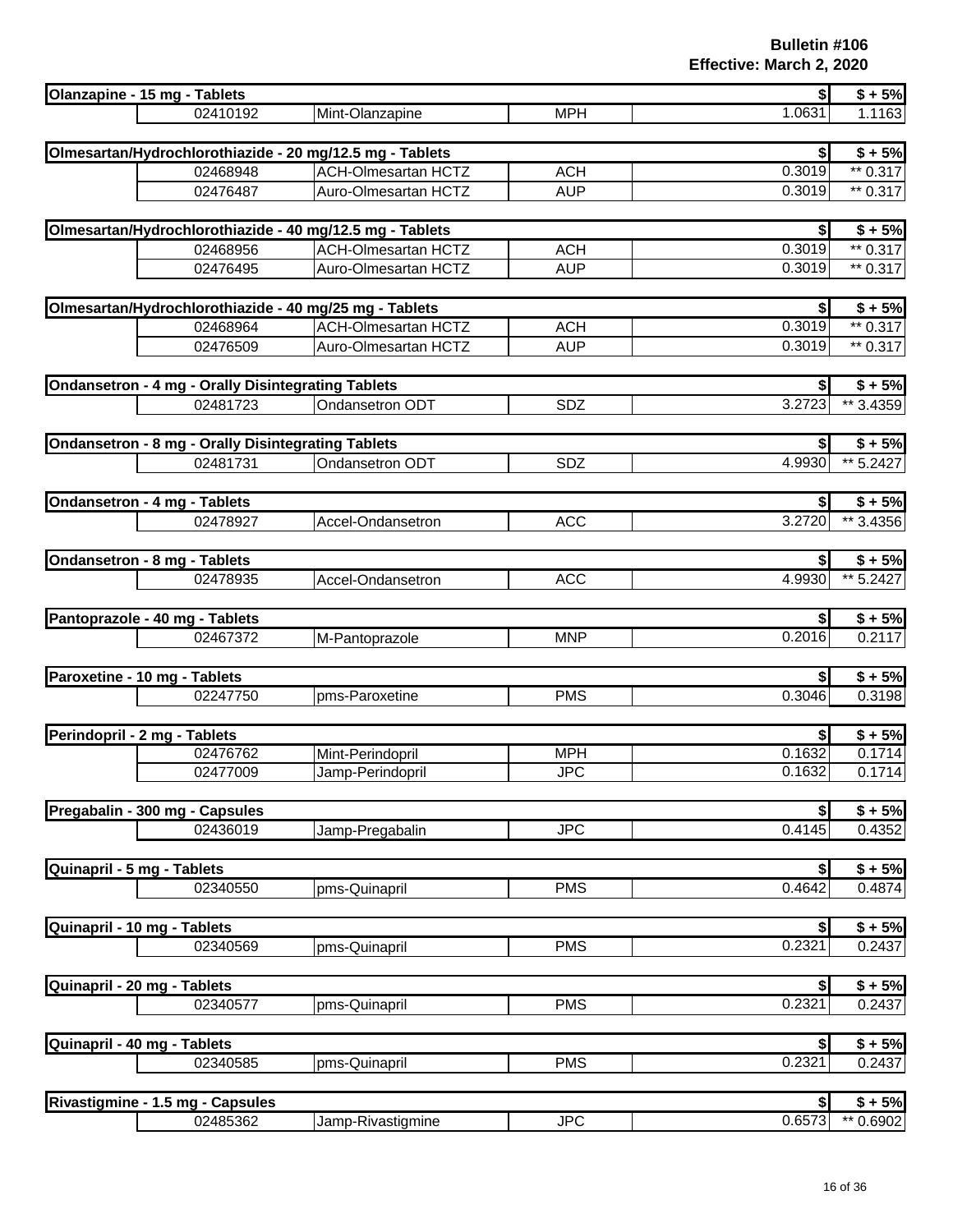| Rivastigmine - 3 mg - Capsules                      |                            |            | $\boldsymbol{s}$ | $$+5%$                 |
|-----------------------------------------------------|----------------------------|------------|------------------|------------------------|
| 02485370                                            | Jamp-Rivastigmine          | <b>JPC</b> | 0.6573           | ** 0.6902              |
|                                                     |                            |            |                  |                        |
| Rivastigmine - 4.5 mg - Capsules                    |                            |            | \$               | $$+5%$                 |
| 02485389                                            | Jamp-Rivastigmine          | <b>JPC</b> | 0.6573           | ** 0.6902              |
|                                                     |                            |            |                  |                        |
| Rivastigmine - 6 mg - Capsules                      |                            |            | $\boldsymbol{s}$ | $$+5%$                 |
| 02485397                                            | Jamp-Rivastigmine          | <b>JPC</b> | 0.6573           | $\overline{1*}$ 0.6902 |
|                                                     |                            |            |                  |                        |
| Rizatriptan - 5 mg - Orally Disintegrating Tablets  |                            |            | $\boldsymbol{s}$ | $$+5%$                 |
| 02458764                                            | <b>CCP-Rizatriptan ODT</b> | <b>CCP</b> | 3.7050           | 3.8903                 |
| 02483270                                            | Accel-Rizatriptan ODT      | <b>ACC</b> | 3.7050           | 3.8903                 |
|                                                     |                            |            |                  |                        |
| Rizatriptan - 10 mg - Orally Disintegrating Tablets |                            |            | $\boldsymbol{s}$ | $\overline{$ + 5\%}$   |
| 02458772                                            | <b>CCP-Rizatriptan ODT</b> | <b>CCP</b> | 3.7050           | 3.8903                 |
| 02483289                                            | Accel-Rizatriptan ODT      | <b>ACC</b> | 3.7050           | 3.8903                 |
| Rosuvastatin - 10 mg - Tablets                      |                            |            | $\boldsymbol{s}$ | $$+5%$                 |
| 02438925                                            | <b>ACH-Rosuvastatin</b>    | <b>ACH</b> | 0.1354           | 0.1422                 |
|                                                     |                            |            |                  |                        |
| Rosuvastatin - 20 mg - Tablets                      |                            |            | $\bullet$        | $$+5%$                 |
| 02438933                                            | <b>ACH-Rosuvastatin</b>    | <b>ACH</b> | 0.1692           | 0.1777                 |
|                                                     |                            |            |                  |                        |
| Rosuvastatin - 40 mg - Tablets                      |                            |            | $\left  \right $ | $$+5%$                 |
| 02438941                                            | <b>ACH-Rosuvastatin</b>    | <b>ACH</b> | 0.1990           | 0.2090                 |
|                                                     |                            |            |                  |                        |
| Varenicline - 0.5 mg - Tablets                      |                            |            | \$               | $$+5%$                 |
| 02426226                                            | Teva-Varenicline           | <b>TEV</b> | 0.9237           | ** 0.9699              |
|                                                     |                            |            |                  |                        |
| Varenicline - 1 mg - Tablets                        |                            |            | \$               | $$+5%$                 |
| 02426234                                            | Teva-Varenicline           | <b>TEV</b> | 0.9235           | ** 0.9697              |
| Varenicline - 0.5 mg and 1 mg - Tablets             |                            |            | \$               | $$ + 5%$               |
| 02426781                                            | Teva-Varenicline           | <b>TEV</b> | 0.9203           | ** 0.9663              |
|                                                     |                            |            |                  |                        |
| Zolmitriptan - 2.5 mg - Tablets                     |                            |            | \$               | $$+5%$                 |
| 02458780                                            | CCP-Zolmitriptan           | CCP        | 3.5375           | 3.7144                 |
|                                                     |                            |            |                  |                        |

\*\* The price has resulted in a change to the lowest price in the category.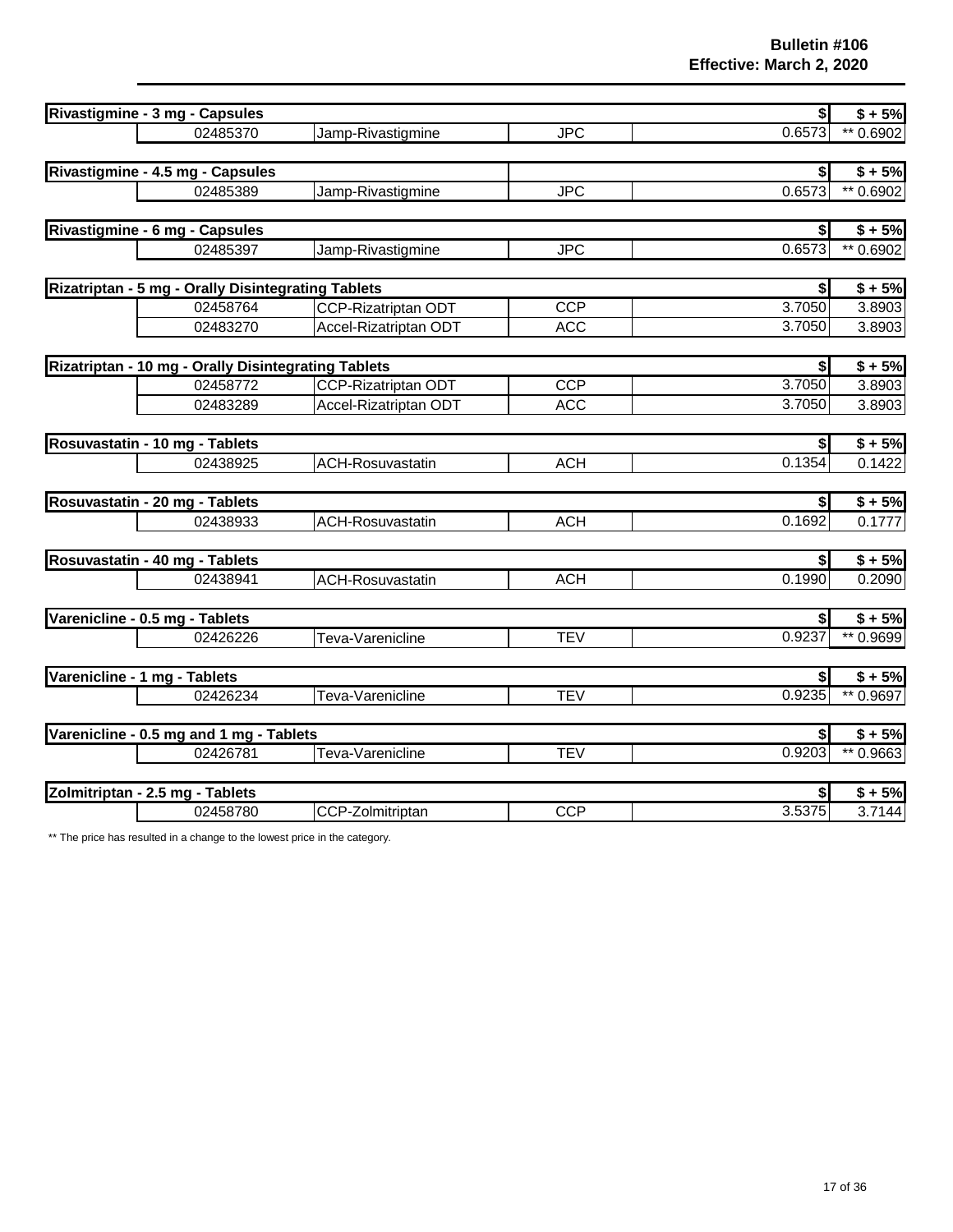#### **(as identified for deletion in Bulletin # 105) Product Deletions**

#### **The following products have been deleted.**

| 02242572<br>02242573<br>02242574             | Actos          | pioglitazone                                                   | 15 <sub>mg</sub><br>30 mg<br>45 mg         | Tablet          |
|----------------------------------------------|----------------|----------------------------------------------------------------|--------------------------------------------|-----------------|
| 02245272<br>02245273<br>02245274             | Amaryl         | glimepiride                                                    | 1 <sub>mg</sub><br>2 <sub>mg</sub><br>4 mg | Tablet          |
| 00782327                                     | Andriol        | testosterone                                                   | 40 mg                                      | Capsule         |
| 00647942<br>00600792                         | Ansaid         | flurbiprofen                                                   | 50 mg<br>100 mg                            | Tablet          |
| 02163705<br>02163713                         | Atrovent       | ipratropium bromide                                            | 0.03%<br>0.06%                             | Nasal Spray     |
| 02280213                                     | Avalide        | irbesartan/<br>hydrochlorothiazide                             | 300 mg/25 mg                               | Tablet          |
| 02242965                                     | Avelox         | moxifloxacin                                                   | 400 mg                                     | Tablet          |
| 00900434                                     | <b>BG Star</b> |                                                                |                                            | Lancet          |
| 02097370                                     | Cardizem       | diltiazem HCI                                                  | 30 mg                                      | Tablet          |
| 02097249<br>02097257<br>02097265<br>02097273 | Cardizem CD    | diltiazem HCI                                                  | 120 mg<br>180 mg<br>240 mg<br>300 mg       | Capsule         |
| 01958100                                     | Cardura-1      | doxazosin mesylate                                             | 1 <sub>mg</sub>                            | Tablet          |
| 01958097                                     | Cardura-2      | doxazosin mesylate                                             | 2 mg                                       | Tablet          |
| 01958119                                     | Cardura-4      | doxazosin mesylate                                             | 4 mg                                       | Tablet          |
| 02163675<br>02163683                         | Cefzil         | cefprozil                                                      | 125 mg/5 mL<br>250 mg/5 mL                 | Oral Suspension |
| 02163659<br>02163667                         | Cefzil         | cefprozil                                                      | 250 mg<br>500 mg                           | Tablet          |
| 02155958<br>02155974                         | Cipro          | ciprofloxacin                                                  | 250 mg<br>750 mg                           | Tablet          |
| 00068594                                     | CoActifed      | triprolidine HCI/<br>pseudoephedrine HCI/<br>codeine phosphate | 2 mg/ 30 mg/<br>10 <sub>mg</sub>           | Syrup           |
| 00579351                                     | Desyrel        | trazodone HCI                                                  | 50 mg                                      | Tablet          |
| 00295094<br>00489158                         | Dexasone       | dexamethasone                                                  | 0.5 <sub>mg</sub><br>4 <sub>mg</sub>       | Tablet          |
| 00786535                                     | Dilaudid       | hydromorphone HCI                                              | 1 mg/mL                                    | Oral Liquid     |
| 02400421<br>02400448<br>02400456<br>02400464 | Diltiazem CD   | diltiazem HCI                                                  | 120 mg<br>180 mg<br>240 mg<br>300 mg       | Capsule         |
| 01916548                                     | Endocet        | oxycodone HCI/<br>acetaminophen                                | 5 mg/325 mg                                | Tablet          |
| 02213672                                     | Flonase        | fluticasone                                                    | 50 mcg                                     | Nasal Spray     |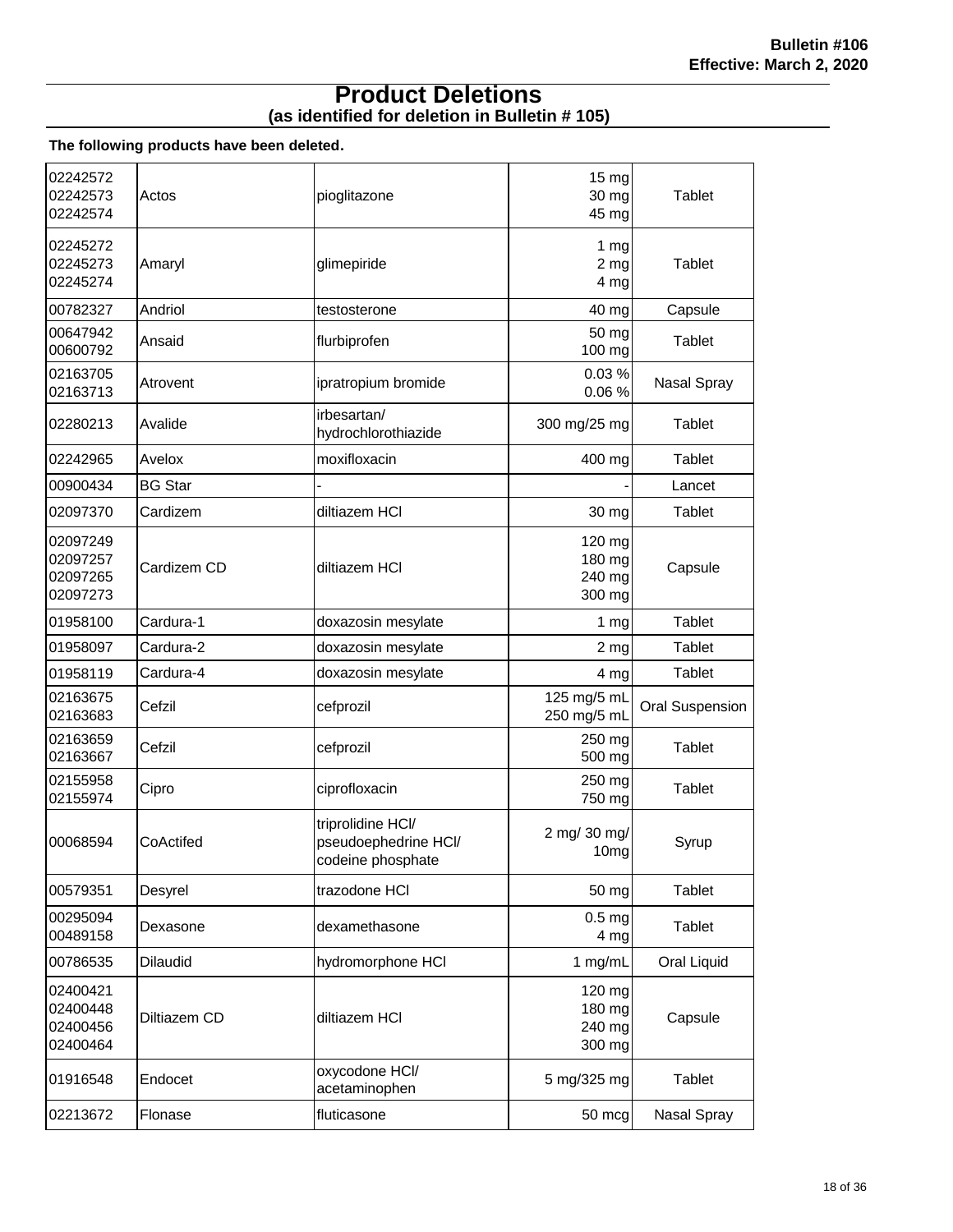| 02221799                                                 | Frisium             | clobazam                                            | 10 mg                                                                   | <b>Tablet</b>                           |
|----------------------------------------------------------|---------------------|-----------------------------------------------------|-------------------------------------------------------------------------|-----------------------------------------|
| 02183862                                                 | Imodium             | loperamide                                          | 2 <sub>mg</sub>                                                         | <b>Tablet</b>                           |
| 02061562<br>02061570                                     | Lescol              | fluvastatin                                         | 20 mg<br>40 mg                                                          | Capsule                                 |
| 02146959                                                 | Lipidil-Micro       | fenofibrate                                         | 200 mg                                                                  | Capsule                                 |
| 02241601                                                 | Lipidil Supra       | fenofibrate                                         | 100 mg                                                                  | Tablet                                  |
| 02351072                                                 | Lorazepam           | lorazepam                                           | 0.5 <sub>mg</sub>                                                       | Tablet                                  |
| 02240520                                                 | Maxalt              | rizatriptan                                         | 5 <sub>mg</sub>                                                         | <b>Tablet</b>                           |
| 00795860<br>00795852                                     | Mevacor             | lovastatin                                          | 20 mg<br>40 mg                                                          | <b>Tablet</b>                           |
| 02242785<br>02242786                                     | Mobicox             | meloxicam                                           | 7.5 mg<br>15 mg                                                         | Tablet                                  |
| 00803499                                                 | Modulon             | trimebutine                                         | 200 mg                                                                  | <b>Tablet</b>                           |
| 02009773                                                 | M.O.S Sulfate 5     | morphine sulfate                                    | 5 <sub>mg</sub>                                                         | Tablet                                  |
| 02162792                                                 | Naprosyn E          | naproxen                                            | 250 mg                                                                  | Tablet                                  |
| 01916475                                                 | Percocet            | oxycodone HCl/<br>acetaminophen                     | 5 mg/325 mg                                                             | Tablet                                  |
| 00893749                                                 | Pravachol           | pravastatin sodium                                  | 10 <sub>mg</sub>                                                        | <b>Tablet</b>                           |
| 00839388                                                 | Prinivil            | lisinopril                                          | 5 <sub>mg</sub>                                                         | Tablet                                  |
| 02108194<br>00884413                                     | Prinzide            | lisinopril/hydrochlorothiazide                      | 10 mg/12.5 mg<br>20 mg/12.5 mg                                          | <b>Tablet</b>                           |
| 02223260                                                 | Proctosedyl         | framycetin sulfate/<br>hydrocortisone/dibucaine HCI | 10 mg/10 mg/<br>5 <sub>mg</sub>                                         | Suppository                             |
| 02247704<br>02247705<br>02247706<br>02268086<br>02268094 | Risperdal M-Tab     | risperidone                                         | 0.5 <sub>mg</sub><br>1 <sub>mg</sub><br>2 <sub>mg</sub><br>3 mg<br>4 mg | Oral<br>Disintegrating<br><b>Tablet</b> |
| 02025299<br>02025302<br>02025310                         | Risperdal           | risperidone                                         | $2 \, \text{mg}$<br>3 mg<br>4 mg                                        | <b>Tablet</b>                           |
| 01926543<br>01926551                                     | Sectral             | acebutolol                                          | $\overline{1}00$ mg<br>200 mg                                           | Tablet                                  |
| 00355658                                                 | Sinemet             | levodopa/carbidopa                                  | 100 mg/10 mg                                                            | Tablet                                  |
| 01926624<br>01926632                                     | Tamofen             | tamoxifen citrate                                   | 10 <sub>mg</sub><br>20 mg                                               | Tablet                                  |
| 00851795                                                 | Vasotec             | enalapril maleate                                   | 2.5 <sub>mg</sub>                                                       | Tablet                                  |
| 00417289                                                 | Visken              | pindolol                                            | 15 mg                                                                   | Tablet                                  |
| 00013765<br>00013773                                     | Vivol               | diazepam                                            | 5 <sub>mg</sub><br>10 mg                                                | <b>Tablet</b>                           |
| 00884324<br>02240332                                     | Zocor               | simvastatin                                         | 5 <sub>mg</sub><br>80 mg                                                | Tablet                                  |
| 02386194                                                 | <b>ACT Bosentan</b> | bosentan                                            | 62.5 mg                                                                 | Tablet                                  |
| 02050013<br>02050048                                     | Apo-Doxepin         | doxepin                                             | 50 mg<br>100 mg                                                         | Capsule                                 |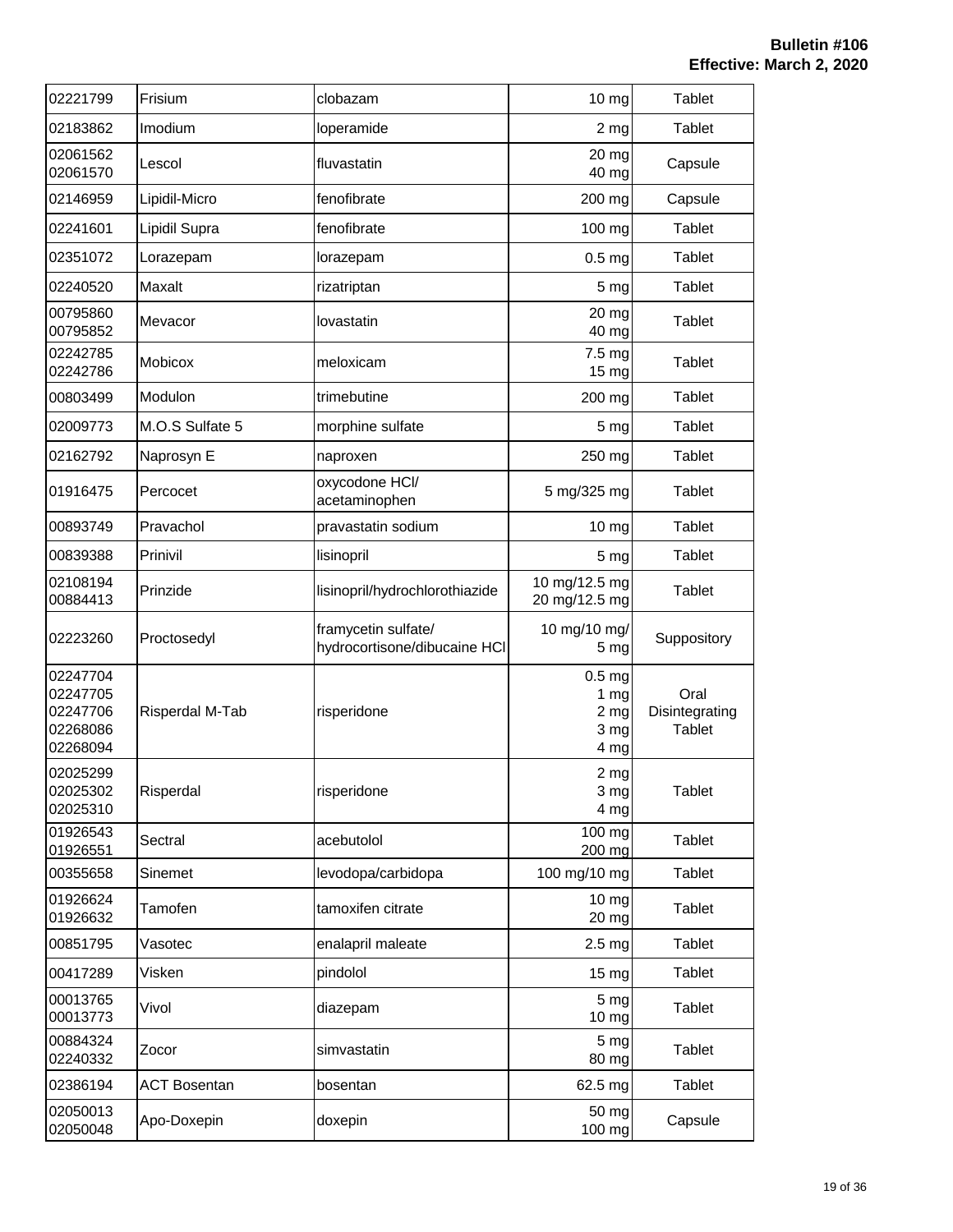| 02314649<br>02314657                         | <b>Apo-Fentanyl Matrix</b> | fentanyl            | 50 mcg<br>75 mcg                                    | Patch                                   |
|----------------------------------------------|----------------------------|---------------------|-----------------------------------------------------|-----------------------------------------|
| 02347245                                     | Auro-Cefprozil             | cefprozil           | 250 mg                                              | <b>Tablet</b>                           |
| 02404400                                     | Auro-Letrozole             | letrozole           | 2.5 <sub>mg</sub>                                   | Tablet                                  |
| 02384906<br>02384914<br>02384922             | Auro-Pioglitazone          | pioglitazone        | 15 mg<br>30 mg<br>45 mg                             | Tablet                                  |
| 02269627                                     | <b>CO Norfloxacin</b>      | norfloxacin         | 400 mg                                              | Tablet                                  |
| 02231665                                     | Dom-Diclofenac SR          | diclofenac          | 100 mg                                              | Tablet                                  |
| 02239913<br>02239917                         | Dom-Indapamide             | indapamide          | 1.25 mg<br>2.5 <sub>mg</sub>                        | Tablet                                  |
| 02231650<br>02238046                         | Dom-Pindolol               | pindolol            | 5 mg<br>10 mg                                       | Tablet                                  |
| 02399458                                     | Mar-Zolmitriptan           | zolmitriptan        | 2.5 <sub>mg</sub>                                   | Tablet                                  |
| 02372169                                     | MYL-Letrozole              | letrozole           | 2.5 <sub>mg</sub>                                   | Tablet                                  |
| 02258358                                     | Mylan-Clindamycin          | clindamycin         | 300 mg                                              | Capsule                                 |
| 02239131                                     | Mylan-Ipratropium          | ipratropium bromide | $0.25$ mg                                           | Inhalation<br>Solution                  |
| 02230800                                     | Mylan-Oxybutynin           | oxybutynin          | 5 <sub>mg</sub>                                     | Tablet                                  |
| 02264056                                     | Novo-Ondansetron           | ondansetron         | 4 mg                                                | Tablet                                  |
| 02309521                                     | pms-Clobetasol             | clobetasol          | 0.05%                                               | Cream                                   |
| 02232193                                     | pms-Clobetasol             | clobetasol          | 0.05%                                               | Ointment                                |
| 02232195                                     | pms-Clobetasol             | clobetasol          | 0.05%                                               | Scalp Lotion                            |
| 02247490                                     | pms-Diazepam               | diazepam            | $2 \, mg$                                           | <b>Tablet</b>                           |
| 02239951                                     | pms-Gemfibrozil            | gemfibrozil         | 300 mg                                              | Capsule                                 |
| 02246013<br>02246014                         | pms-Lovastatin             | lovastatin          | 20 mg<br>40 mg                                      | Tablet                                  |
| 02231536<br>02231537                         | pms-Pindolol               | pindolol            | 5 mg<br>10 <sub>mg</sub>                            | <b>Tablet</b>                           |
| 02291789<br>02291797<br>02370697<br>02370700 | pms-Risperidone ODT        | risperidone         | $1 \, \text{mg}$<br>2 <sub>mg</sub><br>3 mg<br>4 mg | Oral<br>Disintegrating<br><b>Tablet</b> |
| 02083345                                     | pms-Timolol                | timolol maleate     | 0.5%                                                | Ophthalmic<br>Solution                  |
| 02372282                                     | Ran-Letrozole              | letrozole           | 2.5 <sub>mg</sub>                                   | Tablet                                  |
| 02267969<br>02267977                         | Ran-Lovastatin             | lovastatin          | 20 mg<br>40 mg                                      | Tablet                                  |
| 02312247<br>02312255                         | Ran-Ondansetron            | ondansetron         | 4 mg<br>8 mg                                        | Tablet                                  |
| 02375850<br>02375869<br>02375877             | Ran-Pioglitazone           | pioglitazone        | $15 \text{ mg}$<br>30 mg<br>45 mg                   | <b>Tablet</b>                           |
| 02294885                                     | Ran-Tamsulosin             | tamsulosin          | $0.4$ mg                                            | Capsule                                 |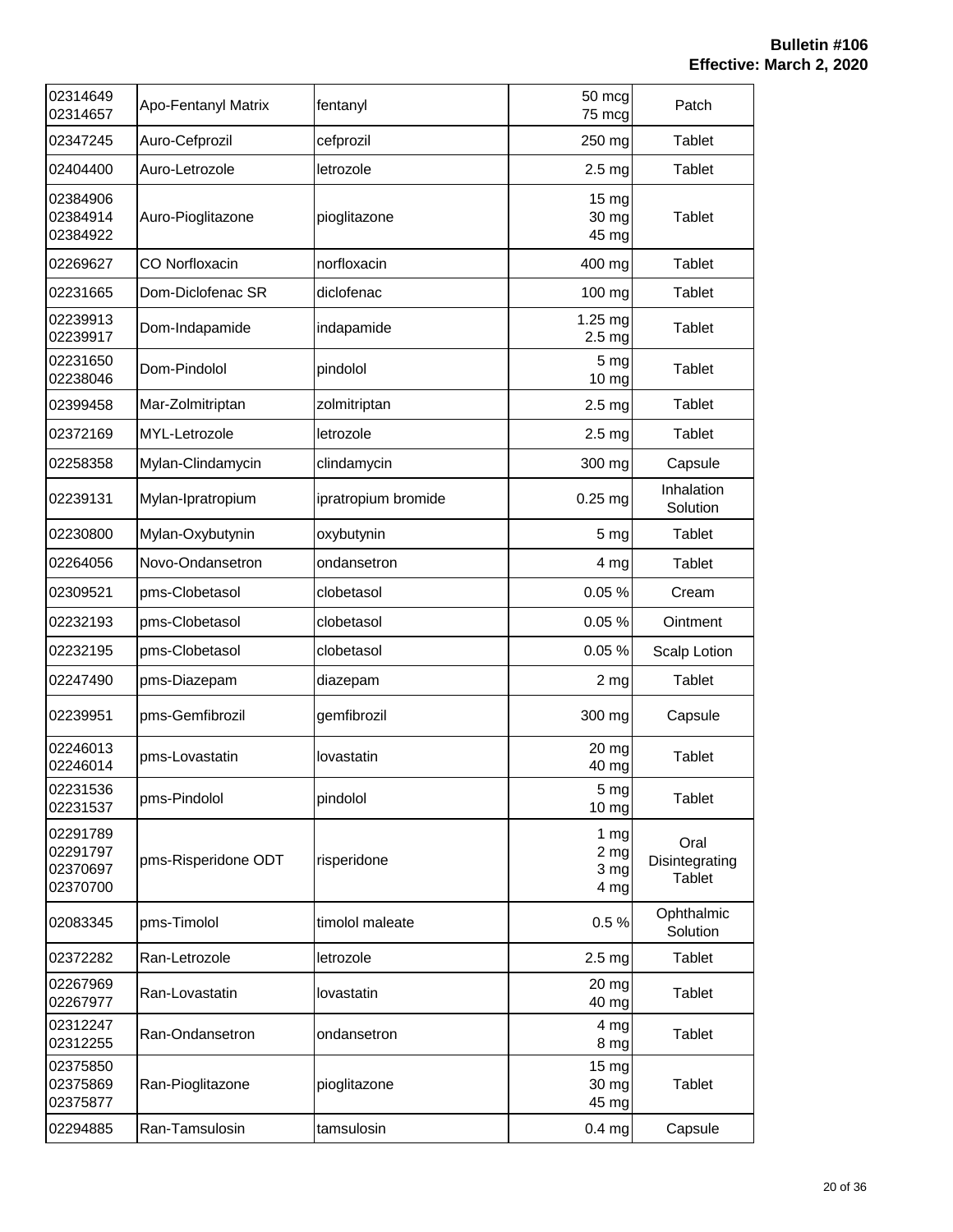| 02227339                                     | ratio-Indapamide | indapamide         | $1.25$ ma                                                        | Tablet       |
|----------------------------------------------|------------------|--------------------|------------------------------------------------------------------|--------------|
| 02244914                                     | ratio-salbutamol | salbutamol sulfate | $100 \text{ mca}$                                                | Dose Inhaler |
| 02277352<br>02277360                         | ratio-Trazodone  | trazodone HCI      | 100 mg<br>$150$ mg                                               | Tablet       |
| 02248008                                     | Sandoz Glyburide | glyburide          | $2.5$ mg                                                         | Tablet       |
| 02300117<br>02300125<br>02300133<br>02300141 | Taro-Enalapril   | enalapril          | $2.5 \text{ mg}$<br>5 mg<br>$10 \, \text{mg}$<br>$20 \text{ mg}$ | Tablet       |

## **Category Deletions**

- Betamethasone Dipropronate 0.05 % Cream
- Fluvastatin 20 mg Capsule
- Fluvastatin 40 mg Capsule
- Ibuprofen 600 mg Tablet
- Methotrexate 2.5 mg Tablet
- Naphazoline 0.1 % Ophthalmic Solution
- Nevirapine 400 mg Tablets
- Risedronate 5 mg Tablet
- Timolol Maleate 0.25% Ophthalmic Solution

## **Interchangeable Product Price Changes**

|          | The following changes in prices have occurred: |                                                 |                                 |                        | $($ \$) | $($ + 5\%)$ |
|----------|------------------------------------------------|-------------------------------------------------|---------------------------------|------------------------|---------|-------------|
| 00293504 | Atasol-15                                      | acetaminophen compound<br>with codeine          | 15 mg                           | Tablet                 | 0.0910  | 0.0956      |
| 02278251 | Duotray PQ                                     | travoprost/timolol                              | 0.5/0.004 %                     | Ophthalmic<br>Solution | 11.3400 | 11.9070     |
| 02125366 | Hydromorph Contin                              | hydromorphone HCI                               | 12 mg                           | Tablet                 | 2.0870  | 2.1914      |
| 00890690 | Olestyr Light                                  | chloestyramine resin                            | 4 g/Dose                        | <b>Oral Powder</b>     | 0.0923  | 0.0969      |
| 02210320 | Olestyr                                        | chloestyramine resin                            | 4 g/Dose                        | <b>Oral Powder</b>     | 0.0923  | 0.0969      |
| 00769541 | Solystat                                       | sodium polystyrene<br>sulfonate                 | 250 mg/mL                       | Suspension             | 0.1852  | 0.1945      |
| 00868965 | Suprax                                         | cefixime                                        | 100 mg/5 mL                     | Suspension             | 0.3900  | 0.4095      |
| 02014165 | Uniphyl                                        | theophylline                                    | 400 mg                          | Tablet                 | 0.3362  | ** 0.3530   |
| 02014181 | Uniphyl                                        | theophylline                                    | 600 mg                          | Tablet                 | 0.4072  | 0.4276      |
| 02241497 | <b>Ventolin HFA</b>                            | salbutamol sulfate                              | $100$ mcg                       | Inhaler                | 0.0325  | 0.0341      |
| 00717002 | Viaderm K.C.                                   | neomycin/gramicidin/<br>nystatin/traiamcinolone | 2.5 mg/0.25 mg/<br>100,000U/1 g | Cream                  | 0.4233  | 0.4538      |
| 02352710 | Amoxicillin                                    | amoxicillin                                     | 250 mg                          | Capsule                | 0.0672  | 0.0706      |
| 02352729 | Amoxicillin                                    | amoxcillin                                      | 500 mg                          | Capsule                | 0.1308  | 0.1373      |
| 02401495 | Amoxicillin                                    | amoxicillin                                     | 250 mg                          | Capsule                | 0.0672  | 0.0706      |
| 02401509 | Amoxicillin                                    | amoxcillin                                      | 500 mg                          | Capsule                | 0.1308  | 0.1373      |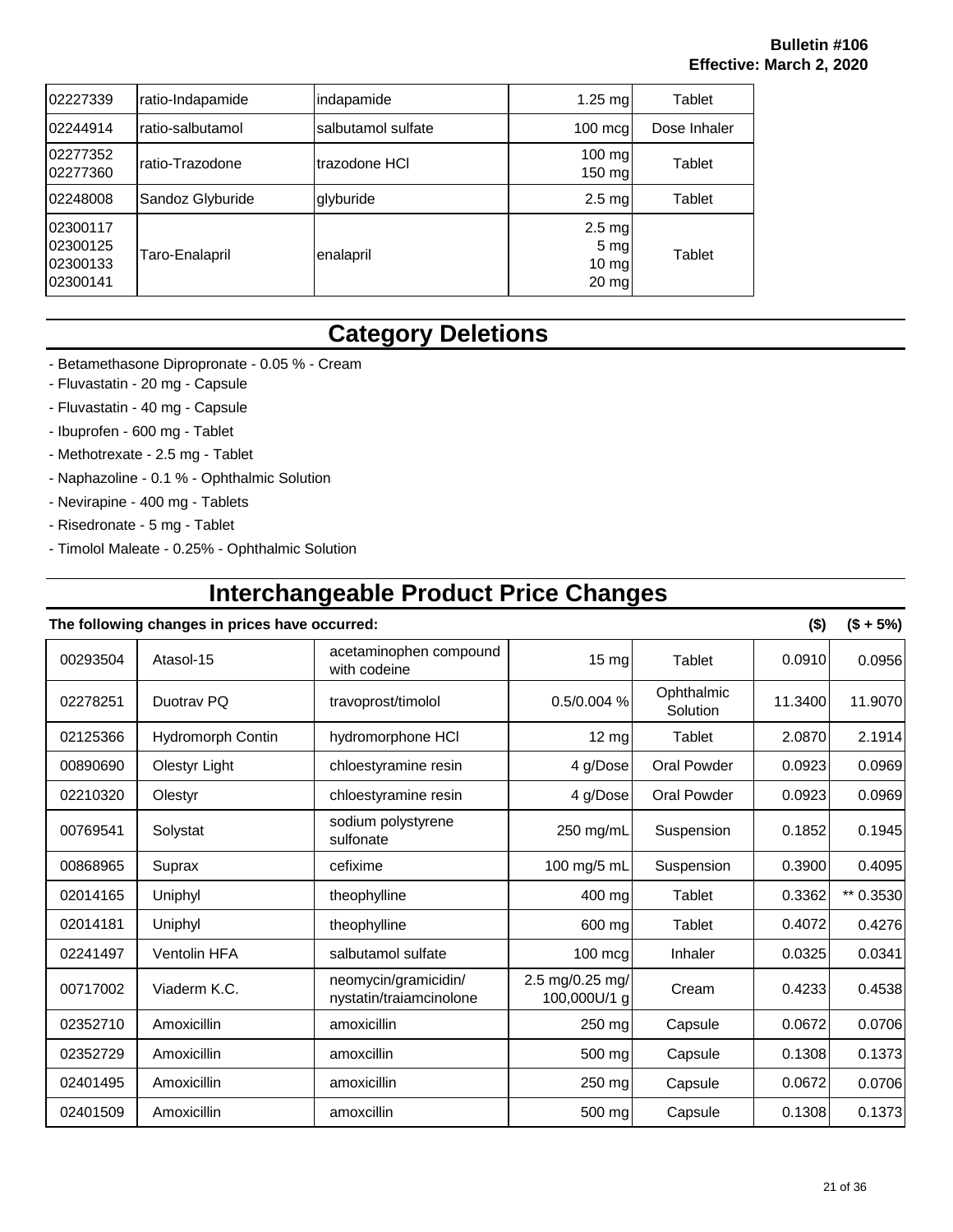| 02453908 | <b>ACT Buprenorphine/</b><br>Naloxone | buprenorphine/<br>naloxone | 2 mg/0.5 mg       | Tablet                 | 1.3350 | ** 1.4018 |
|----------|---------------------------------------|----------------------------|-------------------|------------------------|--------|-----------|
| 02453916 | ACT Buprenorphine/<br>Naloxone        | buprenorphine/<br>naloxone | 8 mg/2 mg         | Tablet                 | 2.3650 | ** 2.4833 |
| 02439654 | <b>ACT Bupropion XL</b>               | bupropion                  | 150 mg            | <b>Tablet</b>          | 0.1463 | 0.1536    |
| 02439662 | <b>ACT Bupropion XL</b>               | bupropion                  | 300 mg            | <b>Tablet</b>          | 0.2927 | 0.3073    |
| 02393581 | <b>ACT Nabilone</b>                   | nabilone                   | 0.5 <sub>mg</sub> | Capsule                | 0.7756 | ** 0.8144 |
| 02393603 | <b>ACT Nabilone</b>                   | nabilone                   | 1 <sub>mg</sub>   | Capsule                | 1.5513 | ** 1.6289 |
| 02443112 | <b>ACT Olmesartan</b>                 | olmesartan/HCTZ            | 20 mg/12.5 mg     | Tablet                 | 0.3019 | 0.3170    |
| 02443120 | <b>ACT Olmesartan</b>                 | olmesartan/HCTZ            | 40 mg/12.5 mg     | <b>Tablet</b>          | 0.3019 | 0.3170    |
| 02443139 | <b>ACT Olmesartan</b>                 | olmesartan/HCTZ            | 40 mg/25 mg       | Tablet                 | 0.3019 | 0.3170    |
| 00768715 | Apo-Cephalex                          | cephalexin                 | 500 mg            | <b>Tablet</b>          | 0.1731 | 0.1818    |
| 02291150 | Apo-Cilazapril                        | cilazapril                 | 5 <sub>mg</sub>   | <b>Tablet</b>          | 0.4989 | 0.5238    |
| 02245232 | Apo-Clindamycin                       | clindamycin                | 150 mg            | Capsule                | 0.2436 | 0.2558    |
| 02441020 | Apo-Diclofenac                        | diclofenac                 | 0.1%              | Ophthalmic<br>Solution | 1.2397 | ** 1.3017 |
| 02230998 | Apo-Diltiaz CD                        | diltiazem HCI              | 180 mg            | Capsule                | 0.6557 | 0.6885    |
| 02461862 | Apo-Erlotinib                         | erlotinib                  | 25 mg             | <b>Tablet</b>          | 3.4615 | 3.6346    |
| 00707570 | Apo-Furosemide                        | furosemide                 | 80 mg             | Tablet                 | 0.0704 | 0.0739    |
| 02256495 | Apo-Leflunomide                       | leflunomide                | 10 mg             | Tablet                 | 2.6433 | ** 2.7755 |
| 02256509 | Apo-Leflunomide                       | leflunomide                | 20 mg             | Tablet                 | 2.6433 | ** 2.7755 |
| 02403587 | Apo-Mometasone                        | mometasone                 | 50 mcg            | Nasal Spray            | 0.0752 | 0.0790    |
| 02453606 | Apo-Olmesartan                        | olmesartan/HCTZ            | 20 mg/12.5 mg     | Tablet                 | 0.3019 | 0.3170    |
| 02453614 | Apo-Olmesartan                        | olmesartan/HCTZ            | 40 mg/12.5 mg     | <b>Tablet</b>          | 0.3019 | 0.3170    |
| 02453622 | Apo-Olmesartan                        | olmesartan/HCTZ            | 40 mg/25 mg       | Tablet                 | 0.3019 | 0.3170    |
| 02288184 | Apo-Ondansetron                       | ondansetron                | 4 mg              | <b>Tablet</b>          | 3.2720 | 3.4356    |
| 02288192 | Apo-Ondansetron                       | ondansetron                | 8 mg              | <b>Tablet</b>          | 4.9930 | 5.2427    |
| 02248499 | Apo-Quinapril                         | quinapril                  | 5 <sub>mg</sub>   | <b>Tablet</b>          | 0.4642 | 0.4874    |
| 02408767 | Apo-Quinapril/HCTZ                    | quinapril/HCTZ             | 10 mg/12.5mg      | Tablet                 | 0.4786 | 0.5025    |
| 02408775 | Apo-Quinapril/HCTZ                    | quinapril/HCTZ             | 20 mg/12.5 mg     | Tablet                 | 0.4786 | 0.5025    |
| 02408783 | Apo-Quinapril/HCTZ                    | quinapril/HCTZ             | 20 mg/25 mg       | Tablet                 | 0.4602 | 0.4832    |
| 02336715 | Apo-Rivastigmine                      | rivastigmine               | 1.5 <sub>mg</sub> | Capsule                | 0.6573 | 0.6902    |
| 02336723 | Apo-Rivastigmine                      | rivastigmine               | 3 mg              | Capsule                | 0.6573 | 0.6902    |
| 02336731 | Apo-Rivastigmine                      | rivastigmine               | $4.5$ mg          | Capsule                | 0.6573 | 0.6902    |
| 02336758 | Apo-Rivastigmine                      | rivastigmine               | 6 mg              | Capsule                | 0.6573 | 0.6902    |
| 02435675 | Apo-Varenicline Kit                   | varenicline                | $0.5$ mg and 1 mg | Tablet                 | 0.9203 | 0.9663    |
| 02419882 | Apo-Varenicline                       | varenicline tartrate       | 0.5 <sub>mg</sub> | Tablet                 | 0.9237 | 0.9699    |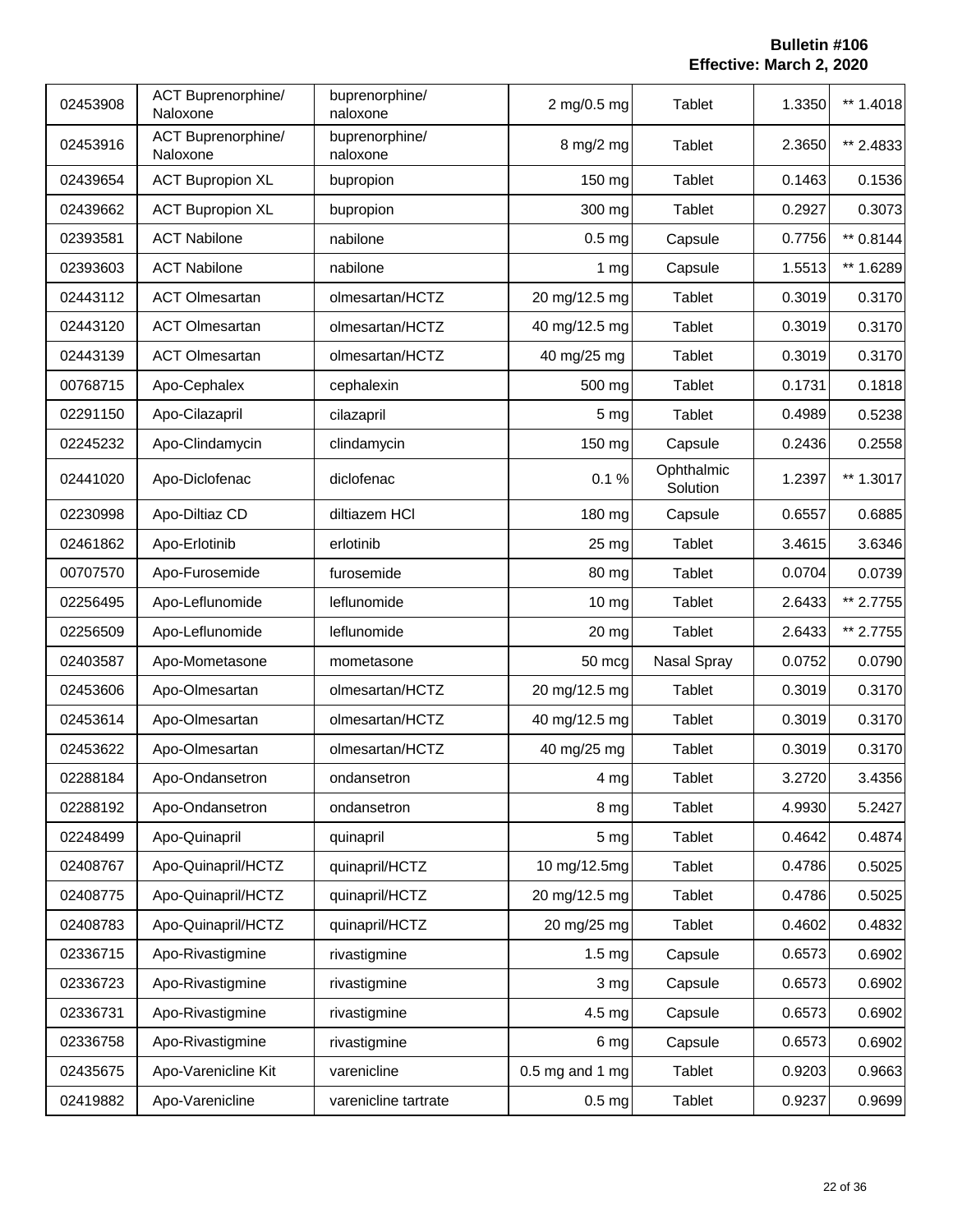| 02419890 | Apo-Varenicline              | varenicline tartrate  | $1 \, \text{mg}$  | Tablet        | 0.9235 | 0.9697    |
|----------|------------------------------|-----------------------|-------------------|---------------|--------|-----------|
| 02436906 | Auro-Clindamycin             | clindamycin           | 150 mg            | Capsule       | 0.2436 | 0.2558    |
| 02418428 | Auro-Efavirenz               | efavirenz             | 600 mg            | Tablet        | 3.8031 | 3.9933    |
| 02431637 | Calcitriol-Odan              | calcitriol            | $0.25$ mcg        | Capsule       | 0.4682 | 0.4916    |
| 02431645 | Calcitriol-Odan              | calcitriol            | $0.5 \text{ mcg}$ | Capsule       | 0.7446 | 0.7818    |
| 02458810 | CCP-Ondansetron              | ondansetron           | 4 mg              | Tablet        | 3.2720 | ** 3.4356 |
| 02458802 | CCP-Ondansetron              | ondansetron           | 8 mg              | Tablet        | 4.9930 | ** 5.2427 |
| 02455609 | Cholestyramine-Odan<br>Light | chloestyramine resin  | 4 g/Dose          | Oral Powder   | 0.0923 | 0.0969    |
| 02291878 | <b>CO Enalapril</b>          | enalapril             | 2.5 <sub>mg</sub> | Tablet        | 0.2289 | 0.2403    |
| 02291886 | <b>CO Enalapril</b>          | enalapril             | 5 mg              | <b>Tablet</b> | 0.2707 | 0.2842    |
| 02291894 | <b>CO Enalapril</b>          | enalapril             | 10 mg             | Tablet        | 0.3252 | 0.3415    |
| 02291908 | <b>CO Enalapril</b>          | enalapril             | 20 mg             | Tablet        | 0.3925 | 0.4121    |
| 02296349 | <b>CO</b> Ondanestron        | ondansetron           | 4 mg              | Tablet        | 3.2720 | ** 3.4356 |
| 02296357 | CO Ondanestron               | ondansetron           | 8 mg              | Tablet        | 4.9930 | ** 5.2427 |
| 02284030 | Desmopressin                 | desmopresssin acetate | $0.1$ mg          | Tablet        | 0.6609 | 0.6939    |
| 02284049 | Desmopressin                 | desmopresssin acetate | 0.2 <sub>mg</sub> | Tablet        | 1.3217 | 1.3878    |
| 02400669 | Enalapril                    | enalapril             | 5 mg              | <b>Tablet</b> | 0.2706 | 0.2841    |
| 02400677 | Enalapril                    | enalapril             | 10 mg             | <b>Tablet</b> | 0.3252 | 0.3415    |
| 02400685 | Enalapril                    | enalapril             | 20 mg             | Tablet        | 0.3924 | 0.4120    |
| 02351447 | Furosemide                   | furosemide            | 80 mg             | Tablet        | 0.0703 | 0.0738    |
| 02360594 | Hydrochlorothiazide          | hydrochlorothiazide   | 25 mg             | Tablet        | 0.0158 | 0.0166    |
| 02256452 | Jamp-Loperamide              | loperamide            | $2 \, mg$         | Tablet        | 0.2466 | 0.2589    |
| 02313685 | Jamp-Ondansetron             | ondansetron           | 4 mg              | Tablet        | 3.2720 | ** 3.4356 |
| 02313693 | Jamp-Ondansetron             | ondansetron           | 8 mg              | Tablet        | 4.9930 | ** 5.2427 |
| 02351668 | Leflunomide                  | leflunomide           | 10 mg             | Tablet        | 2.6433 | ** 2.7755 |
| 02351676 | Leflunomide                  | leflunomide           | 20 mg             | Tablet        | 2.6433 | ** 2.7755 |
| 02481227 | Mar-Dapsone                  | dapsone               | 100 mg            | Tablet        | 0.7031 | 0.7383    |
| 02371731 | Mar-Ondansetron              | ondansetron           | 4 mg              | Tablet        | 3.2720 | ** 3.4356 |
| 02371758 | Mar-Ondansetron              | ondansetron           | 8 mg              | Tablet        | 4.9930 | ** 5.2427 |
| 02401614 | Med-Rivastigmine             | rivastigmine          | 1.5 <sub>mg</sub> | Capsule       | 0.6573 | 0.6902    |
| 02401622 | Med-Rivastigmine             | rivastigmine          | 3 mg              | Capsule       | 0.6573 | 0.6902    |
| 02401630 | Med-Rivastigmine             | rivastigmine          | 4.5 mg            | Capsule       | 0.6573 | 0.6902    |
| 02401649 | Med-Rivastigmine             | rivastigmine          | 6 mg              | Capsule       | 0.6573 | 0.6902    |
| 02232150 | Moclobemide                  | moclobemide           | 150 mg            | Tablet        | 0.5295 | 0.5560    |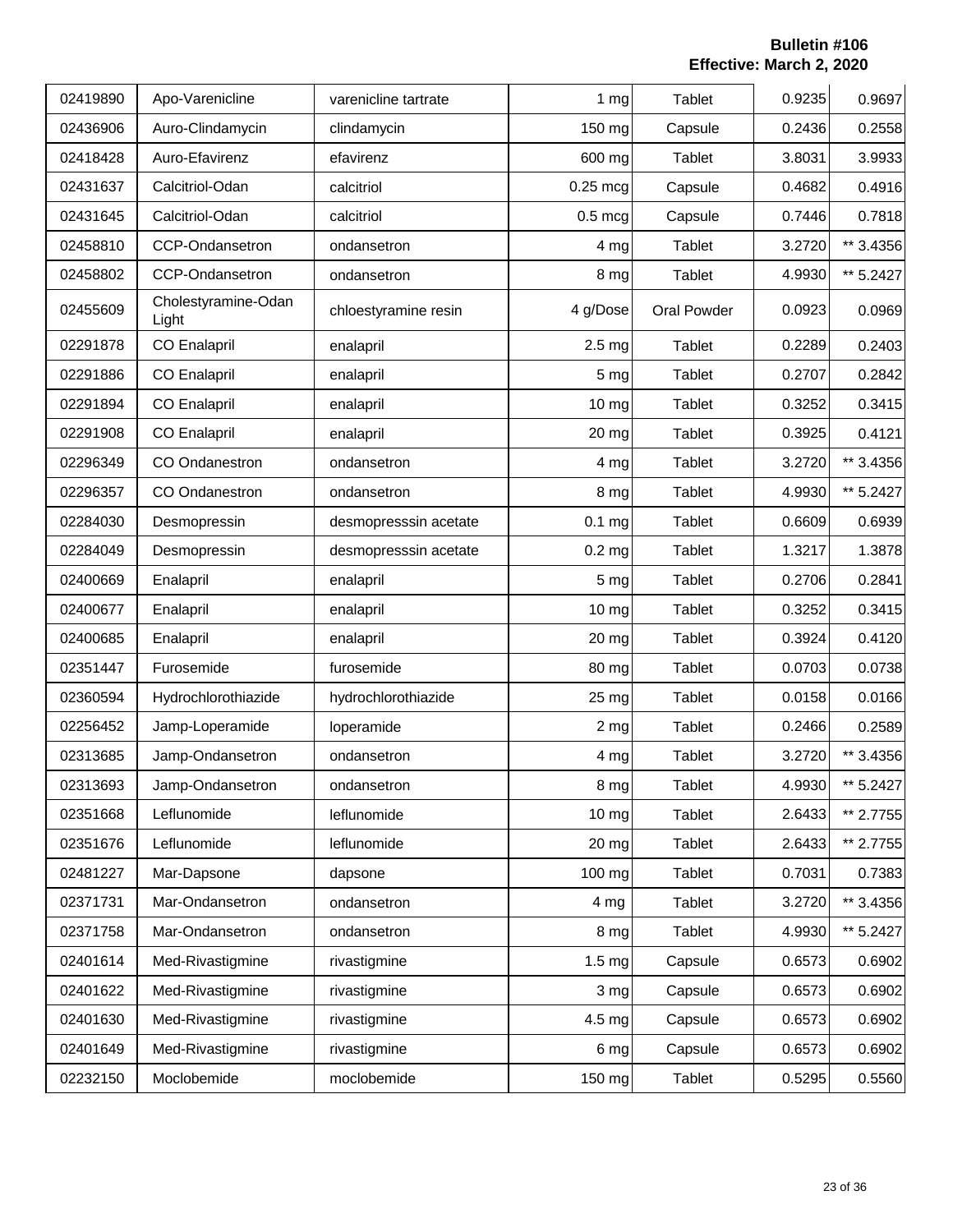| 02382075 | Mylan-Bupropion XL             | buproion HCI               | 150 mg            | <b>Tablet</b>          | 0.1463 | 0.1536    |
|----------|--------------------------------|----------------------------|-------------------|------------------------|--------|-----------|
| 02382083 | Mylan-Bupropion XL             | buproion HCI               | 300 mg            | Tablet                 | 0.2927 | 0.3073    |
| 02283794 | Mylan-Cilazapril               | cilazapril                 | 5 <sub>mg</sub>   | Tablet                 | 0.4989 | 0.5238    |
| 02297868 | Mylan-Ondansetron              | ondansetron                | 4 mg              | Tablet                 | 3.2720 | ** 3.4356 |
| 02297876 | Mylan-Ondansetron              | ondansetron                | 8 mg              | <b>Tablet</b>          | 4.9930 | ** 5.2427 |
| 02417839 | NAT-Ondansetron                | ondansetron                | 4 <sub>mg</sub>   | <b>Tablet</b>          | 3.2720 | ** 3.4356 |
| 02417847 | NAT-Ondansetron                | ondansetron                | 8 mg              | Tablet                 | 4.9930 | ** 5.2427 |
| 00337730 | Novosemide                     | furosemide                 | 20 mg             | <b>Tablet</b>          | 0.0219 | 0.0230    |
| 00765953 | Novosemide                     | furosemide                 | 80 mg             | Tablet                 | 0.0704 | 0.0739    |
| 02261251 | Novo-Leflunomide               | leflunomide                | 10 mg             | Tablet                 | 2.6433 | ** 2.7755 |
| 02261278 | Novo-Leflunomide               | leflunomide                | 20 mg             | Tablet                 | 2.6433 | ** 2.7755 |
| 02421402 | Ondansetron                    | ondansetron                | 4 mg              | Tablet                 | 3.2720 | ** 3.4356 |
| 02421410 | Ondansetron                    | ondansetron                | 8 mg              | <b>Tablet</b>          | 4.9930 | ** 5.2427 |
| 02424851 | pms-Buprenorphine/<br>Naloxone | buprenorphine/<br>naloxone | 2 mg/0.5 mg       | <b>Tablet</b>          | 1.3350 | ** 1.4018 |
| 02424878 | pms-Buprenorphine/<br>Naloxone | buprenorphine/<br>naloxone | 8 mg/2 mg         | Tablet                 | 2.3650 | ** 2.4833 |
| 02247573 | pms-Clarithromycin             | clarithromycin             | 250 mg            | <b>Tablet</b>          | 0.4208 | 0.4418    |
| 02247574 | pms-Clarithromycin             | clarithromycin             | 500 mg            | Tablet                 | 0.8318 | 0.8734    |
| 02380900 | pms-Nabilone                   | nabilone                   | 0.5 <sub>mg</sub> | Capsule                | 0.7756 | ** 0.8144 |
| 02380919 | pms-Nabilone                   | nabilone                   | 1 <sub>mg</sub>   | Capsule                | 1.5513 | ** 1.6289 |
| 02288265 | pms-Leflunomide                | leflunomide                | $10 \, mg$        | Tablet                 | 2.7669 | 2.9052    |
| 02288273 | pms-Leflunomide                | leflunomide                | 20 mg             | Tablet                 | 2.7670 | 2.9054    |
| 02306034 | pms-Rivastigmine               | rivastigmine               | 1.5 <sub>mg</sub> | Capsule                | 0.6573 | 0.6902    |
| 02306042 | pms-Rivastigmine               | rivastigmine               | 3 mg              | Capsule                | 0.6573 | 0.6902    |
| 02306050 | pms-Rivastigmine               | rivastigmine               | 4.5 <sub>mg</sub> | Capsule                | 0.6573 | 0.6902    |
| 02361434 | Ran-Clarithromycin             | clarithromycin             | 500 mg            | Tablet                 | 0.8318 | 0.8734    |
| 02266539 | Sandoz Clarithromycin          | clarithromycin             | 250 mg            | Tablet                 | 0.4208 | 0.4418    |
| 02266547 | Sandoz Clarithromycin          | clarithromycin             | 500 mg            | Tablet                 | 0.8318 | 0.8734    |
| 02454807 | Sandoz Diclofenac<br>Ophtha    | diclofenac                 | 0.1%              | Ophthalmic<br>Solution | 1.2397 | ** 1.3017 |
| 02299933 | Sandoz Enalapril               | enalapril                  | 2.5 <sub>mg</sub> | Tablet                 | 0.2288 | 0.2402    |
| 02299941 | Sandoz Enalapril               | enalapril                  | 5 mg              | Tablet                 | 0.2706 | 0.2841    |
| 02299968 | Sandoz Enalapril               | enalapril                  | $10$ mg           | Tablet                 | 0.3252 | 0.3415    |
| 02299976 | Sandoz Enalapril               | enalapril                  | 20 mg             | Tablet                 | 0.3924 | 0.4120    |
| 02283964 | Sandoz Leflunomide             | leflunomide                | $10 \, mg$        | Tablet                 | 2.6433 | ** 2.7755 |
| 02283972 | Sandoz Leflunomide             | leflunomide                | 20 mg             | Tablet                 | 2.6433 | ** 2.7755 |
| 02274310 | Sandoz Ondansetron             | ondansetron                | 4 mg              | Tablet                 | 3.2720 | ** 3.4356 |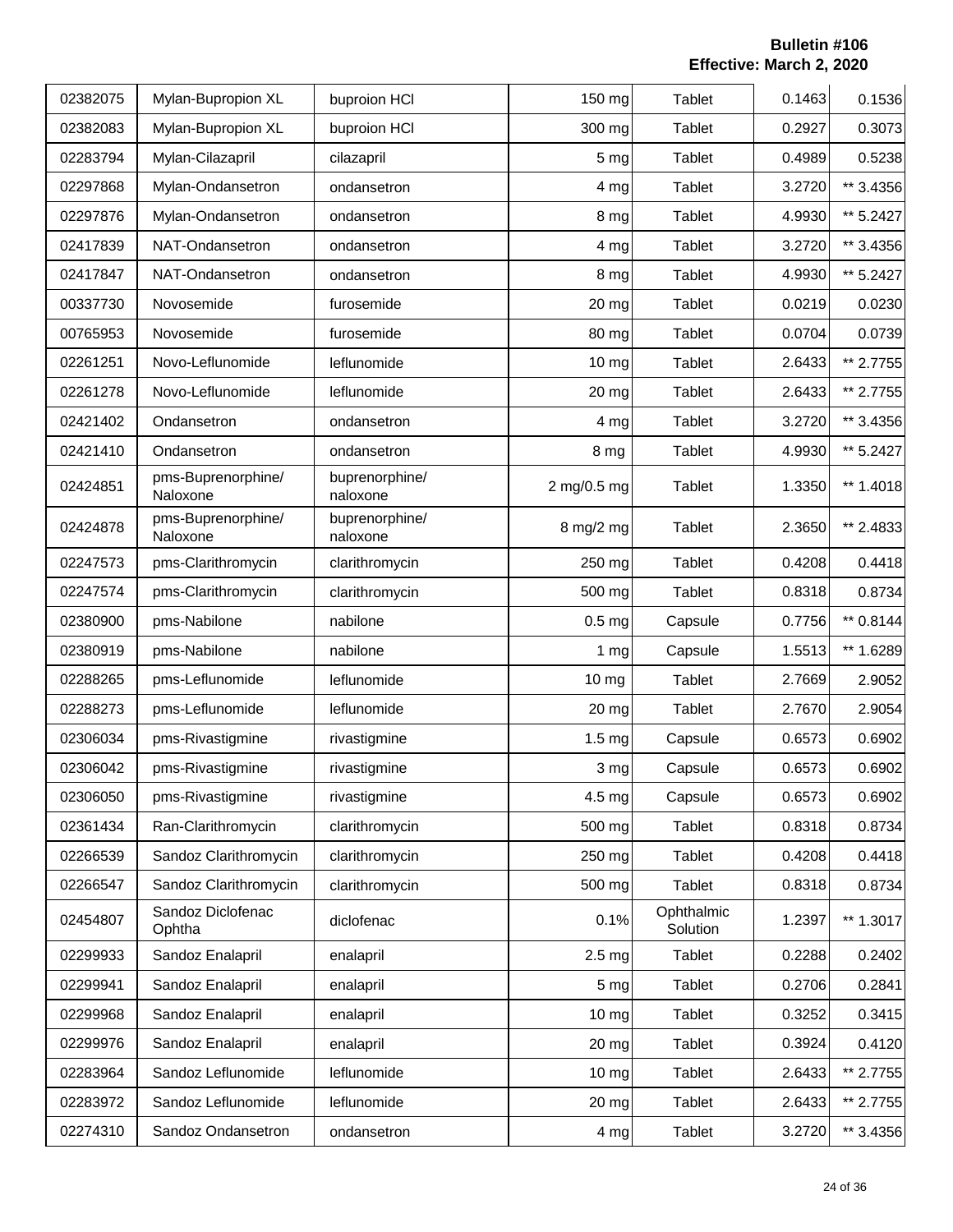| 02274329 | Sandoz Ondansetron                         | ondansetron                            | 8 mg                     | <b>Tablet</b>                           | 4.9930  | ** 5.2427 |
|----------|--------------------------------------------|----------------------------------------|--------------------------|-----------------------------------------|---------|-----------|
| 02324563 | Sandoz Rivastigmine                        | rivastigmine                           | 1.5 <sub>mg</sub>        | Capsule                                 | 0.6573  | 0.6902    |
| 02324571 | Sandoz Rivastigmine                        | rivastigmine                           | 3 mg                     | Capsule                                 | 0.6573  | 0.6902    |
| 02324598 | Sandoz Rivastigmine                        | rivastigmine                           | 4.5 <sub>mg</sub>        | Capsule                                 | 0.6573  | 0.6902    |
| 02324601 | Sandoz Rivastigmine                        | rivastigmine                           | 6 mg                     | Capsule                                 | 0.6573  | 0.6902    |
| 02399245 | Sandoz Voriconazole                        | voriconazole                           | 50 mg                    | Tablet                                  | 6.7818  | 7.1209    |
| 02352230 | Ran-Enalapril                              | enalapril                              | 2.5 <sub>mg</sub>        | Tablet                                  | 0.2288  | 0.2402    |
| 02352249 | Ran-Enalapril                              | enalapril                              | 5 <sub>mg</sub>          | Tablet                                  | 0.2706  | 0.2841    |
| 02352257 | Ran-Enalapril                              | enalapril                              | $10 \mathrm{mg}$         | Tablet                                  | 0.3252  | 0.3415    |
| 02352265 | Ran-Enalapril                              | enalapril                              | 20 mg                    | Tablet                                  | 0.3924  | 0.4120    |
| 02238998 | Rho-Nitro Pumpspray                        | nitroglycerin                          | 0.4 mg/Dose              | Sublingual Spray                        | 0.0424  | 0.0445    |
| 02241709 | Teva-Clindamycin                           | clindamycin                            | 150 mg                   | Capsule                                 | 0.2436  | 0.2558    |
| 02238334 | Teva-Clobazam                              | clobazam                               | 10 mg                    | <b>Tablet</b>                           | 0.2197  | 0.2307    |
| 02393549 | Teva-Efavirenz/<br>Emtricitabine/Tenofovir | efavirenz/emtricitabine/<br>tenofovir  | 600 mg/200 mg/<br>300 mg | Tablet                                  | 11.3302 | 11.8967   |
| 02377691 | Teva-Erlotinib                             | erlotinib                              | 25 mg                    | Tablet                                  | 3.4615  | 3.6346    |
| 00653241 | Teva-Lenoltec No.2                         | acetaminophen compound<br>with codeine | $15 \text{ mg}$          | <b>Tablet</b>                           | 0.0807  | ** 0.0847 |
| 00021474 | Teva-<br>Hydrochlorothiazide               | hydrochlorothiazide                    | 25 mg                    | <b>Tablet</b>                           | 0.0158  | 0.0166    |
| 02384884 | Teva-Nabilone                              | nabilone                               | 0.5 <sub>mg</sub>        | Capsule                                 | 0.7756  | ** 0.8144 |
| 02384892 | Teva-Nabilone                              | nabilone                               | 1 <sub>mg</sub>          | Capsule                                 | 1.5513  | ** 1.6289 |
| 00232378 | Teva-Prednisone                            | prednisone                             | 50 mg                    | Tablet                                  | 0.1735  | 0.1822    |
| 01926934 | Teva-Salbutamol<br><b>Sterinebs</b>        | salbutamol sulfate                     | 2.5 mg/2.5 mL            | <b>Nebules</b>                          | 0.2301  | 0.2416    |
| 02173360 | Teva-Salbutamol<br><b>Sterinebs</b>        | salbutamol sulfate                     | 5 mg/2.5 mL              | <b>Nebules</b>                          | 0.2701  | 0.2836    |
| 02396866 | Teva-Voriconazole                          | voriconazole                           | 50 mg                    | Tablet                                  | 6.7818  | 7.1209    |
| 02481723 | VPI-Ondansetron ODT                        | ondansetron                            | 4 mg                     | Oral<br>Disintegrating<br><b>Tablet</b> | 3.2723  | 3.4359    |

\*\* The price has resulted in a change to the lowest price in the category.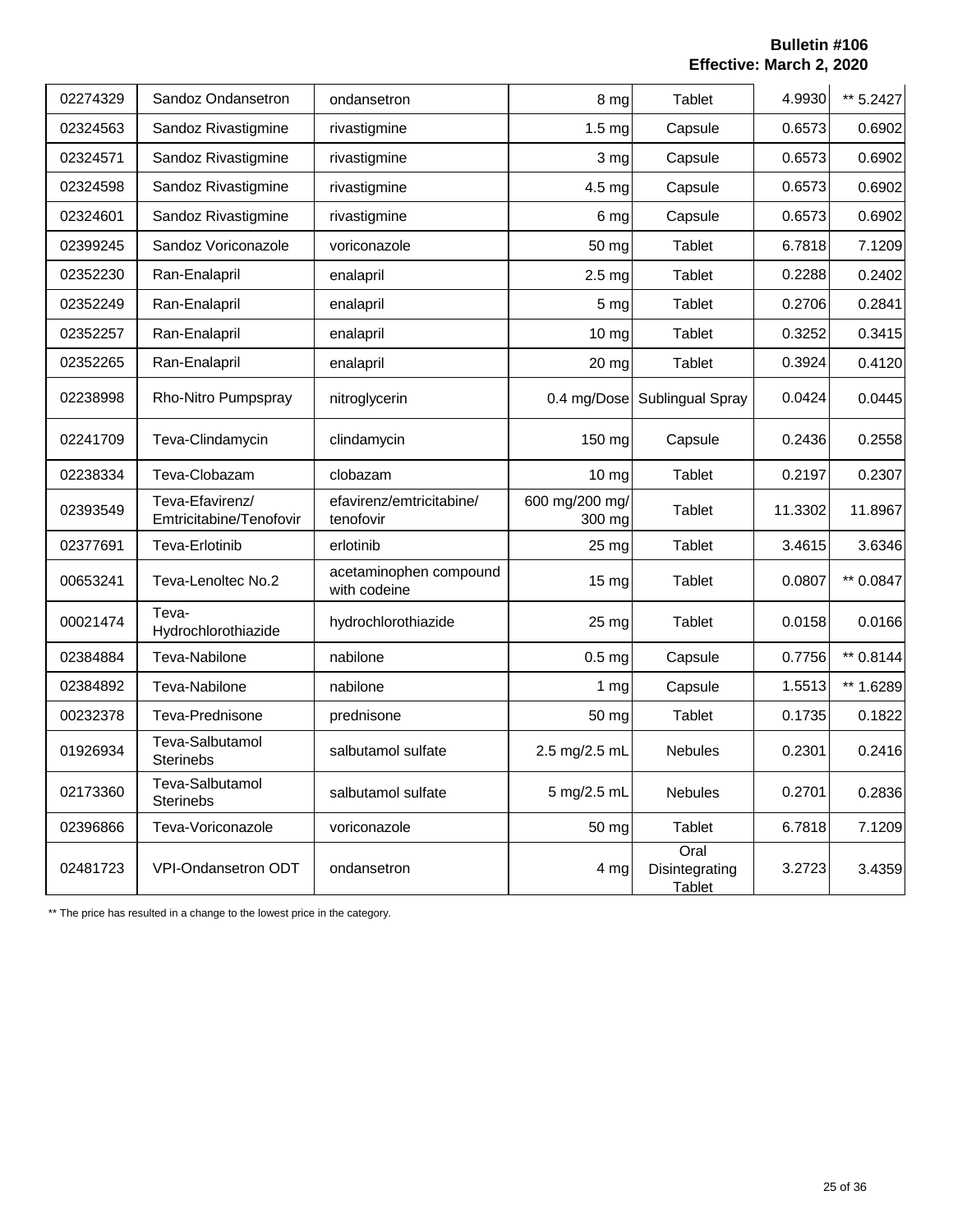## **Discontinued Products**

#### **The following products will be deleted with the next Formulary amendments and will appear as "Product Deletions" on Bulletin # 108.**

| 00888230                         | A-Hydrocort       | hydrocortisone sodium<br>succinate                      | 50 mg/mL                                  | Injection              |
|----------------------------------|-------------------|---------------------------------------------------------|-------------------------------------------|------------------------|
| 02236606                         | Accolate          | zafirlukast                                             | 20 mg                                     | Tablet                 |
| 02242518                         | Actonel           | risedronate                                             | 5 <sub>mg</sub>                           | Tablet                 |
| 00249920                         | Alupent           | orciprenaline sulfate                                   | 2 mg/mL                                   | Syrup                  |
| 00293512                         | Atasol-30         | acetaminophen compound<br>with codeine                  | 30 mg                                     | <b>Tablet</b>          |
| 00272485                         | <b>Bactrim</b>    | trimethoprim/<br>sulfamethoxazole                       | 200 mg/5 mL                               | <b>Oral Suspension</b> |
| 00272469                         | <b>Bactrim</b>    | trimethoprim/<br>sulfamethoxazole                       | 40 mg/5 mL                                | Tablet                 |
| 00371823                         | <b>Bactrim DS</b> | trimethoprim/<br>sulfamethoxazole                       | 160/800 mg                                | Tablet                 |
| 00370568                         | Benoxyl           | benzoyl peroxide                                        | 10%                                       | Lotion                 |
| 00294926                         | Benuryl           | probenecid                                              | 500 mg                                    | Tablet                 |
| 00900438                         | <b>BG Star</b>    |                                                         |                                           | <b>Test Strips</b>     |
| 01984837                         | <b>Bonefos</b>    | disodium clodronate<br>tetrahydrate                     | 60 mg/mL                                  | Solution               |
| 01984845                         | <b>Bonefos</b>    | disodium clodronate<br>tetrahydrate                     | 400 mg                                    | Capsule                |
| 00891738<br>00891746             | Calcijex          | calcitriol                                              | 1 mcg/mL<br>2 mcg/mL                      | Solution               |
| 02007134                         | Caltine           | calcitonin<br>(salmon synthetic)                        | 100IU/1 mL                                | Injection              |
| 00259527<br>00291889             | Catapres          | clondine HCI                                            | $0.1$ mg<br>0.2 <sub>mg</sub>             | Tablet                 |
| 00465186<br>00465194             | Ceclor            | cefaclor                                                | 250 mg<br>500 mg                          | Capsule                |
| 00465208<br>00465216<br>00832804 | Ceclor            | cefaclor                                                | 125 mg/5 mL<br>250 mg/5 mL<br>375 mg/5 mL | <b>Oral Suspension</b> |
| 00001082                         | Chloroptic        | chloramphenicol                                         | 0.5%                                      | Ophthalmic<br>Solution |
| 00432369                         | Clinoril          | sulindac                                                | 200 mg                                    | Tablet                 |
| 00666246                         | Cortisporin       | bacitracin/<br>hydrochortisone/neomycin/<br>polymyxin B |                                           | Ointment               |
| 01912828                         | Cortisporin       | hydrocortisone/ neomycin/<br>polymyxin B                |                                           | Otic Solution          |
| 02181215                         | Cotazym ECS 4     | amylase/ lipase/ protease                               |                                           | Capsule                |
| 00456233                         | Cotazym-65B       | amylase/ lipase/ protease                               |                                           | Capsule                |
| 02239007                         | Creon 5           | amylase/ lipase/ protease                               |                                           | Capsule                |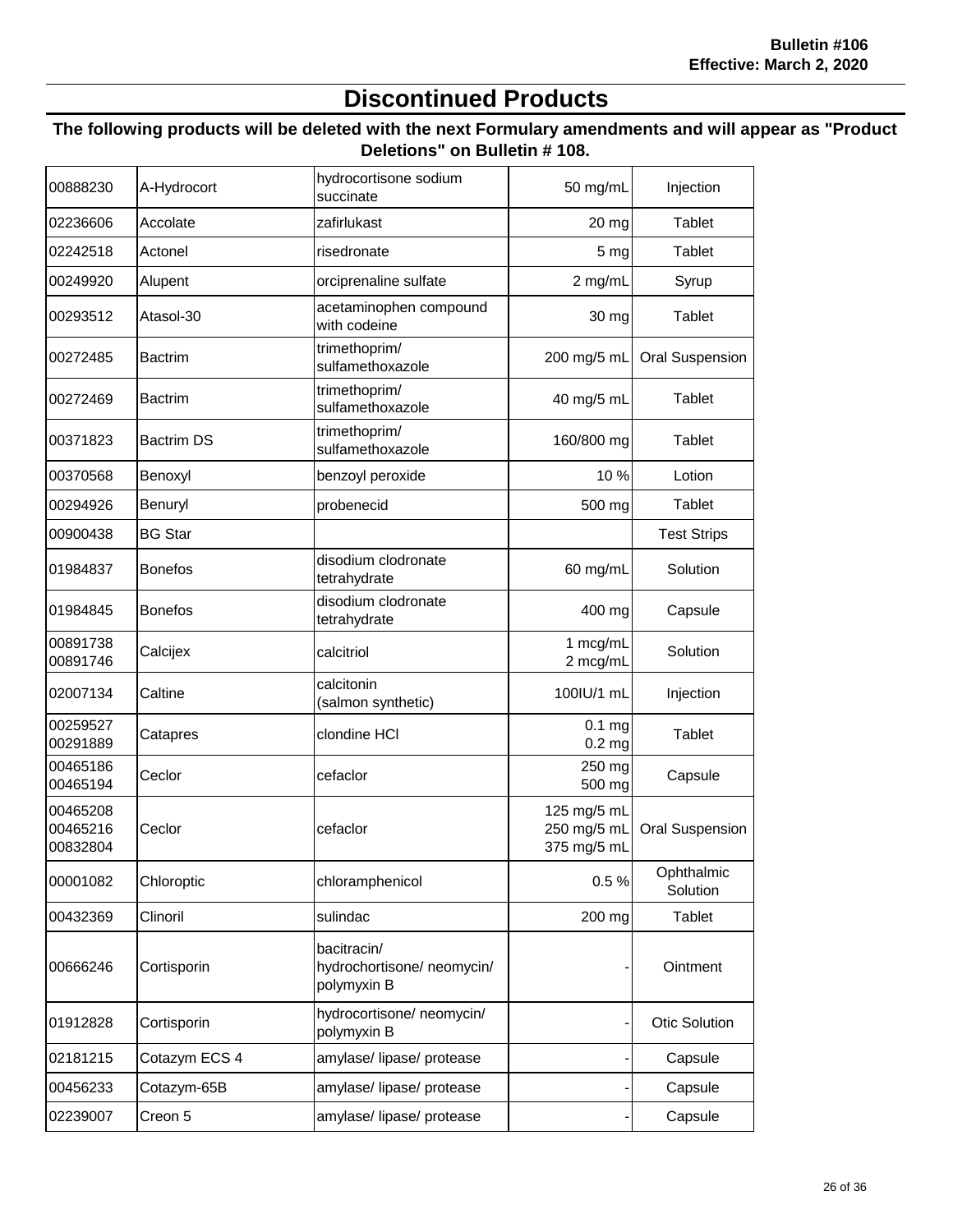| 02415194                                     | Creon 6            | amylase/ lipase/ protease      |                                       | Capsule                |
|----------------------------------------------|--------------------|--------------------------------|---------------------------------------|------------------------|
| 02239008                                     | Creon 20           | amylase/ lipase/ protease      |                                       | Capsule                |
| 02229161<br>02229196                         | Crixivan           | indinavir                      | 200 mg<br>400 mg                      | Capsule                |
| 00012696<br>00012718                         | Dalmane            | flurazepam HCI                 | 15 mg<br>30 mg                        | Capsule                |
| 00507989                                     | Depakene           | valproic acid                  | 500 mg                                | Capsule                |
| 02010917                                     | Dermazin           | silver sulfadiazine            | 1%                                    | Cream                  |
| 01908871                                     | Desquam-X          | benzoyl peroxide               | 10%                                   | Gel                    |
| 00285471                                     | Dexasone           | dexamethasone                  | $0.75$ mg                             | Tablet                 |
| 00024716                                     | Diabinese          | chlorpropamide                 | 250 mg                                | Tablet                 |
| 01997769<br>01997750                         | Diodoquin          | iodoquinol                     | 210 mg<br>650 mg                      | Tablet                 |
| 00688622                                     | Diprolene          | betamethasone dipropionate     | 0.05%                                 | Cream                  |
| 00417262                                     | Diprogen           | betamethasone/ gentamycin      | $0.5/1$ mg                            | Cream                  |
| 00417254                                     | Diprogen           | betamethasone/ gentamycin      | $0.5/1$ mg                            | Ointment               |
| 02275813<br>02275821<br>02275848<br>02275856 | Duragesic MAT      | fentanyl                       | 25 mcg<br>50 mcg<br>75 mcg<br>100 mcg | Patch                  |
| 00192597                                     | Emo-Cort           | hydrocortisone                 | 1%                                    | Cream                  |
| 00001104<br>00001112                         | Epifrin            | epinephrine HCI                | 1%                                    | Ophthalmic<br>Solution |
| 00893862                                     | Erybid             | erythromycin                   | 500 mg                                | Tablet                 |
| 00637416                                     | Erythro-ES         | erythromycin<br>ethylsuccinate | 600 mg                                | Tablet                 |
| 00688568                                     | Erythro-S          | erythromycin sterate           | 500 mg                                | Tablet                 |
| 00756849                                     | Estraderm-25       | estradiol                      | 25 mcg                                | Patch                  |
| 00756857                                     | Estraderm-50       | estradiol                      | 50 mcg                                | Patch                  |
| 00756792                                     | Estraderm-100      | estradiol                      | 100 mcg                               | Patch                  |
| 00637726                                     | Eulfex             | flutamide                      | 250 mg                                | Tablet                 |
| 00707511                                     | <b>FML Forte</b>   | fluoromethlone                 | 0.25 %                                | Ophthalmic<br>Solution |
| 00395153                                     | FML-Neo            | fluoromethlone/neomycin        |                                       | Ophthalmic<br>Solution |
| 00361933                                     | Formulex           | dicyclomine hydrochloride      | 10 <sub>mg</sub>                      | Capsule                |
| 00740519<br>00740497<br>00740535             | Hepalean           | heparin sodium                 | 1000 U<br>10,000 U<br>25,000 U        | Injection              |
| 00740578                                     | Hepalean Lok       | heparin sodium                 | 100 U                                 | Injection              |
| 00640468<br>00725315<br>00725323             | Heparin Lock Flush | heparin sodium                 | 10 U<br>100 U<br>10 U                 | Injection              |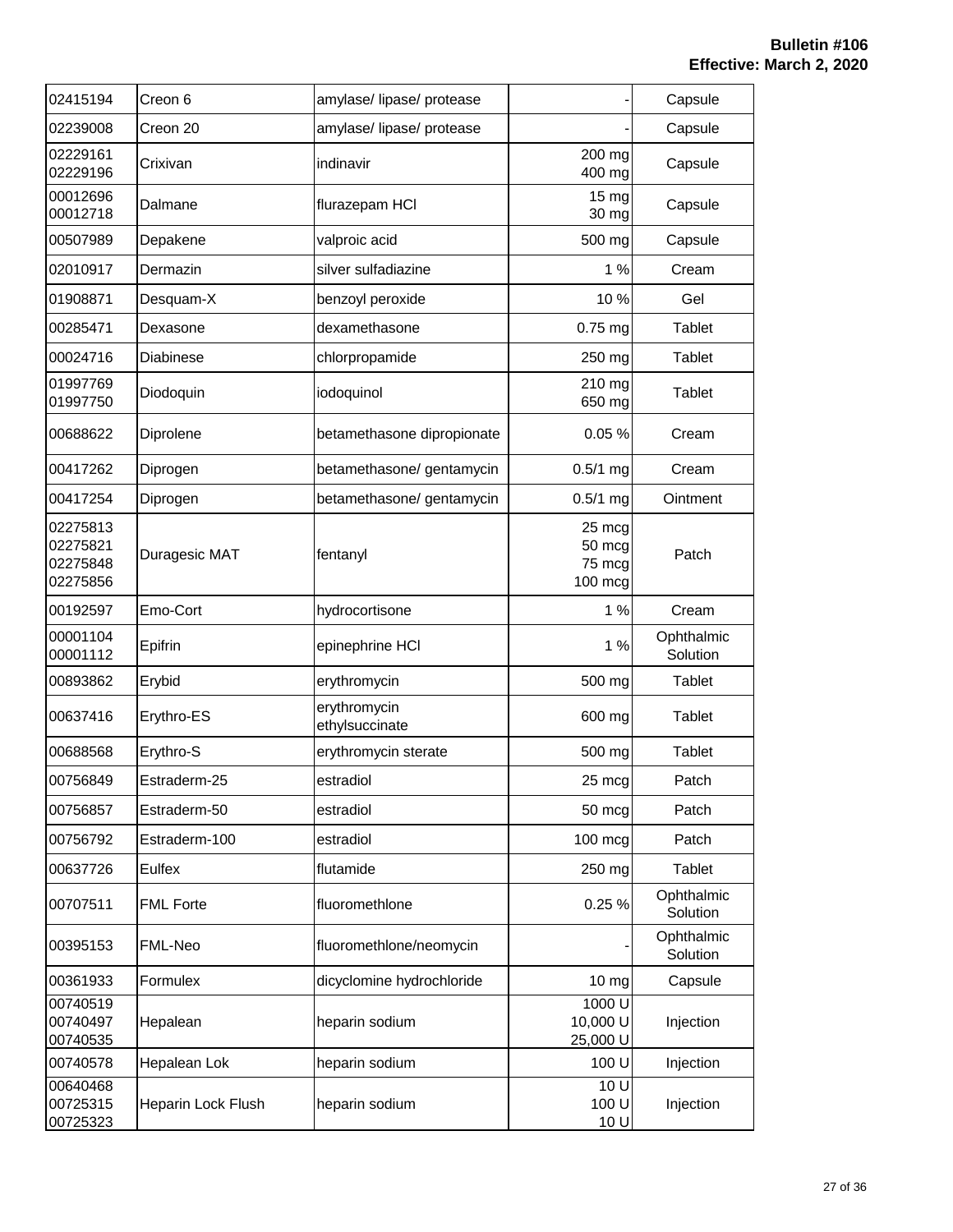| 00872520<br>00872539<br>00878618<br>00878626 | Hydrocortisone Soduim<br>Succinate | hydrocortisone sodium<br>succinate      | 100 mg<br>250 mg<br>500 mg<br>1000 mg | Injection                |
|----------------------------------------------|------------------------------------|-----------------------------------------|---------------------------------------|--------------------------|
| 02194376                                     | Immucyst                           | B.C.G.                                  |                                       | Powder for<br>Suspension |
| 00236748<br>00236756<br>00236721             | Impril                             | imipramine                              | 10 <sub>mg</sub><br>25 mg<br>50 mg    | Tablet                   |
| 02042177<br>02042215                         | Inderal                            | propranolol hydrochloride               | $10$ mg<br>80 mg                      | Tablet                   |
| 01911465                                     | Inhibace                           | cilazapril monohydrate                  | 1 <sub>mg</sub>                       | Tablet                   |
| 00554316<br>00554324                         | Isoptin                            | verapamil HCI                           | 80 mg<br>120 mg                       | Tablet                   |
| 00000655<br>00000663                         | Isopto Carbachol                   | carbachol                               | 1.5%<br>3%                            | Ophthalmic<br>Solution   |
| 00000779<br>00000787                         | Isopto Homatropine                 | homatropine hydrobromide                | 2%<br>5 %                             | Ophthalmic<br>Solution   |
| 02230283                                     | Lipidil Micro                      | fenofibrate                             | 67 mg                                 | Capsule                  |
| 02320398<br>02320428<br>02320436<br>02320444 | M-Ediat                            | morphine sulfate                        | 5 mg<br>$10 \, mg$<br>20 mg<br>30 mg  | Capsule                  |
| 00611190<br>00611204                         | Marinol                            | dronabinol                              | 2.5 <sub>mg</sub><br>5 <sub>mg</sub>  | Capsule                  |
| 00252395                                     | Medrol Acne Lotion                 | methylprednisolone/<br>aluminium/sulfur |                                       | Lotion                   |
| 02168979                                     | Megace OS                          | megestrol acetate                       | 40 mg/mL                              | <b>Oral Suspension</b>   |
| 00884367                                     | Mobiflex                           | tenoxicam                               | 20 mg                                 | <b>Tablet</b>            |
| 00755575                                     | Modecate Concentrate               | fluphenazine deconoate                  | 100 mg/mL                             | Injection                |
| 00803499                                     | Modulon                            | trimebutine maleate                     | 200 mg                                | Tablet                   |
| 02036290                                     | Monitan                            | acebutolol                              | 100 mg                                | <b>Tablet</b>            |
| 02241149                                     | Monocor                            | bisoprolol fumarate                     | $10 \, mg$                            | Tablet                   |
| 00776181                                     | <b>M.O.S.- SR</b>                  | morphine hydrochloride                  | 30 mg                                 | Tablet                   |
| 00690198                                     | M.O.S. - 10                        | morphine hydrochloride                  | $10 \, mg$                            | <b>Tablet</b>            |
| 00690201                                     | M.O.S. - 20                        | morphine hydrochloride                  | 20 mg                                 | Tablet                   |
| 00514217<br>00632503                         | M.O.S.                             | morphine hydrochloride                  | 5 mg/mL<br>10 mg/mL                   | Oral Liquid              |
| 02042363<br>02042355                         | Mysoline                           | primidone                               | 125 mg<br>250 mg                      | <b>Tablet</b>            |
| 00270091                                     | Nadostine                          | nystatin                                | 100000 U                              | Vaginal Tablets          |
| 00288217<br>00288209                         | Nadostine                          | nystatin                                | 100000 U/g<br>25000 U/g               | Cream                    |
| 00288195                                     | Nadostine                          | nystatin                                | 100000 U/g                            | Ointment                 |
| 00390283                                     | Naphcon Forte                      | naphazoline HCI                         | 0.1%                                  | Ophthalmic<br>Solution   |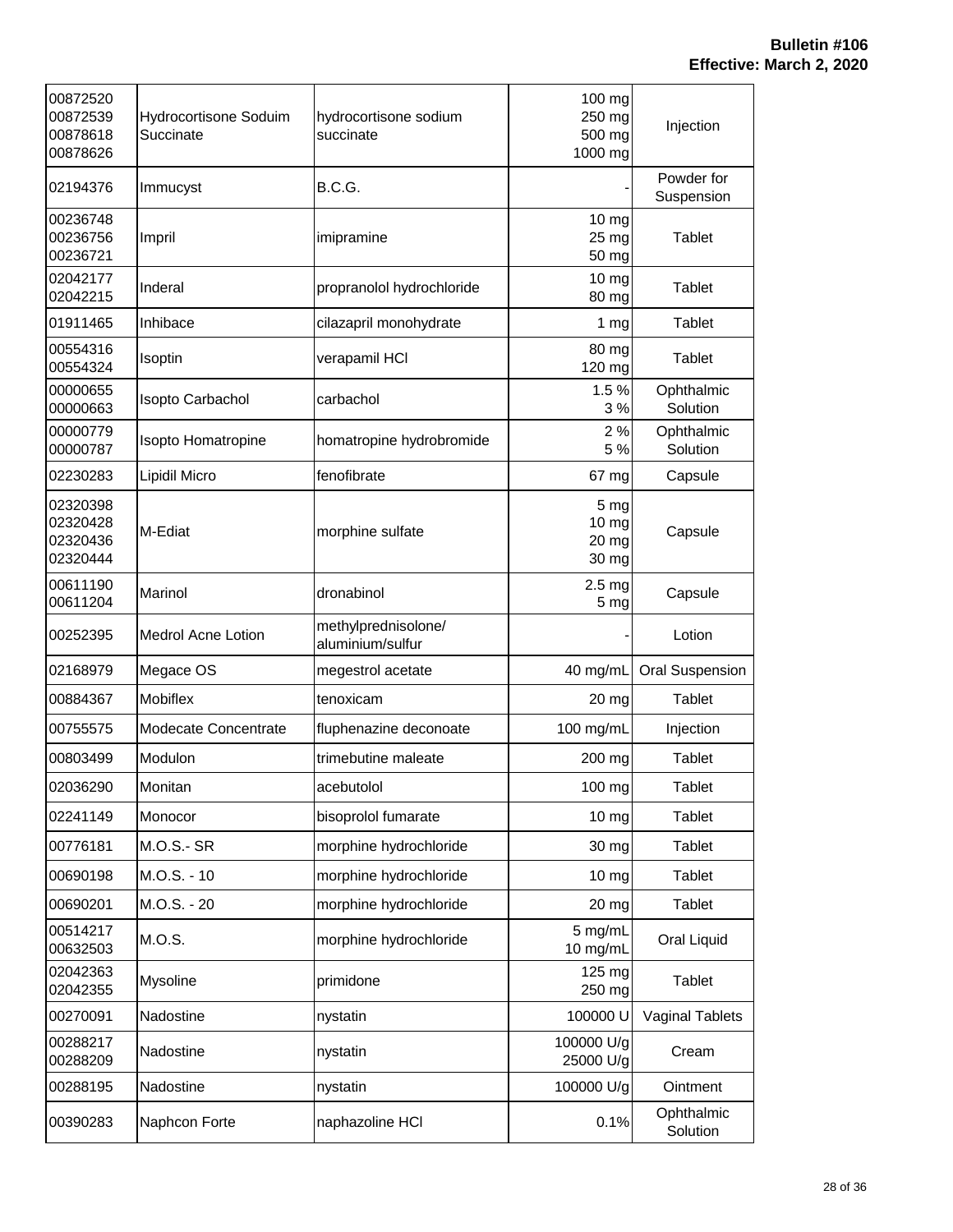| 02162474<br>02162482<br>02162490 | Naprosyn                         | naproxen                           | 250 mg<br>375 mg<br>500 mg               | Tablet                   |
|----------------------------------|----------------------------------|------------------------------------|------------------------------------------|--------------------------|
| 02091283                         | Navelbine                        | vinorelbine                        | 10 mg/mL                                 | Solution                 |
| 00615331                         | Naxen                            | naproxen                           | 500 mg                                   | Tablet                   |
| 00666157                         | Neosporin Irrigation<br>Solution | polymixin/neomycin                 |                                          | Liquid                   |
| 00666122                         | Neosporin                        | polymyxin/neomycin/<br>bacitracin  |                                          | Ointment                 |
| 00587834                         | Nerisone                         | diflucortolone valerate            | 0.1%                                     | Ointment                 |
| 00587826                         | Nerisone                         | diflucortolone valerate            | 0.1%                                     | Cream                    |
| 02364905                         | <b>Next Choice</b>               | levonorgestrel                     | 0.75 mg                                  | Kit                      |
| 01926454                         | Nitrol                           | nitroglycerin                      | 2%                                       | Ointment                 |
| 02229145                         | Norvir                           | ritonavir                          | 80 mg/mL                                 | Oral Liquid              |
| 01927655<br>01927663             | Nozinan                          | methotrimeprazine                  | 5 <sub>mg</sub><br>25 mg                 | Tablet                   |
| 02413205                         | Ocphyl                           | octreotide                         | 100 mcg/mL                               | Injection                |
| 01926365                         | Orudis E                         | ketoprofen                         | 100 mg                                   | Tablet                   |
| 01946374                         | Oxsoralen                        | methoxsalen                        | 10 mg                                    | Capsule                  |
| 01907476                         | Oxsoralen                        | methoxsalen                        | 1%                                       | Lotion                   |
| 00252654                         | Oxsoralen-Ultra                  | methoxsalen                        | 10 mg                                    | Capsule                  |
| 00710121<br>00710113             | Pepcid                           | famotidine                         | 20 mg<br>40 mg                           | Tablet                   |
| 01916491                         | Percocet Demi                    | oxycodone HCI/<br>acetaminophen    | 2.5/325 mg                               | Tablet                   |
| 01916572                         | Percodan                         | oxycodone/<br>acetylsalicylic acid | 5/325 mg                                 | Tablet                   |
| 00067393<br>00452092             | Persantine                       | dipyridamole                       | 50 mg<br>75 mg                           | <b>Tablet</b>            |
| 00575240                         | Pilopine HS                      | pilocarpine HCI                    | 4 %                                      | Ophthalmic Gel           |
| 02010739<br>02010933             | Provera Pak                      | medroxyprogesterone<br>acetate     | 5 <sub>mg</sub><br>10 <sub>mg</sub>      | Tablet                   |
| 00022845                         | Quinine Sulfate                  | quinine sulfate                    | 300 mg                                   | Capsule                  |
| 02238348                         | Rescriptor                       | delavirdine mesylate               | 100 mg                                   | Tablet                   |
| 02240551<br>02240552<br>02025280 | Risperdal                        | risperidone                        | $0.25$ mg<br>0.5 <sub>mg</sub><br>$1$ mg | Tablet                   |
| 00657417                         | Rocephin                         | ceftriaxone                        | 1 G                                      | Injection                |
| 00657409                         | Rocephin                         | ceftriaxone                        | 2G                                       | Injection                |
| 02242919                         | Rosasol                          | metronidazole                      | 10 mg/gm                                 | Cream                    |
| 00657212                         | Selexid                          | pivmecillinam HCI                  | 200 mg                                   | Tablet                   |
| 02214261                         | Serevent                         | salmeterol                         | 50 mcg                                   | Powder for<br>Inhalation |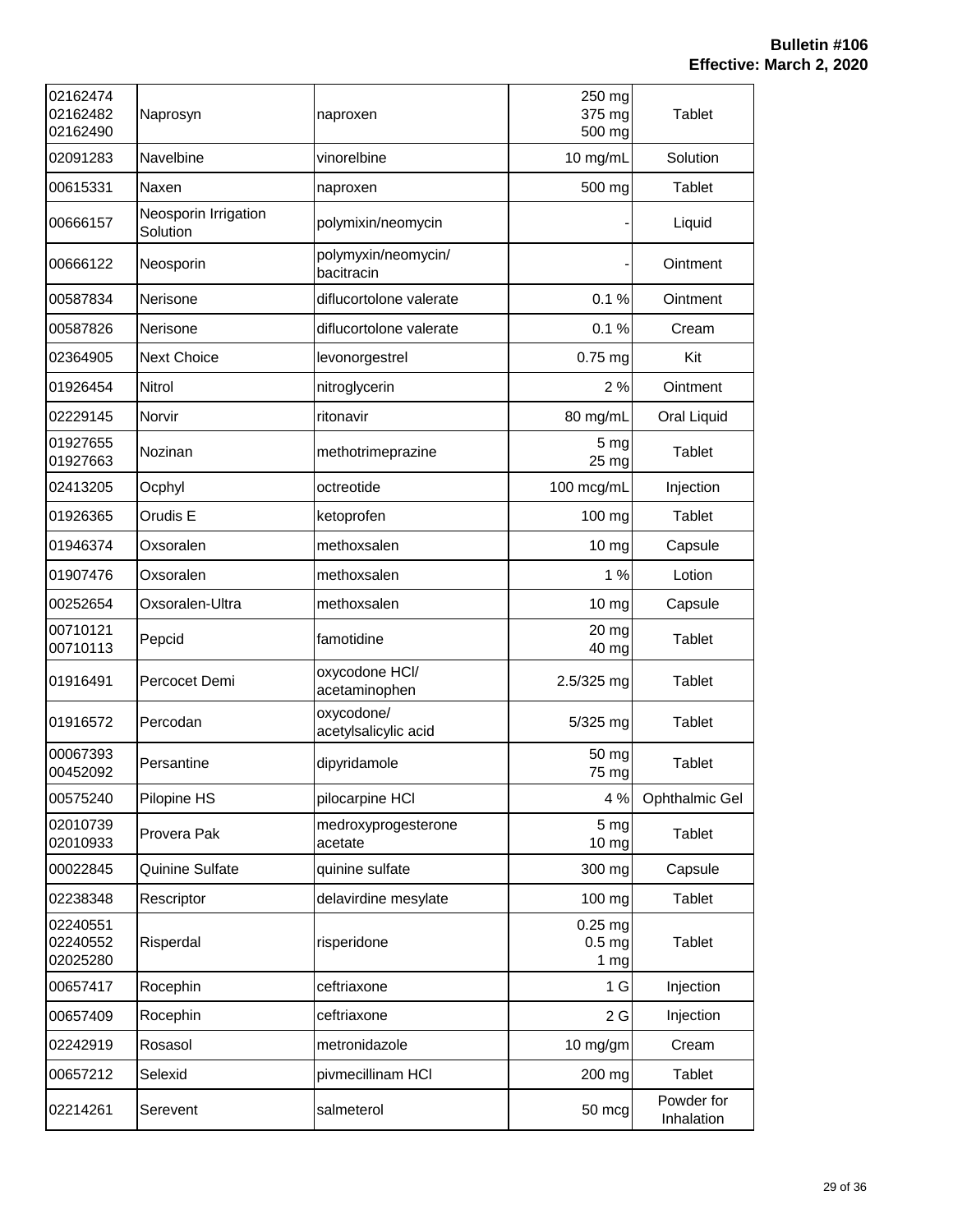| 00870935                                     | Sinemet CR          | levodopa/carbidopa        | 200 mg/50 mg                             | Tablet                 |
|----------------------------------------------|---------------------|---------------------------|------------------------------------------|------------------------|
| 00897272<br>00483923                         | Sotacor             | sotalol HCI               | 80 mg<br>160 mg                          | <b>Tablet</b>          |
| 01905112                                     | Stievamycin         | erythromycin/tretinoin    | 4/0.025 %                                | Gel                    |
| 02015994                                     | Stievamycin Mild    | erythromycin/tretinoin    | 4/0.01 %                                 | Gel                    |
| 01945262                                     | Stievamycin Forte   | erythromycin/tretinoin    | 4/0.05 %                                 | Gel                    |
| 00003360                                     | Stilboestrol        | stilboestrol              | 1 <sub>mg</sub>                          | Tablet                 |
| 01916815<br>01916785<br>01916777             | Tagamet             | cimetadine                | 300 mg<br>400 mg<br>600 mg               | Tablet                 |
| 00294861<br>00303453<br>00271527<br>00280399 | Terfluzine          | trifluoperazine           | 1 mg<br>2 <sub>mg</sub><br>5 mg<br>10 mg | Tablet                 |
| 02171880                                     | Timoptic-XE         | timolol maleate           | 0.25%                                    | Ophthalmic<br>Solution |
| 02221977                                     | Trental             | pentoxifylline            | 400 mg                                   | Tablet                 |
| 00545058                                     | Trihexyphenidyl     | trihexyphenidyl HCl       | 2 <sub>mg</sub>                          | Tablet                 |
| 00646237                                     | Ultramop            | methoxsalen               | 10 mg                                    | Capsule                |
| 02203324                                     | Ultrase             | amylase/ lipase/ protease |                                          | Capsule                |
| 02045834                                     | Ultrase MT 12       | pancrelipase              |                                          | Capsule                |
| 02045869                                     | Ultrase MT 20       | pancrelipase              |                                          | Capsule                |
| 00013293                                     | Valium              | diazepam                  | 10 mg                                    | Tablet                 |
| 02242466                                     | Valtaxin            | valrubicin                | 40 mg/mL                                 | Injection              |
| 02238748                                     | Viramune            | nevirapine                | 200 mg                                   | Tablet                 |
| 02367289                                     | Viramune XR         | nevirapine                | 400 mg                                   | Tablet                 |
| 00588989                                     | Vumon               | teniposide                | 10 mg/mL                                 | Injection              |
| 02212366                                     | Zantac              | ranitidine HCI            | 50 mg/2 mL                               | Injection              |
| 02286246<br>02286254<br>02286262             | Acebutolol          | acebutolol                | 100 mg<br>200 mg<br>400 mg               | Tablet                 |
| 02422239<br>02422247                         | Act-Solifenacin     | solifenacin succinate     | 5 mg<br>10 mg                            | <b>Tablet</b>          |
| 02407914<br>02407922                         | AJ-Vancomycin       | vancomycin                | 500 mg/VL<br>1 G/VL                      | Injection              |
| 02401495                                     | Amoxicillin         | amoxicillin               | 250 mg                                   | Capsule                |
| 02237502                                     | Apo-Cefaclor        | cefaclor                  | 375 mg/5 mL                              | Oral Suspension        |
| 00726672<br>01925938                         | Apo-Erythro E-C     | erythromycin              | 250 mg<br>333 mg                         | Capsule                |
| 02314630<br>02314665                         | Apo-Fentanyl Matrix | fentanyl                  | 25 mcg<br>100 mcg                        | Patch                  |
| 02239288                                     | Apo-Flunisolide     | flunisolide               | 0.025 %                                  | Nasal Spray            |
| 02242361                                     | Apo-Haloperidol LA  | haloperidol decanoate     | 50 mg/mL                                 | Injection              |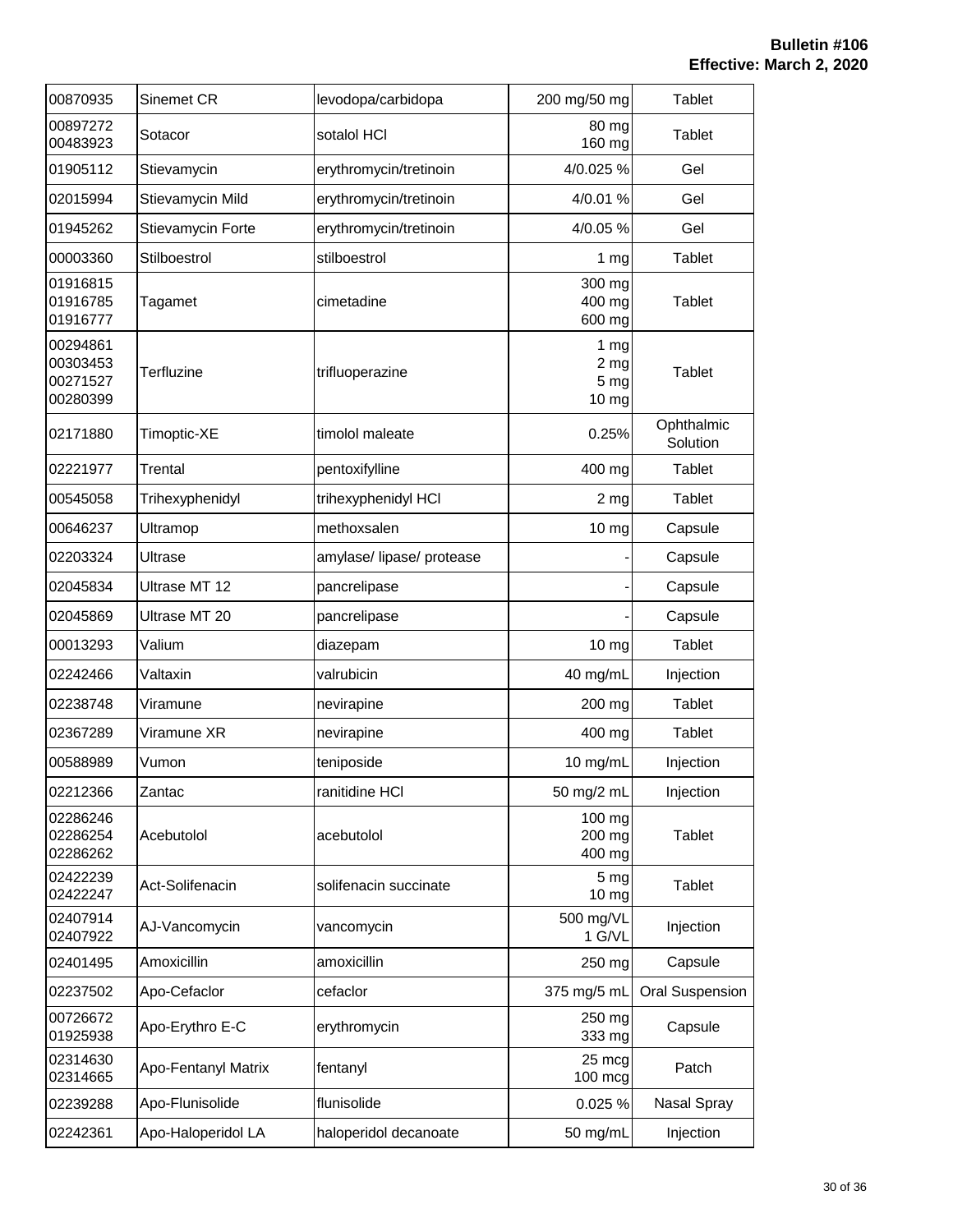| 00441732                                     | Apo-Oxtriphylline      | oxtriphylline             | 200 mg                                                  | Tablet        |
|----------------------------------------------|------------------------|---------------------------|---------------------------------------------------------|---------------|
| 00713333<br>00713341                         | Apo-Procainamide       | procainamide HCI          | 375 mg<br>500 mg                                        | Capsule       |
| 02146843<br>02146851                         | Apo-Salvent            | salbutamol                | 2 <sub>mg</sub><br>4 mg                                 | Tablet        |
| 00421480                                     | Apo-Sulfamethoxazole   | sulfamethoxazole          | 500 mg                                                  | <b>Tablet</b> |
| 02409674                                     | Apo-Voriconazole       | voriconazole              | 50 mg                                                   | Tablet        |
| 02404990                                     | Auro-Anastrozole       | anastrozole               | 1 <sub>mg</sub>                                         | Tablet        |
| 02256088                                     | CO Azithromycin        | azithromycin              | 600 mg                                                  | Tablet        |
| 02374757<br>02374765                         | <b>CO Betahistine</b>  | betahistine               | 16 mg<br>24 mg                                          | Tablet        |
| 02274337                                     | <b>CO Bicalutamide</b> | bicalutamide              | 50 mg                                                   | Tablet        |
| 02285223                                     | CO Cilazapril          | cilazapril                | 5 mg                                                    | Tablet        |
| 02244816<br>02244817<br>02244818             | CO Clomipramine        | clomipramine HCI          | $10$ mg<br>25 mg<br>50 mg                               | Tablet        |
| 02270641<br>02270668<br>02270676             | CO Clonazepam          | clonazepam                | 0.5 <sub>mg</sub><br>1 <sub>mg</sub><br>2 <sub>mg</sub> | Tablet        |
| 02313561<br>02313588                         | CO Escitalopram        | escitalopram              | $10$ mg<br>20 mg                                        | <b>Tablet</b> |
| 02271443<br>02271451<br>02271478             | <b>CO Lisinopril</b>   | lisinopril                | 5 mg<br>10 mg<br>20 mg                                  | Tablet        |
| 02388251<br>02388278<br>02388286             | CO Losartan/HCT        | losartan/HCTZ             | 50/12.5 mg<br>100/12.5 mg<br>100/25 mg                  | Tablet        |
| 02274361                                     | CO Mirtazepine         | mirtazepine               | 30 mg                                                   | Tablet        |
| 02270625<br>02270633                         | <b>CO Sotalol</b>      | sotalol                   | 80 mg<br>160 mg                                         | Tablet        |
| 02393263                                     | CO Telmisartan /HCTZ   | telmisartan/HTCZ          | 80/12.5 mg                                              | Tablet        |
| 02352400                                     | Diclofenac SR          | diclofenac                | 75 mg                                                   | Tablet        |
| 02238551<br>02238552<br>02238553<br>02238554 | Dom-Captopril          | captopril                 | 12.5 mg<br>25 mg<br>50 mg<br>100 mg                     | Tablet        |
| 02224100                                     | Dom-Clonazepam-R       | clonazepam                | $0.5$ mg                                                | Tablet        |
| 02131013                                     | Dom-Clonazepam         | clonazepam                | 2 <sub>mg</sub>                                         | Tablet        |
| 02130092<br>02130106                         | Dom-Desipramine        | desipramine HCI           | 25 mg<br>50 mg                                          | Tablet        |
| 02239536                                     | Dom-Piroxicam          | piroxicam                 | 20 mg                                                   | Capsule       |
| 02137313<br>02137321                         | Dom-Propranolol        | propranolol hydrochloride | 10 mg<br>40 mg                                          | Tablet        |
| 02229756<br>02229758                         | Dom-Temazepam          | temazepam                 | 15 mg<br>30 mg                                          | Capsule       |
| 02400650                                     | Enalapril              | enalapril                 | 2.5 <sub>mg</sub>                                       | Tablet        |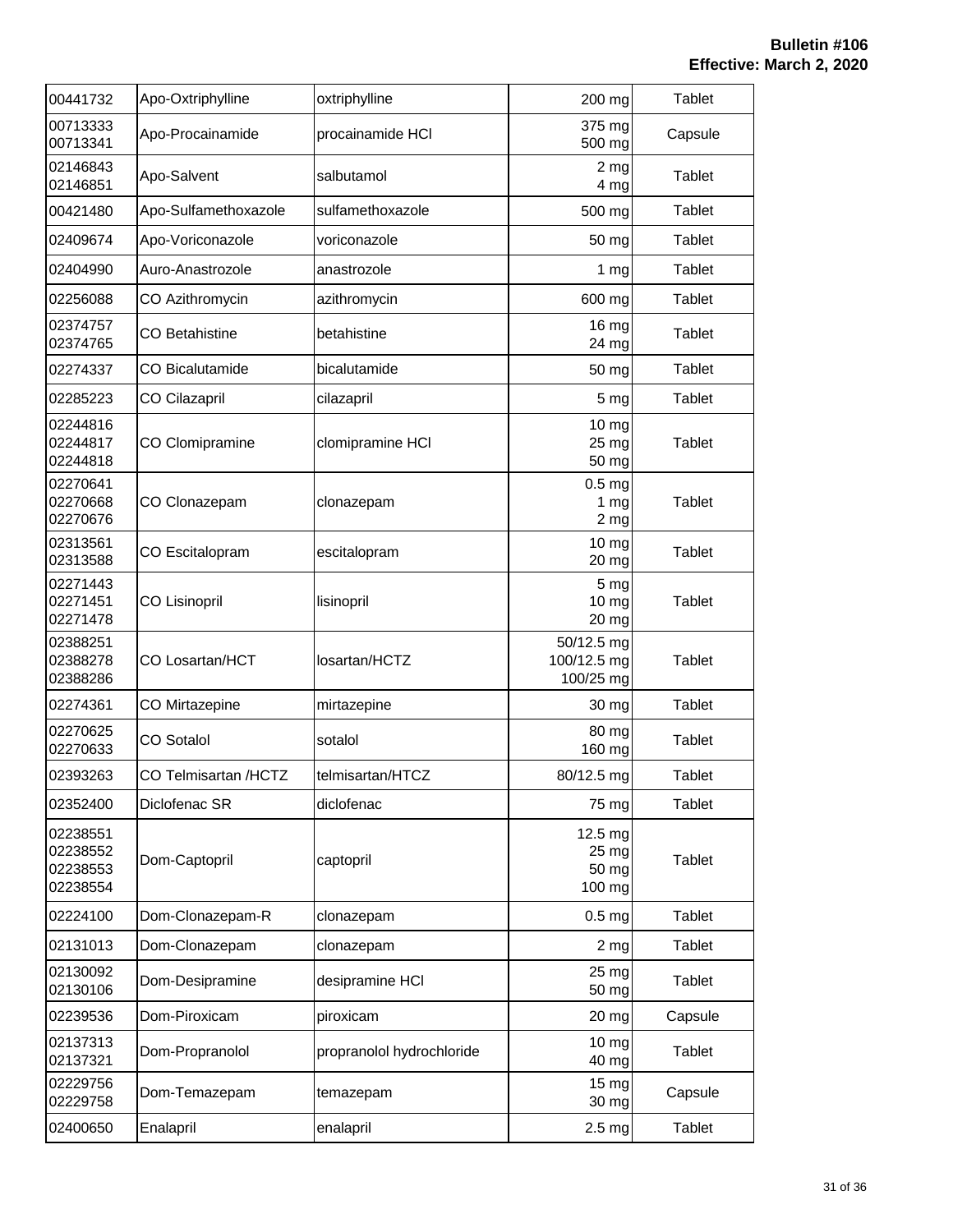| 02280132<br>02280140                         | GD-Amlodipine              | amlodipine                          | 5 mg<br>10 mg                               | <b>Tablet</b>                           |
|----------------------------------------------|----------------------------|-------------------------------------|---------------------------------------------|-----------------------------------------|
| 02274566<br>02274574                         | GD-Azithromycin            | azithromycin                        | 100 mg/5 mL<br>200 mg/5 mL                  | <b>Oral Suspension</b>                  |
| 02274531                                     | GD-Azithromycin            | azithromycin                        | 250 mg                                      | Tablet                                  |
| 02291983                                     | <b>GD-Celecoxib</b>        | celecoxib                           | 200 mg                                      | Capsule                                 |
| 02285843                                     | GD-Gabapentin              | gabapentin                          | 600 mg                                      | Tablet                                  |
| 02273683<br>02273691<br>02273705             | <b>GD-Sertraline</b>       | sertraline                          | 25 mg<br>50 mg<br>100 mg                    | Capsule                                 |
| 02404419<br>02404427                         | Jamp-Donepezil             | donepezil                           | 5 <sub>mg</sub><br>10 mg                    | Tablet                                  |
| 02347997                                     | Letrozole                  | letrozole                           | 2.5 <sub>mg</sub>                           | Tablet                                  |
| 02401185                                     | Lutera 21                  | levonorgestrel/ethinyl<br>estradiol | 100/20 mcg                                  | Tablet                                  |
| 02401207                                     | Lutera 28                  | levonorgestrel/ethinyl<br>estradiol | 100/20 mcg                                  | Tablet                                  |
| 02408910                                     | Mint-Clopidogrel           | clopidogrel                         | 75 mg                                       | <b>Tablet</b>                           |
| 02443090                                     | Mint-Dorzolomide/Timolol   | dorzolamide/timolol maleate         | 20 mg/5 mg/mL                               | Ophthalmic<br>Solution                  |
| 02388766                                     | Mint-Metformin             | metformin                           | 500 mg                                      | Tablet                                  |
| 02406985<br>02406993<br>02407000<br>02407019 | Mint-Rivastigmine          | rivastigmine                        | 1.5 <sub>mg</sub><br>3 mg<br>4.5 mg<br>6 mg | Capsule                                 |
| 02439573                                     | Mint-Rizatriptan ODT       | rizatriptan                         | 5 <sub>mg</sub>                             | Oral<br>Disintegrating<br>Tablet        |
| 02419513                                     | Mint-Zolmitriptan OD       | zolmitriptan                        | 2.5 <sub>mg</sub>                           | Oral<br>Disintegrating<br><b>Tablet</b> |
| 02379317<br>02379325                         | Montelukast                | montelukast                         | 4 mg<br>5 <sub>mg</sub>                     | Tablet                                  |
| 02237887                                     | Mylan-Acebutolol<br>Type S | acebutolol                          | 400 mg                                      | Tablet                                  |
| 02286335                                     | Mylan-Alendronate          | alendronate                         | 70 mg                                       | Tablet                                  |
| 02231491                                     | Mylan-Azathioprine         | azathioprine                        | 50 mg                                       | Tablet                                  |
| 02163551<br>02163578<br>02163586             | Mylan-Captopril            | captopril                           | 12.5 mg<br>25 mg<br>50 mg                   | Tablet                                  |
| 02258331                                     | Mylan-Clindamycin          | clindamycin                         | 150 mg                                      | Capsule                                 |
| 02278669                                     | Mylan-Domperidone          | domperidone maleate                 | $10 \, mg$                                  | Tablet                                  |
| 02359480                                     | Mylan-Donepezil            | donepezil HCI                       | 10 mg                                       | Tablet                                  |
| 02390337                                     | Mylan-Entacapone           | entacapone                          | 200 mg                                      | Tablet                                  |
| 02247323                                     | Mylan-Eti-Cal Carepac      | calcium/etidronate                  | 500/400 mg                                  | Kit                                     |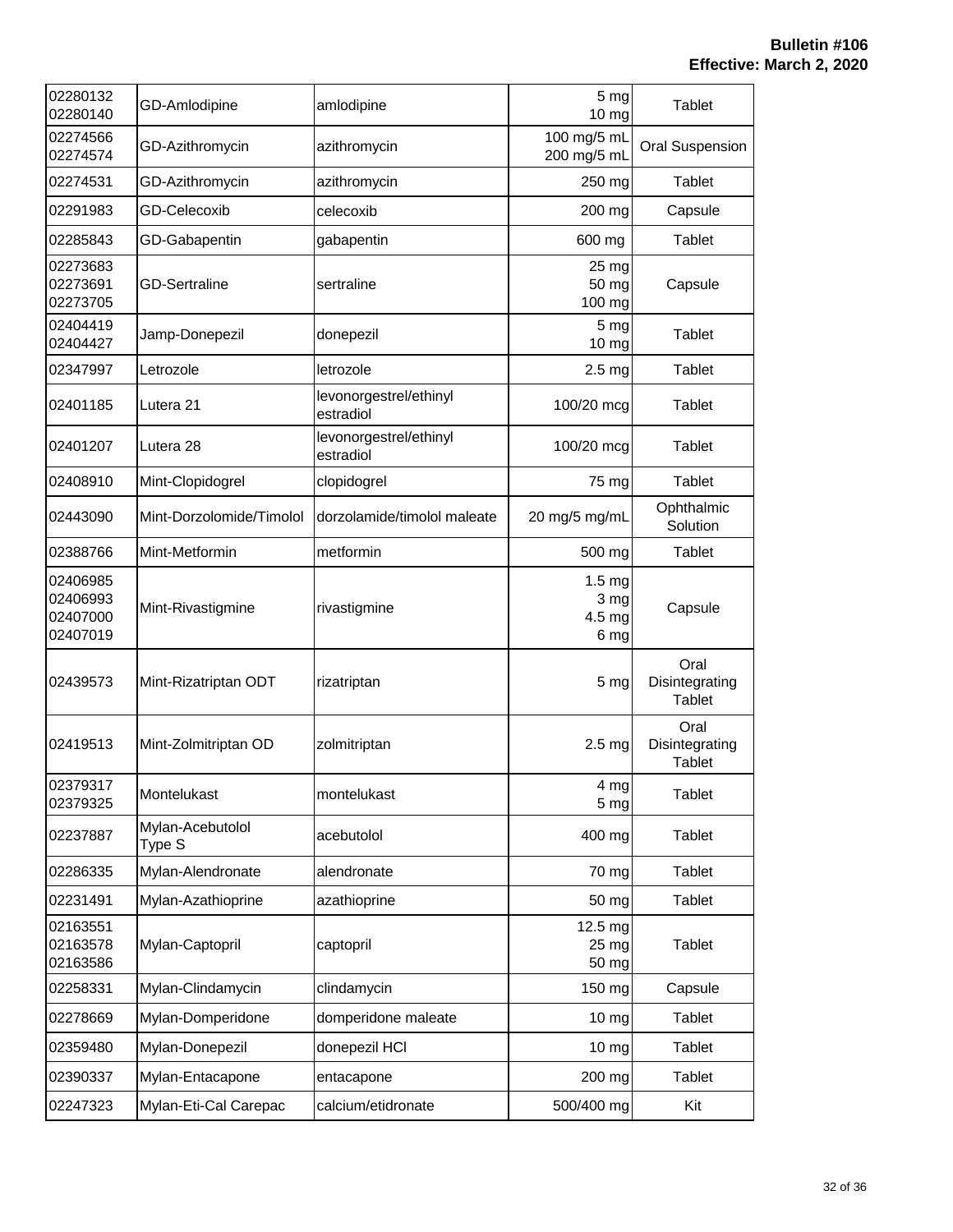| 02230735<br>02230736                         | Mylan-Minocycline  | minocyline                  | 50 mg<br>100 mg                               | Capsule                                 |
|----------------------------------------------|--------------------|-----------------------------|-----------------------------------------------|-----------------------------------------|
| 02243432                                     | Mylan-Naproxen EC  | naproxen                    | 375 mg                                        | Tablet                                  |
| 02298295                                     | Mylan-Pioglitazone | pioglitazone                | 45 mg                                         | Tablet                                  |
| 02367378<br>02367386                         | Mylan-Ranitdine    | ranitidine                  | 150 mg<br>300 mg                              | Tablet                                  |
| 02332809<br>02332817<br>02332825<br>02332833 | Mylan-Rivastigmine | rivastigmine                | 1.5 <sub>mg</sub><br>3 mg<br>$4.5$ mg<br>6 mg | Capsule                                 |
| 02246582<br>02246583<br>02246737<br>02246584 | Mylan-Simvastatin  | simvastatin                 | 5 <sub>mg</sub><br>10 mg<br>20 mg<br>40 mg    | Tablet                                  |
| 02229778<br>02229779                         | Mylan-Sotalol      | sotalol HCI                 | 80 mg<br>160 mg                               | Tablet                                  |
| 02242503                                     | Mylan-Terbinafine  | terbinafine hydrochloride   | 250 mg                                        | Tablet                                  |
| 02239744                                     | Mylan-Ticlopidine  | ticlopidine HCI             | 250 mg                                        | Tablet                                  |
| 02210355<br>02210363                         | Mylan-Verapamil SR | verapamil HCI               | 180 mg<br>240 mg                              | Tablet                                  |
| 02369036                                     | Mylan-Zolmitriptan | zolmitriptan                | 2.5 <sub>mg</sub>                             | Tablet                                  |
| 02260239                                     | Novo-Bupropion SR  | bupropion HCI               | 150 mg                                        | Tablet                                  |
| 02266377                                     | Novo-Cilazapril    | cilazapril                  | 5 <sub>mg</sub>                               | Tablet                                  |
| 02248138                                     | Novo-Clavamoxin    | amoxicillin/clavulanic acid | 875/125 mg                                    | Tablet                                  |
| 02130165                                     | Novo-Clopamine     | clomipramine HCI            | 25 mg                                         | Tablet                                  |
| 02243551                                     | Novo-Fenofibrate   | fenofibrate                 | 67 mg                                         | Capsule                                 |
| 02289083<br>02289091                         | Novo-Fenofibrate-S | fenofibrate                 | 100 mg<br>160 mg                              | Tablet                                  |
| 02273756                                     | Novo-Glimepiride   | glimepiride                 | 1 <sub>mg</sub>                               | Tablet                                  |
| 02158612<br>02158620<br>02158639             | Novo-Maprotiline   | maprotiline HCI             | 25 mg<br>50 mg<br>75 mg                       | <b>Tablet</b>                           |
| 02045710<br>02230475                         | Novo-Metformin     | meformin HCI                | 500 mg<br>850 mg                              | Tablet                                  |
| 02321343<br>02321351<br>02321378             | Novo-Olanzapine OD | olanzapine                  | 5 <sub>mg</sub><br>10 mg<br>15 mg             | Oral<br>Disintegrating<br><b>Tablet</b> |
| 02264064                                     | Novo-Ondansetron   | ondansetron                 | 8 mg                                          | Tablet                                  |
| 00629340                                     | Novo-Profen        | ibuprofen                   | 400 mg                                        | Tablet                                  |
| 00629359                                     | Novo-Profen        | ibuprofen                   | 600 mg                                        | Tablet                                  |
| 02284251                                     | Novo-Quetiapine    | quetiapine                  | 150 mg                                        | Tablet                                  |
| 02305984<br>02305992<br>02306018<br>02306026 | Novo-Rivastigmine  | rivastigmine                | 1.5 <sub>mg</sub><br>3 mg<br>$4.5$ mg<br>6 mg | Capsule                                 |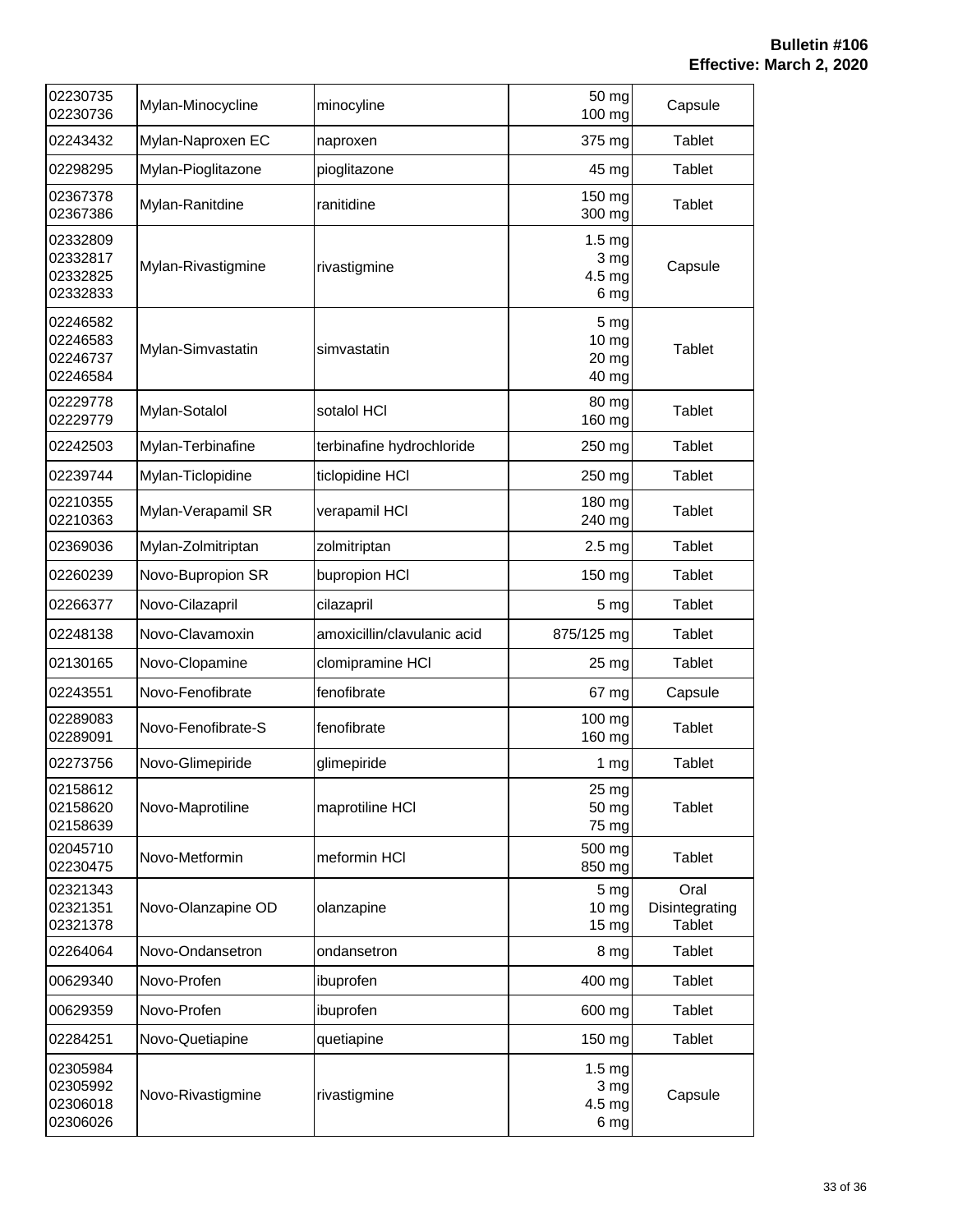| 00262595                                     | Novo-Rythro Estolate          | erythromycin                | 250 mg/5ml                                                             | <b>Oral Suspension</b> |
|----------------------------------------------|-------------------------------|-----------------------------|------------------------------------------------------------------------|------------------------|
| 00605859<br>00652318                         | Novo-Rythro<br>Ethylsuccinate | erythromycin ethylsuccinate | 200 mg/5 mL<br>400 mg/5 mL                                             | <b>Oral Suspension</b> |
| 02231182                                     | Novo-Sotalol                  | sotalol HCI                 | 160 mg                                                                 | <b>Tablet</b>          |
| 02230085<br>02230087                         | Novo-Theophyl SR              | theophylline                | 100 mg<br>300 mg                                                       | Tablet                 |
| 01940430<br>01940449<br>01940457             | Novo-Tripramine               | trimipramine                | 25 mg<br>50 mg<br>100 mg                                               | Tablet                 |
| 02100630<br>02218321                         | Novo-Valproic                 | valproic acid               | 250 mg<br>500 mg                                                       | Capsule                |
| 00812331<br>00812358                         | Novo-Veramil                  | verapamil HCI               | 80 mg<br>120 mg                                                        | Tablet                 |
| 02251450<br>02251469                         | Novo-Zopiclone                | zopiclone                   | 5 mg<br>7.5 mg                                                         | <b>Tablet</b>          |
| 02306212<br>02306220                         | Ondansetron-Odan              | ondansetron                 | 4 mg<br>8 mg                                                           | Tablet                 |
| 02230243                                     | pms-Amoxicillin               | amoxicillin                 | 250 mg                                                                 | Capsule                |
| 02300079<br>02300087<br>02300095<br>02300109 | pms-Enalapril                 | enalapril                   | 2.5 <sub>mg</sub><br>5 mg<br>10 <sub>mg</sub><br>20 mg                 | Tablet                 |
| 02239619<br>02239620                         | pms-Indapamide                | indapamide                  | 1.25 mg<br>2.5 <sub>mg</sub>                                           | <b>Tablet</b>          |
| 02310260                                     | pms-Omeprazole DR             | omeprazole                  | 20 mg                                                                  | Tablet                 |
| 02238604                                     | pms-Potassium Chloride        | potassium chloride          | 1.33 meg/mL                                                            | Oral Liquid            |
| 02290111<br>02290138<br>02290146<br>02290154 | pms-Pramipexole               | pramipexole                 | $0.25$ mg<br>0.5 <sub>mg</sub><br>1 <sub>mg</sub><br>1.5 <sub>mg</sub> | Tablet                 |
| 00575151                                     | pms-Theophylline              | theophylline                | 5.3 mg/mL                                                              | Oral Liquid            |
| 02239577                                     | pms-Tobramycin                | tobramycin                  | 0.3%                                                                   | Ophthalmic<br>Solution |
| 02330113<br>02330121<br>02330148             | Ran-Fentanyl Matrix           | fentanyl                    | 25 mcg<br>50 mcg<br>75 mcg                                             | Patch                  |
| 02243770                                     | ratio-Amoxi Clav              | amoxicillin/clavulanic acid | 250/125 mg                                                             | Tablet                 |
| 02350319                                     | ratio-Atorvastatin            | atorvastatin                | 20 mg                                                                  | Tablet                 |
| 02243026                                     | ratio-Brimonidine             | brimonidine tartrate        | 0.2%                                                                   | Ophthalmic<br>Solution |
| 02242657                                     | ratio-Cefuroxime              | cefuroxime                  | 500 mg                                                                 | <b>Tablet</b>          |
| 01948784<br>01948792                         | ratio-Desipramine             | desipramine HCI             | 25 mg<br>50 mg                                                         | Tablet                 |
| 02240685                                     | ratio-Dexamethasone           | dexamethasone               | $0.75$ mg                                                              | Tablet                 |
| 00878790                                     | ratio-Flunisolide             | flunisolide                 | 0.025 %                                                                | Nasal Spray            |
| 00552143<br>00728306                         | ratio-Haloperidol             | haloperidol                 | $1 \, \text{mg}$<br>10 mg                                              | <b>Tablet</b>          |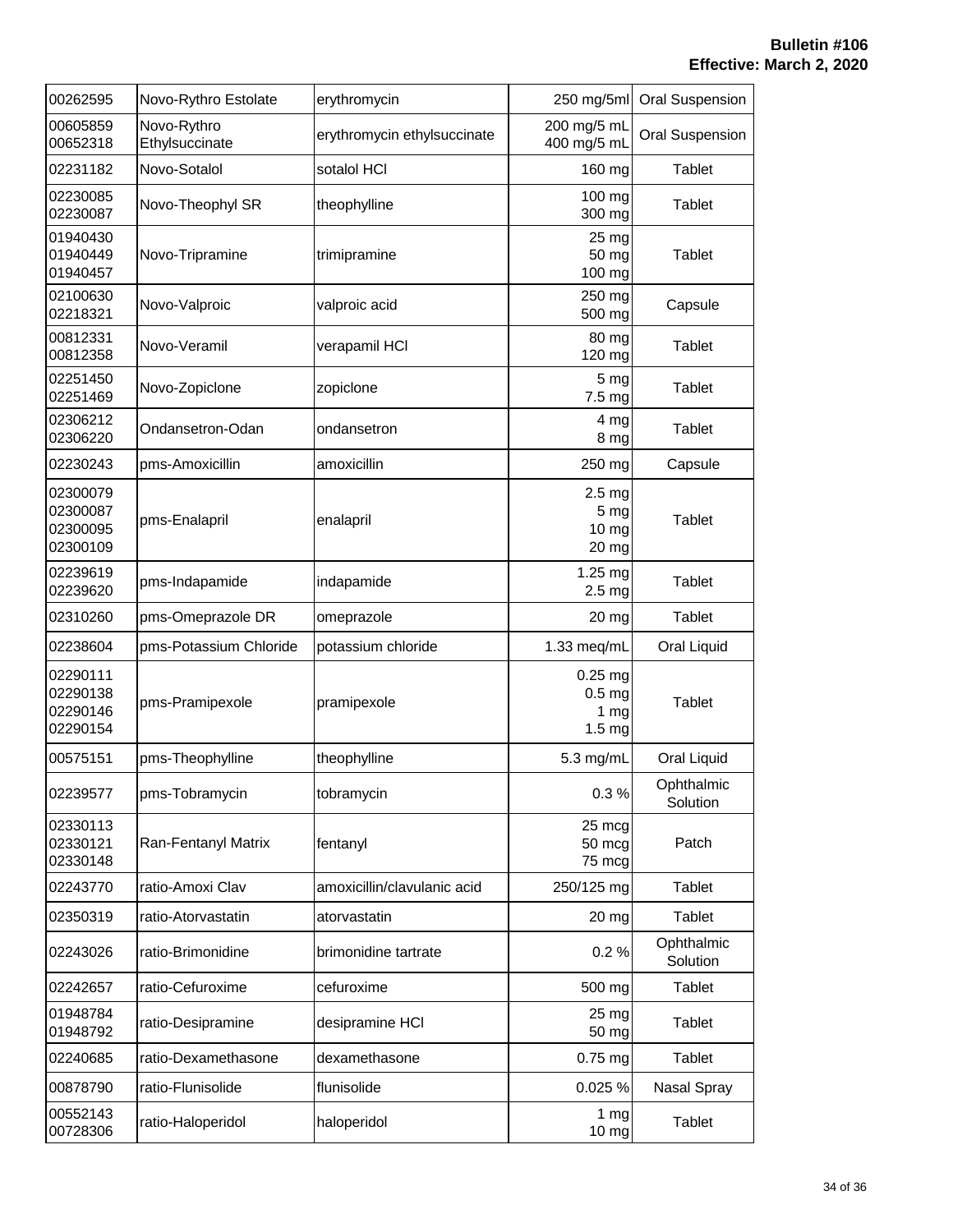| 02143364<br>02143372                                     | ratio-Indomethacin            | indomethacin                   | 25 mg<br>50 mg                                      | Capsule                     |
|----------------------------------------------------------|-------------------------------|--------------------------------|-----------------------------------------------------|-----------------------------|
| 02240072                                                 | ratio-Ipratropium             | ipratropium bromide            | 0.03%                                               | Nasal Spray                 |
| 00607762<br>00607770<br>00690783<br>00690791             | ratio-Morphine                | morphine hydrochloride         | 1 mg/mL<br>5 mg/mL<br>10 mg/mL<br>20 mg/mL          | Oral Liquid                 |
| 02152568                                                 | ratio-Orciprenaline           | orciprenaline sulfate          | 2 mg/mL                                             | Syrup                       |
| 02311283<br>02311291<br>02311305<br>02311313             | ratio-Rivastigmine            | rivastigmine                   | 1.5 <sub>mg</sub><br>3 mg<br>4.5 mg<br>6 mg         | Capsule                     |
| 02271583<br>02271591                                     | ratio-Sumatriptan             | sumatriptan                    | 50 mg<br>100 mg                                     | Tablet                      |
| 02240248                                                 | ratio-Timolol Maleate         | timolol maleate                | 0.25%                                               | Ophthalmic<br>Solution      |
| 02277360                                                 | ratio-Trazodone               | trazodone HCI                  | 150 mg                                              | Tablet                      |
| 02420813                                                 | Reclipsen 21                  | desogrestrel/ethinyl estradiol | $0.15/0.03$ mg                                      | Tablet                      |
| 02417464                                                 | Reclipsen 28                  | desogrestrel/ethinyl estradiol | 0.15/0.03 mg                                        | Tablet                      |
| 02204541<br>02204568                                     | Rhodacine                     | indomethacin                   | 25 mg<br>50 mg                                      | Capsule                     |
| 00739839                                                 | Sandoz Dexamethasone          | dexamethasone                  | 0.1%                                                | Ophthalmic/Otic<br>Solution |
| 02261952                                                 | Sandoz Diclofenac             | diclofenac sodium              | 25 mg                                               | <b>Tablet</b>               |
| 02400235<br>02400243                                     | Sandoz Fluvastatin            | fluvastatin                    | 20 mg<br>40 mg                                      | Capsule                     |
| 02230888                                                 | Sandoz Gentamicin             | gentamicin sulfate             | 0.3%                                                | Ophtalmic<br>Ointment       |
| 02354187<br>02354195                                     | Sandoz Metoprolol<br>(Type L) | metoprolol tartrate            | 50 mg<br>100 mg                                     | <b>Tablet</b>               |
| 02431785<br>02431793                                     | Sandoz Paroxetine             | paroxetine HCI                 | 20 mg<br>30 mg                                      | Tablet                      |
| 02229556<br>02229555<br>02229554                         | Schein-Pilocarpine            | pilocarpine HCI                | 1%<br>2%<br>4 %                                     | Ophthalmic<br>Solution      |
| 02284723<br>02284731<br>02284758<br>02284766<br>02284774 | Simvastatin (Sanis)           | simvastatin                    | 5 <sub>mg</sub><br>10 mg<br>20 mg<br>40 mg<br>80 mg | <b>Tablet</b>               |
| 02320525                                                 | Teva-Dorzotimol               | dorzolamide/timolol maleate    | 2 %/0.5 %                                           | Ophthalmic<br>Solution      |
| 02352893                                                 | Teva-Nevirapine               | nevirapine                     | 200 mg                                              | Tablet                      |
| 00759465<br>00759481                                     | Teva-Hylazin                  | hydralazine                    | 10 <sub>mg</sub><br>50 mg                           | Tablet                      |
| 02248262<br>02248263                                     | Teva-Levofloxacin             | levofloxacin                   | 250 mg<br>500 mg                                    | <b>Tablet</b>               |